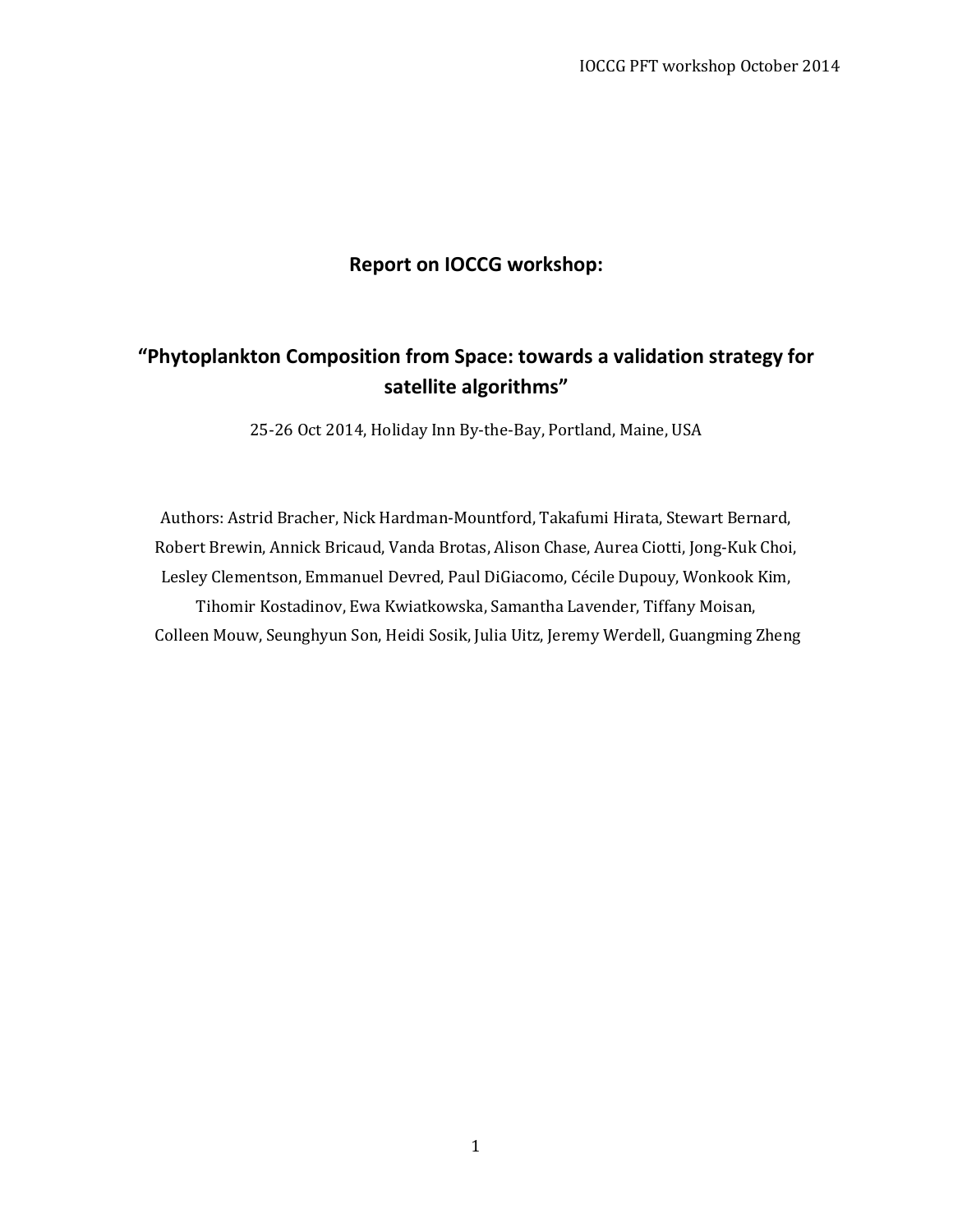### **Executive Summary**

The IOCCG-supported workshop **"**Phytoplankton Composition from Space: Towards a Validation Strategy for Satellite Algorithms" was organized as a follow-up to the "Phytoplankton Functional Types from Space" splinter session, held at the International Ocean Colour Science Meeting (Germany, 2013). The specific goals of the workshop were to:

- 1. Provide a summary of the status of activities from relevant IOCCG working groups, the 2nd PFT intercomparison working group, PFT validation data sets and other research developments.
- 2. Provide a PFT validation strategy that considers the different applications of PFT products: and seeks community consensus on datasets and analysis protocols.
- 3. Discuss possibilities for sustaining ongoing PFT algorithm validation and intercomparison activities.

The workshop included 15 talks, breakout sessions and plenary discussions. Talks covered community algorithm intercomparison activity updates, review of established and novel methods for PFT validation, validation activities for specific applications, and space-agency requirements for PFT products and validation. These were followed by general discussions on (a) major recommendations for global intercomparison initiative in respect to validation, intercomparison and user's guide; (b) developing a community consensus on which data sets are optimal for validation and which measurement and analysis protocols should be followed to support sustained validation of PFT products considering different applications; (c) the status of different validation data bases and measurement protocols for different PFT applications, and (d) engagement of the various user communities for PFT algorithms in developing PFT product specifications.

From these discussions, two breakout groups provided in depth discussion and recommendations on (1) validation of current algorithms and (2) work plan to prepare for validation of future missions. Breakout group 1 provided an action list for progressing the current international community validation and intercomparison activity. Breakout group 2 provided the following recommendations towards developing a future validation strategy for satellite PFT products:

1. Establish a number of validation sites that maintain measurements of a key set of variables. 2. This set of variables should include:

- Phytoplankton pigments from HPLC, phycobilins from spectrofluorometry
- Phytoplankton cell counts and ID, volume / carbon estimation and imaging (e.g., from flow cytometry, FlowCam, FlowCytobot type technologies)
- Inherent optical properties (e.g., absorption, backscattering, VSF)
- Hyperspectral radiometry (both above and in-water)
- Particle size distribution
- Size-fractionated measurements of pigments and absorption
- Genetic / -omics data
- 3. Undertake an intercomparison of methods / instruments over several years at a few sites to understand our capabilities to fully characterize the phytoplankton community.
- 4. Organise workshops to address the following topics:
	- Techniques for particle analysis, characterization and classification
	- Engagement with modellers and understanding end-user requirements
	- Data storage and management, standards for data contributors, data challenges

In conclusion, the workshop was assessed to have fulfilled its goals. A follow-on meeting will be organized during the International Ocean Colour Science Meeting 2015 in San Francisco. Specific follow-on actions are listed at the end of the report.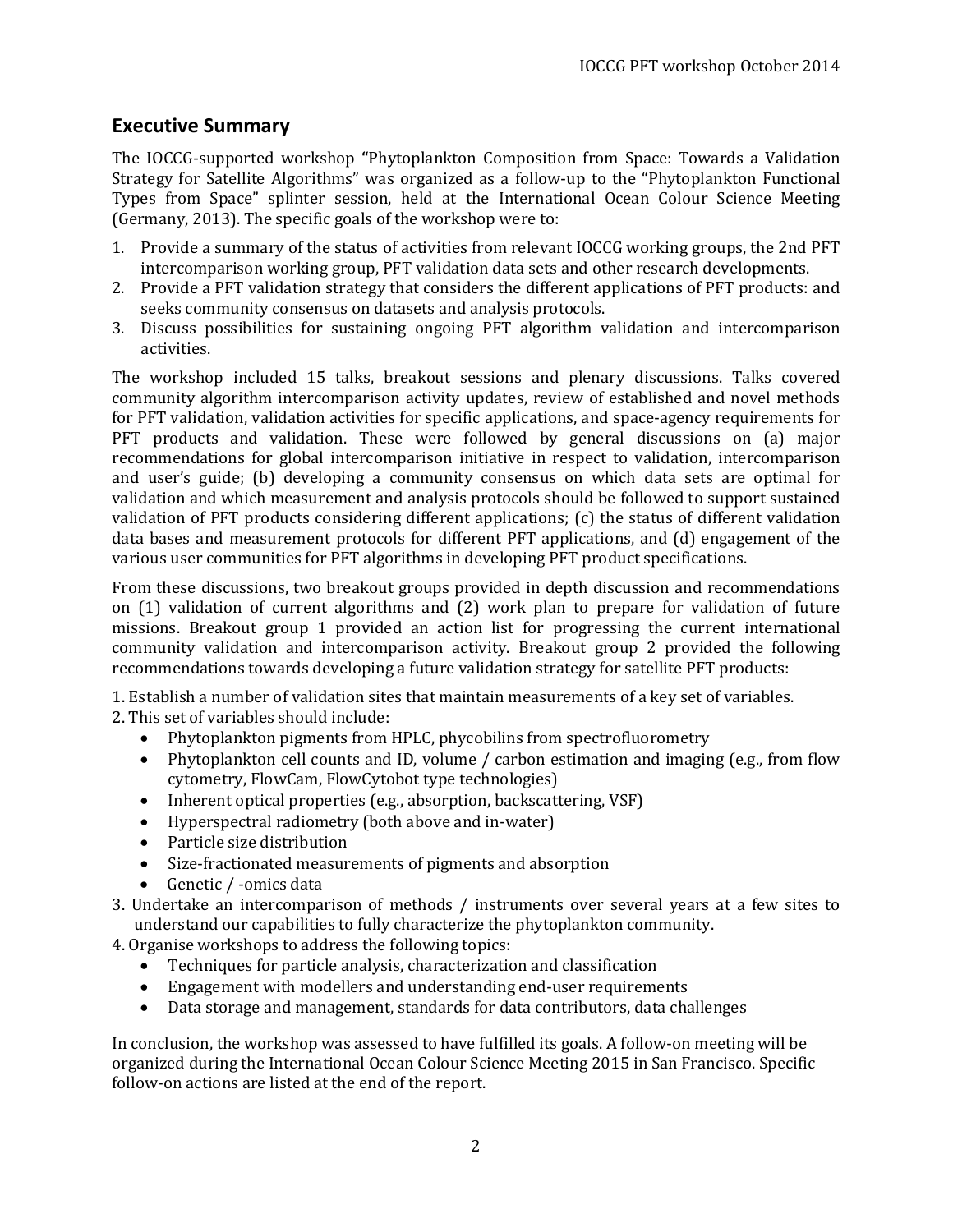# **Content**

| Annick Bricaud, Laboratoire d'Océanographie de Villefranche-sur-Mer (LOV), France  8           |  |
|------------------------------------------------------------------------------------------------|--|
|                                                                                                |  |
|                                                                                                |  |
|                                                                                                |  |
|                                                                                                |  |
|                                                                                                |  |
|                                                                                                |  |
|                                                                                                |  |
|                                                                                                |  |
|                                                                                                |  |
|                                                                                                |  |
| Talk 1 "Advances in optical methods for measuring phytoplankton size and functional type       |  |
|                                                                                                |  |
|                                                                                                |  |
|                                                                                                |  |
| Talk 1 "Validation of phytoplankton functional type algorithms in coastal water, with a focus  |  |
| Talk 2 "PFT validation activities with special applications: Trichodesmium"19                  |  |
| Talk 3 "Validation of diagnostic pigment analysis in polar waters and first results from using |  |
|                                                                                                |  |
|                                                                                                |  |
| Session 5: Community consensus on data sets for validation and analysis protocols21            |  |
|                                                                                                |  |
| Plenary discussion "Status of different validation data bases and measurement protocols for    |  |
|                                                                                                |  |
|                                                                                                |  |
|                                                                                                |  |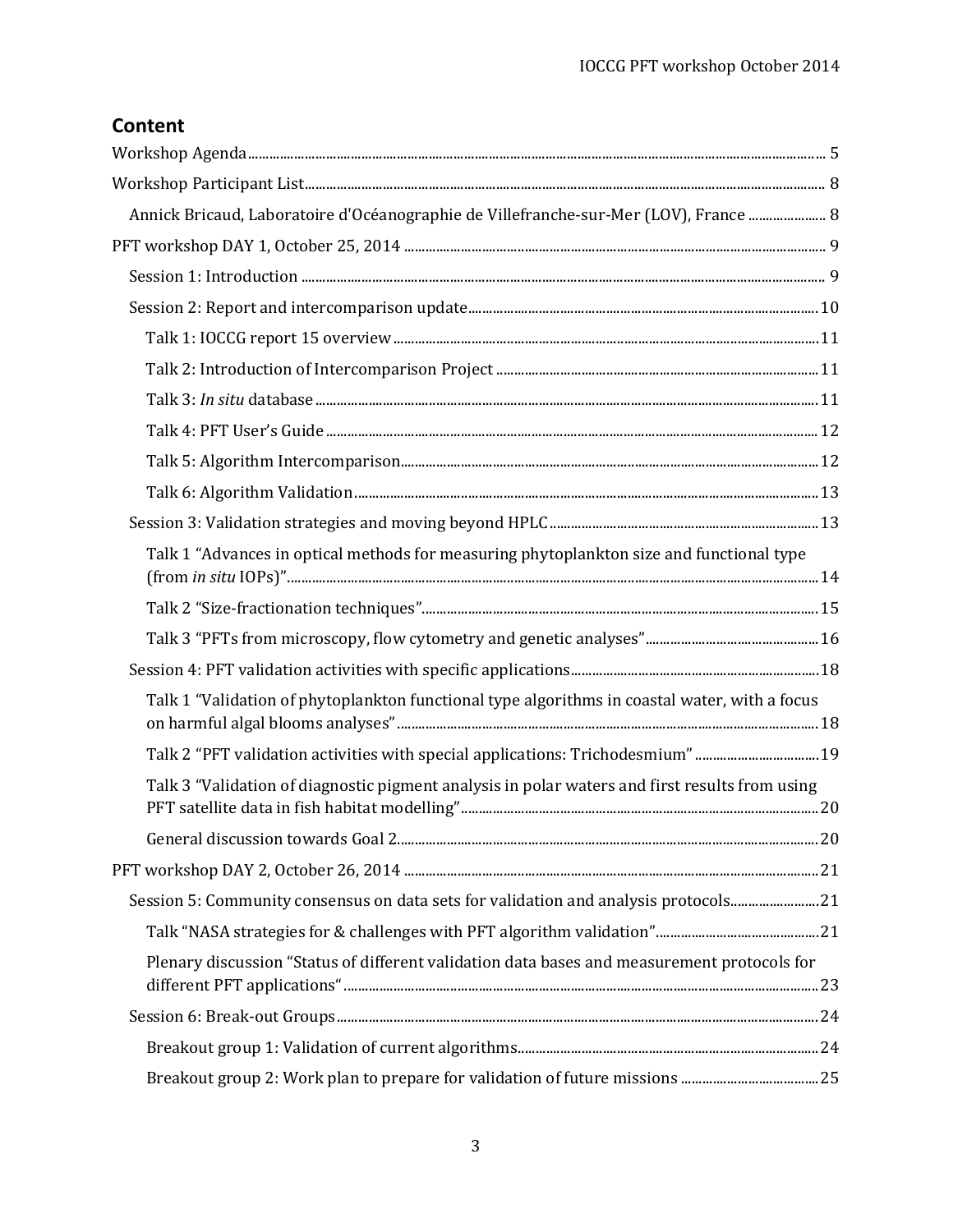| Session 7: Possibilities for sustaining ongoing PFT algorithm validation and intercomparison |  |
|----------------------------------------------------------------------------------------------|--|
|                                                                                              |  |
|                                                                                              |  |
|                                                                                              |  |
|                                                                                              |  |
|                                                                                              |  |
|                                                                                              |  |
|                                                                                              |  |
|                                                                                              |  |
|                                                                                              |  |
|                                                                                              |  |
|                                                                                              |  |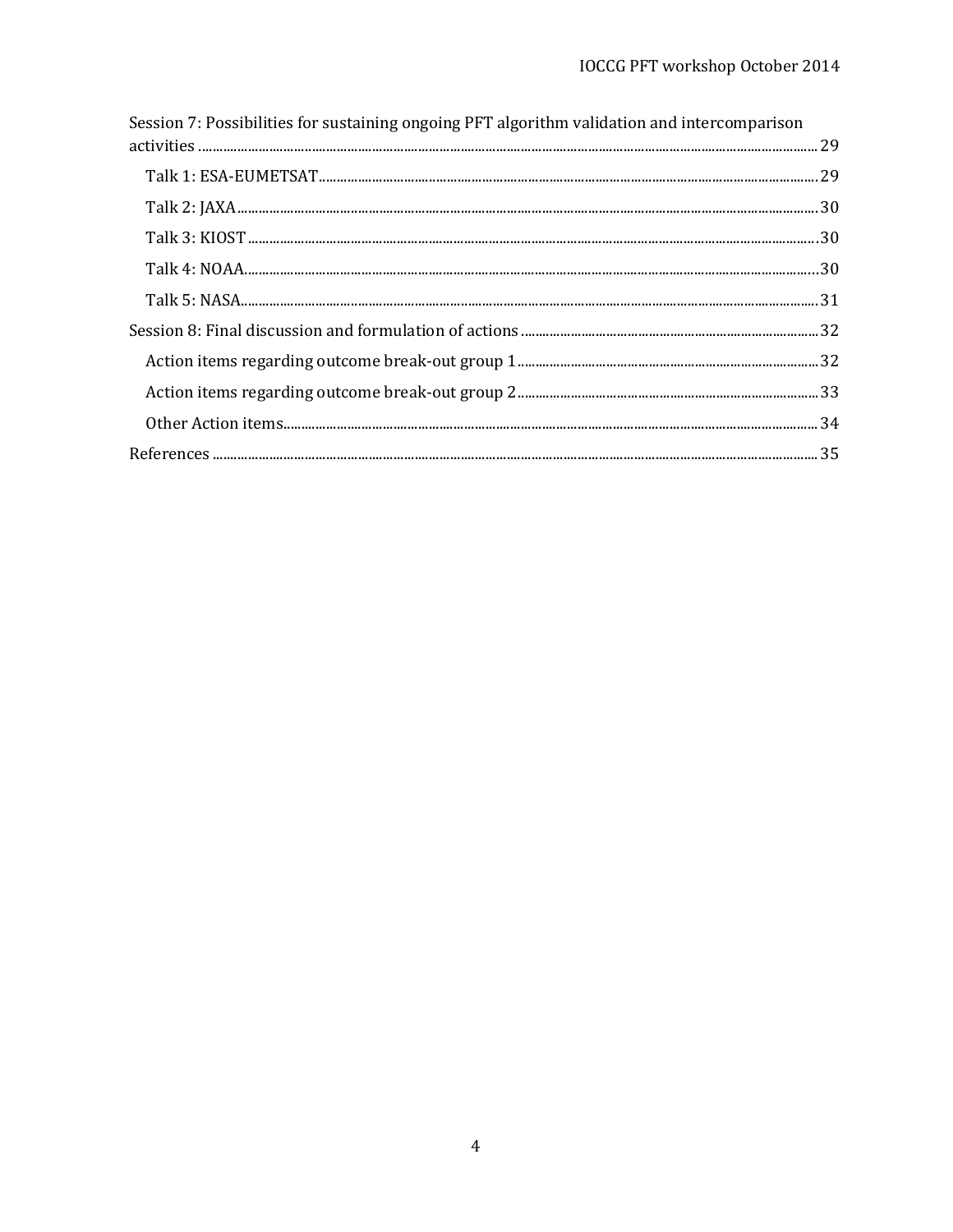### <span id="page-4-0"></span>**Workshop Agenda**

### **First day - 25 October 2014**

7:30-9:00 Workshop breakfast

### **9:00-9:25 Session 1: Introduction**

9:00-9:10 Astrid Bracher: Welcome, overall organization and schedule, welcome round

9:10-9:25 Astrid Bracher: Introduction and background information on workshop scope and goal; Attendees: introduce themselves

### **9:25-9:40 Session 2: IOCCG PFT report and intercomparison update (towards GOAL 1 "Progress update on global 2nd PFT intercomparison initiative");** chair: Takafumi Hirata, rapporteur: Coleen Mouw

9:25-9:40 Robert Brewin: "IOCCG PFT report in support to satellite PFT validation- lessons learned" and 10 min. discussion

9:40-9:55: Takafumi Hirata: "A brief introduction to PFT intercomparison"

9:55-10:15 Lesley Clementson: "Collection of *in-situ* data base for phytoplankton functional groups", and 5 min. discussion

10:15-10:35 Colleen Mouw: "A User's Guide for Satellite Remote Sensing of Phytoplankton Functional Types", and 5 min. discussion

10:35-11:00 Coffee break

11:00-11:30 Tihomir Kostadinov and Taka Hirata: "Phenology intercomparison in PFT algorithms & CMIP5 models via FFT", and 10 min. discussion

11:30-12:00 Robert Brewin: "PFT Algorithm Validation", and 10 min. discussion

12:00-12:30 Discussion on major recommendations for global intercomparison initiative in respect to validation, intercomparison and user's guide

12:30-13:30 Workshop lunch

**13:30-15:00 Session 3: Validation strategies and moving beyond HPLC;** chair: Robert Brewin, rapporteur: Alison Chase

13.30-14:00 Annick Bricaud: "Advances in optical methods for measuring phytoplankton size and functional type (from *in situ* IOPs)", and 10 min. discussion

14:00-14:30 Vanda Brotas: "Size-fractionation techniques", and 10 min. discussion

14:30-15:00 Heidi Sosik: "PFTs from microscopy, flow cytometry and genetic analyses ", and 10 min. discussions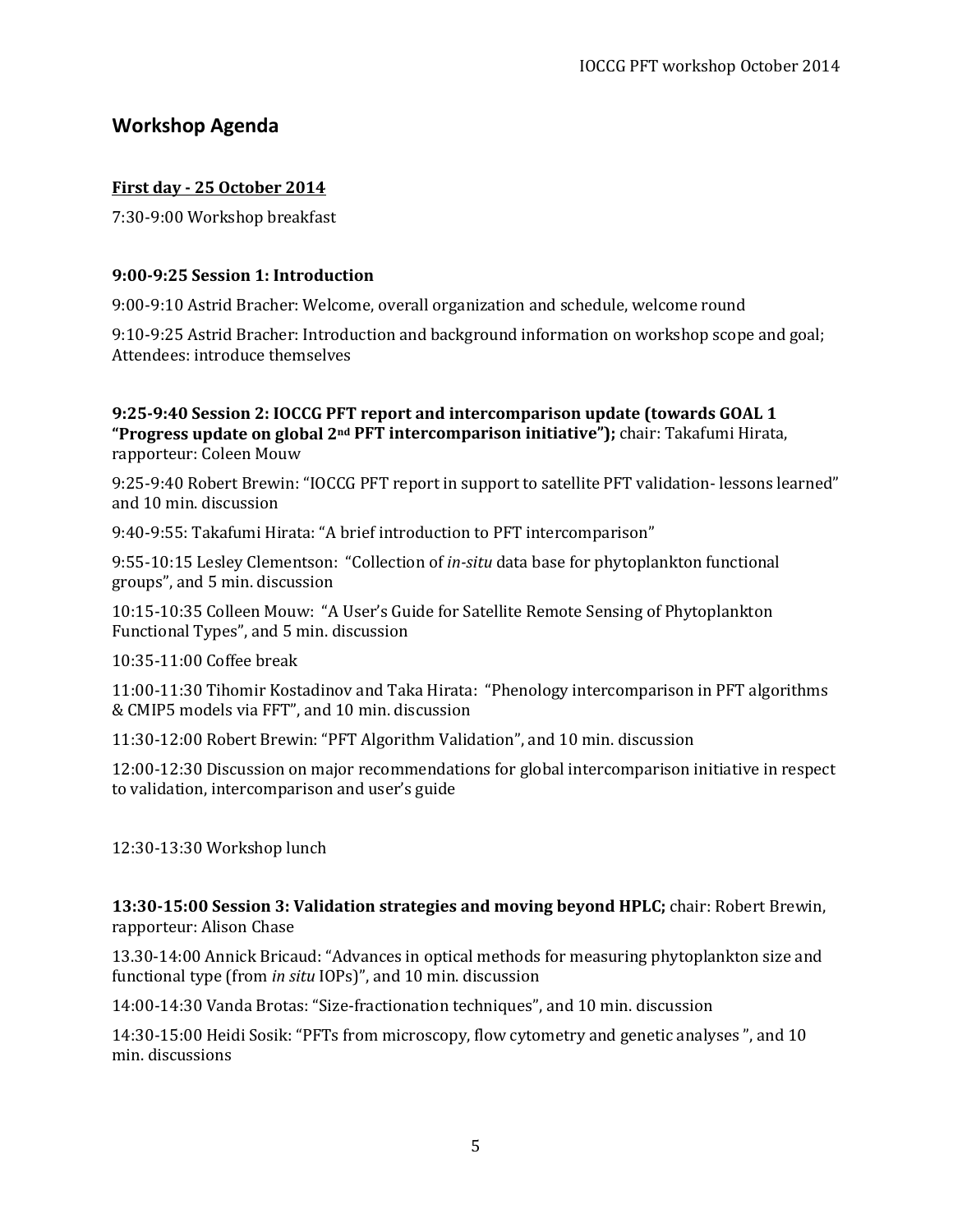15:00-15:30 Coffee break

**15:30-17:00 Session 4: PFT validation activities with specific applications**; chair: Astrid Bracher, rapporteur: Emmanuel Devred

15:30-16:00 Stewart Bernard: "Validation of phytoplankton functional type algorithms in coastal water, with a focus on harmful algal blooms", and 10 min. discussion

16:00-16:30 Cecile Dupouy: "PFT validation activities with special applications: Trichodesmium, and 10 min. discussion

16:30-17:00 Toru Hirawake: "Validation of diagnostic pigment analysis in polar waters and first results from using PFT satellite data in fish habitat modeling", and 10 min. discussion

17:00-17:30: Discussion towards GOAL 2: "Develop a community consensus on which data sets for validation are optimal and which measurement and analysis protocols should be followed to support the sustained validation of PFT products considering different applications"

19:00: Workshop dinner at GRACE Restaurant, Portland

### **Second day - 26 October 2014**

7:30-8:30 Workshop breakfast

**8:30-10:30 Session 5: Towards GOAL 2 "Community consensus on data sets for validation and analysis protocols"**; chair: Lesley Clementson, rapporteur: Samantha Lavender

8:30-9:00 Jeremy Werdell: "(NASA) strategies for and challenges with PFT algorithm validation", and 10 min. discussion

9:00-10:30 Plenary discussion (chaired by Lesley Clementson) on the status of different validation data bases and measurement protocols for different PFT applications

10:30-11:00 Coffee break

**11:00-15:45 Session 6: Break-out groups towards GOAL 2 "Community consensus on data sets for validation and analysis protocols"** ; chair: Nick Hardman-Mountford, rapporteur: Samantha Lavender

11:00-11:30 Plenary: Definition of break-out groups (Lead by Nick Hardman-Mountford)

11:30-12:30 Break-out group 1 and break-out group 2 meet in separate rooms (approx. 10-14 participants each)

Break-out group 1 with chair: Samantha Lavender; rapporteur: Robert Brewin / Lesley Clementson Break-out group 2 with chair: Aurea Ciotti; rapporteur: Alison Chase, other participants

Lunch 12:30-13:15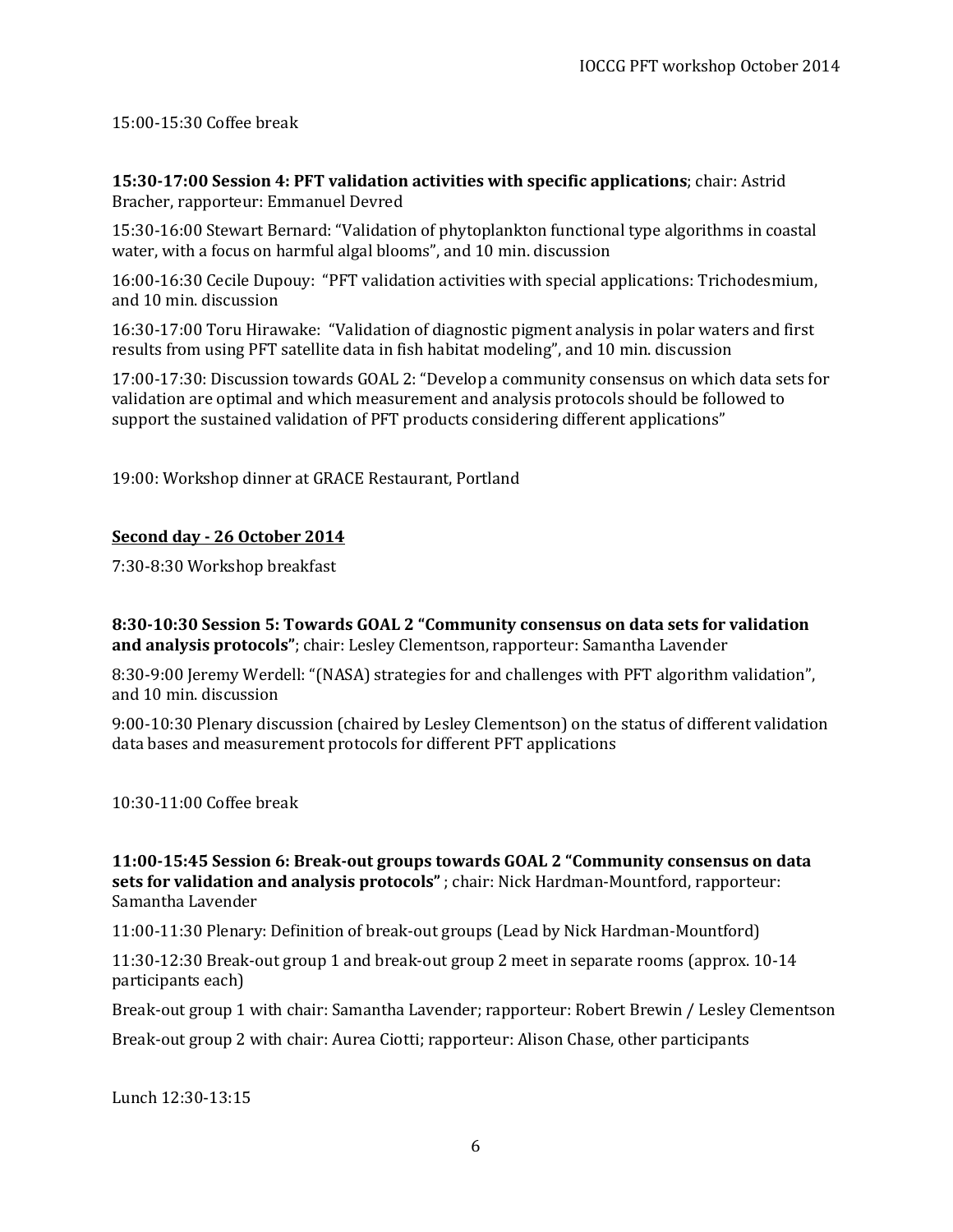13:15-14:15 Break-out group 1 and 2 cont.

14:15-15:45 Presentation of outcome of breakout group 1 and 2 by their chairs; Discussion in plenary

15:45-16:00 coffee break

**16:00-17:00 Session 7: Towards GOAL 3 "Possibilities for sustaining ongoing PFT algorithm validation and intercomparison activities"**; chair: Nick Hardman-Mountford, rapporteur: Tiffany Moisan

16:00-16:10 Ewa Kwiatkowska: ESA/Eumetsat

16:10-16:15 Taka Hirata: JAXA

16:15-16:20 Jon-Kuk Choi: KIOST

16:20-16:30 Paul DiGiacomo: NOAA

16:30-16:55 Overall discussions and definitions of actions and recommendations

**16:55-17:30 Session 7: Final discussion and formulation of actions**; chair Astrid Bracher; rapporteur: Tiffany Moisan

16:55-17:15 Final discussion on open issues and whether the goals were met

17:15-17:30 Formulation of actions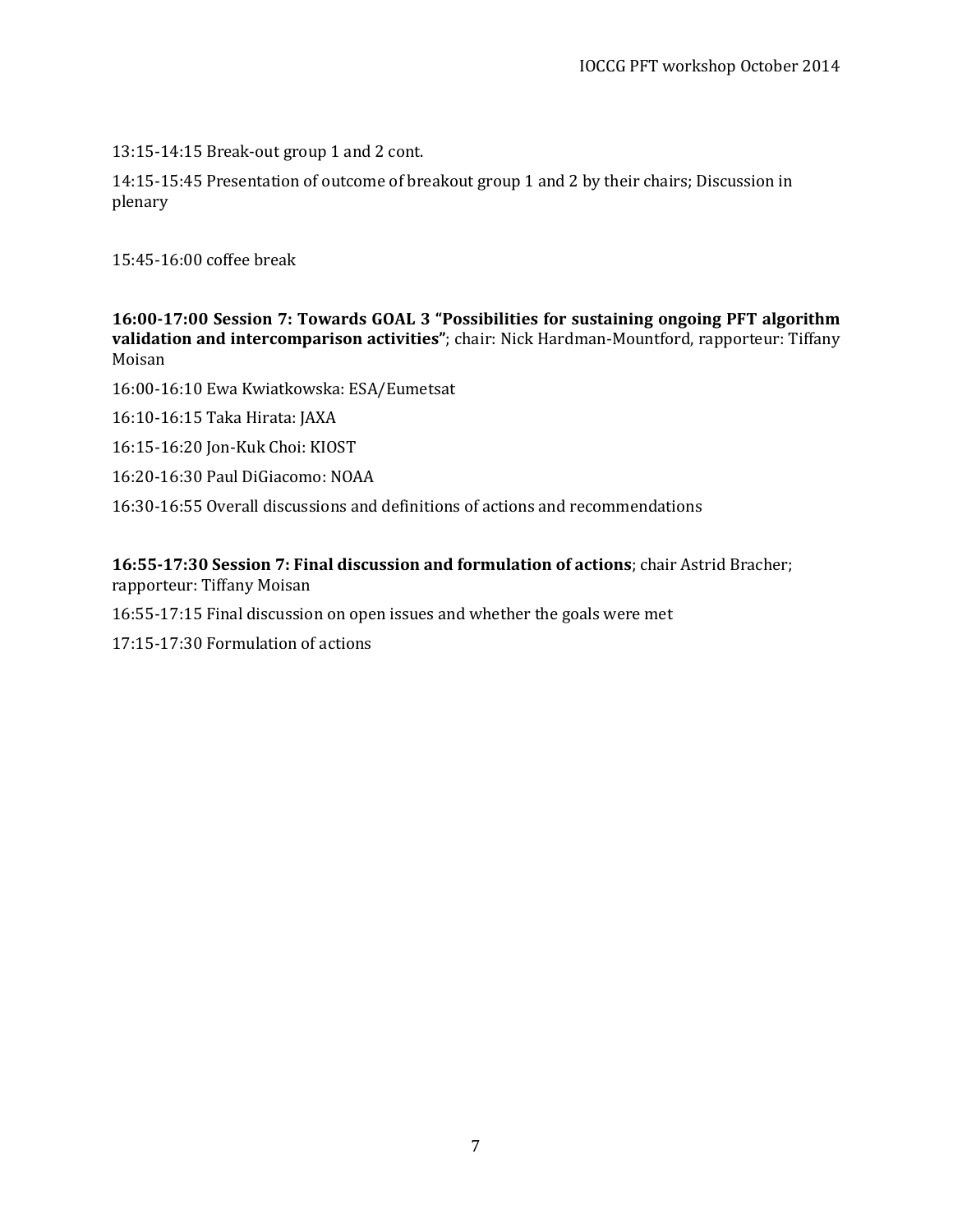### <span id="page-7-0"></span>**Workshop Participant List**

### **IOCCG workshop on "Phytoplankton Composition from Space: towards a validation strategy for satellite algorithms"**

Chairs:

Astrid Bracher, Alfred-Wegener-Institute Helmholtz Center for Polar and Marine Research (AWI), Bremerhaven, and University Bremen, Germany

Nick Hardman-Mountford, CSIRO, Oceans and Atmosphere Flagship, Floreat, WA, Australia

Taka Hirata, Faculty of Environmental Earth Science, Hokkaido University (HU), Japan

Other participants:

<span id="page-7-1"></span>Stewart Bernard, CSIR, South Africa Emmanuel Boss, University of Maine, USA Robert Brewin, Plymouth Marine Laboratory (PML), UK Annick Bricaud, Laboratoire d'Océanographie de Villefranche-sur-Mer (LOV), France Vanda Brotas, Universidade de Lisboa, Portugal Alison Chase, University of Maine, USA Jong-Kuk Choi, KIOST, Korea Aurea Maria Ciotti, Universidade de Sāo Paolo, Brazil Lesley Clementson, CSIRO Hobart, Australia Emmanuel Devred, Université Laval, Canada Paul DiGiacomo, NOAA, USA Cecile Dupouy, IRD, Noumea, New Caledonia Toru Hirawake, Hokkaido University, Japan Wonkook Kim, KIOST, Korea Tihomir Kostadinov, University of Richmond Virginia, USA Ewa Kwiatkowska, EUMETSAT, Germany Samantha Lavender, Pixalytics, UK Tiffany Moisan, NASA-GSFC, USA Colleen Mouw, Michigan Tech, USA Seunghyun Son, NOAA, USA Heidi Sosik, WHOI, USA Julia Uitz, LOV, France Jeremy Werdell , NASA-GSFC, USA Guangming Zheng, NOAA, USA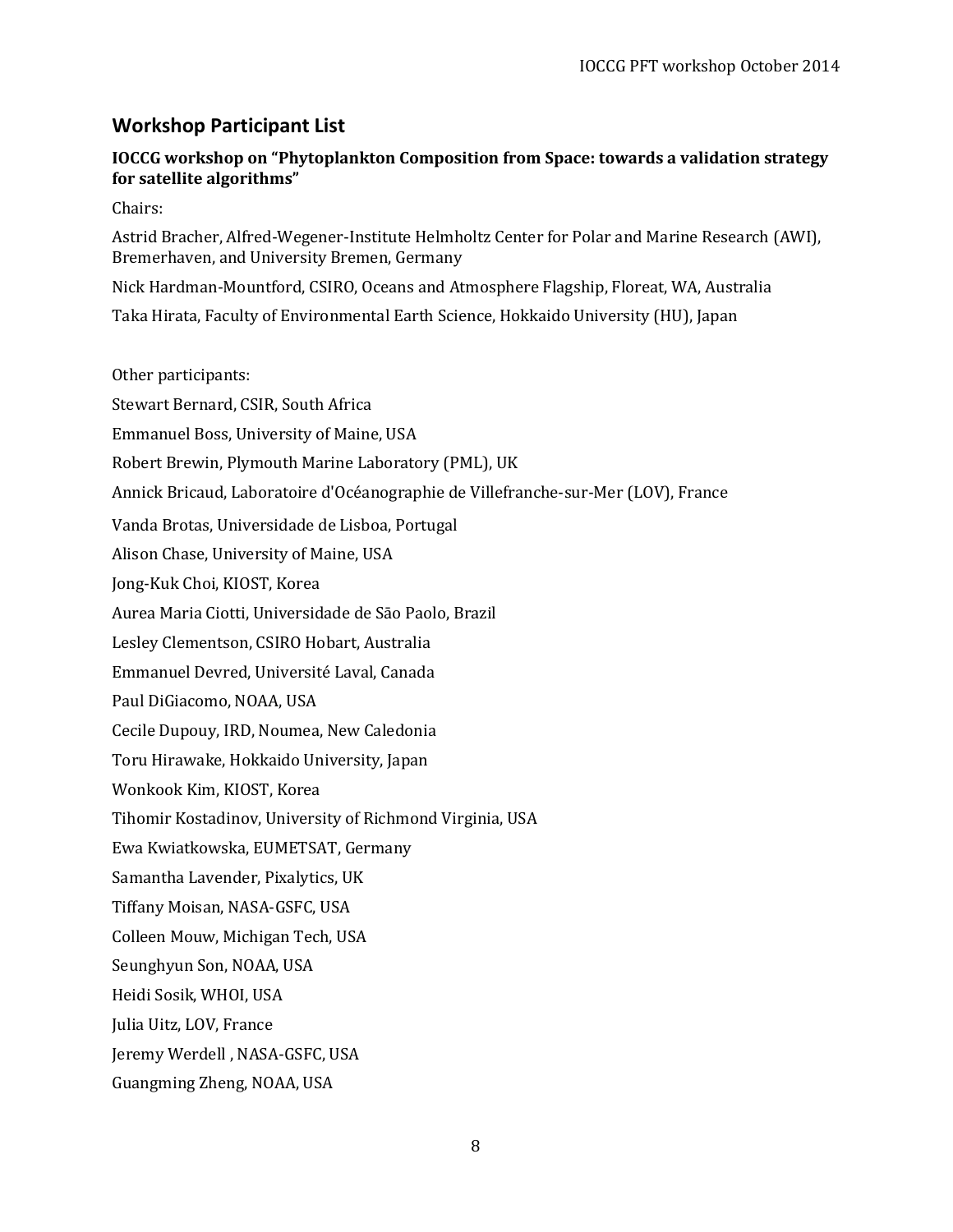## <span id="page-8-0"></span>**PFT workshop DAY 1, October 25, 2014**

### <span id="page-8-1"></span>**Session 1: Introduction**

### Chair: Astrid Bracher

The chairs of the workshop, Astrid Bracher, Nick Hardman-Mountford and Takafumi Hirata, welcomed the participants and explained the overall organization and scheduling of the workshop.

The workshop **"**Phytoplankton Composition from Space: towards a validation strategy for satellite algorithms" covered two full days starting with workshop breakfast on Saturday at 7:30 am and ending just before the ice breaker of the XXII Ocean Optics Conference 2014 on Sunday at 5:30pm. 25 scientists from 12 different countries with expertise on PFT algorithm development, ocean-color validation, *in-situ* measurements of PFT and representing space agencies attended the meeting. The workshop agenda included 15 talks (of about four and a half hours total), four hours for breakout sessions and five hours dedicated to open discussions. There was also time for informal discussions during breakfast, coffee breaks, lunch breaks and workshop dinner. At the opening of the workshop, participants briefly introduced themselves giving their expert background and affiliation.

Astrid then detailed the motivation, historical background and scope of the workshop to the participants. Since all participants have been well aware on the need of phytoplankton functional type (PFT) or size class (PSC) products from space, the introduction focused on giving an explanation on the objectives of the workshop. It was also explained why the workshop had been limited to invited participants. Past activities had brought together PFT/PSC algorithm developers, validation scientists, space agency representatives and user community without limitations but with different foci.

In 2006, the IOCCG founded the PFT working group (chaired first by Cyril Moulin until 2008 and subsequently by Shuba Sathyendranath), which released a final report in July 2014. Many scientists attending the workshop presented here contributed to the IOCCG report. The outcome of the report was briefly discussed at the beginning of Session 2.

A 1st PFT algorithm intercomparison with focus on the retrieval of PFT dominance took place between 2008 and 2010 and the results were published in Brewin et al. (2011). In 2011 a 2nd intercomparison round on global PFT algorithms chaired by Takafumi Hirata, Nick Hardman-Mountford and Robert (Bob) Brewin started to focus on the quantitative assessment of PFTs and PSCs. The status on this ongoing activity was presented in Session 2 as well.

In May 2013, during the IOCS (International Ocean Color Science) Meeting in Darmstadt, Germany, a splinter session "Phytoplankton community structure from ocean colour: methods, validation, intercomparison and application" was held, chaired by Astrid Bracher and Takafumi Hirata during one afternoon. In addition to presentations describing current global algorithms retrieving multiple PFT/PSC types and related validation and intercomparison activities, the well-attended session (60 participants in total) formulated recommendations to governmental agencies. Those recommendations were then presented the last day of the IOCS meeting to the general audience and they were summarized in the IOCS meeting report. The following recommendations to and possible actions by space agencies were raised: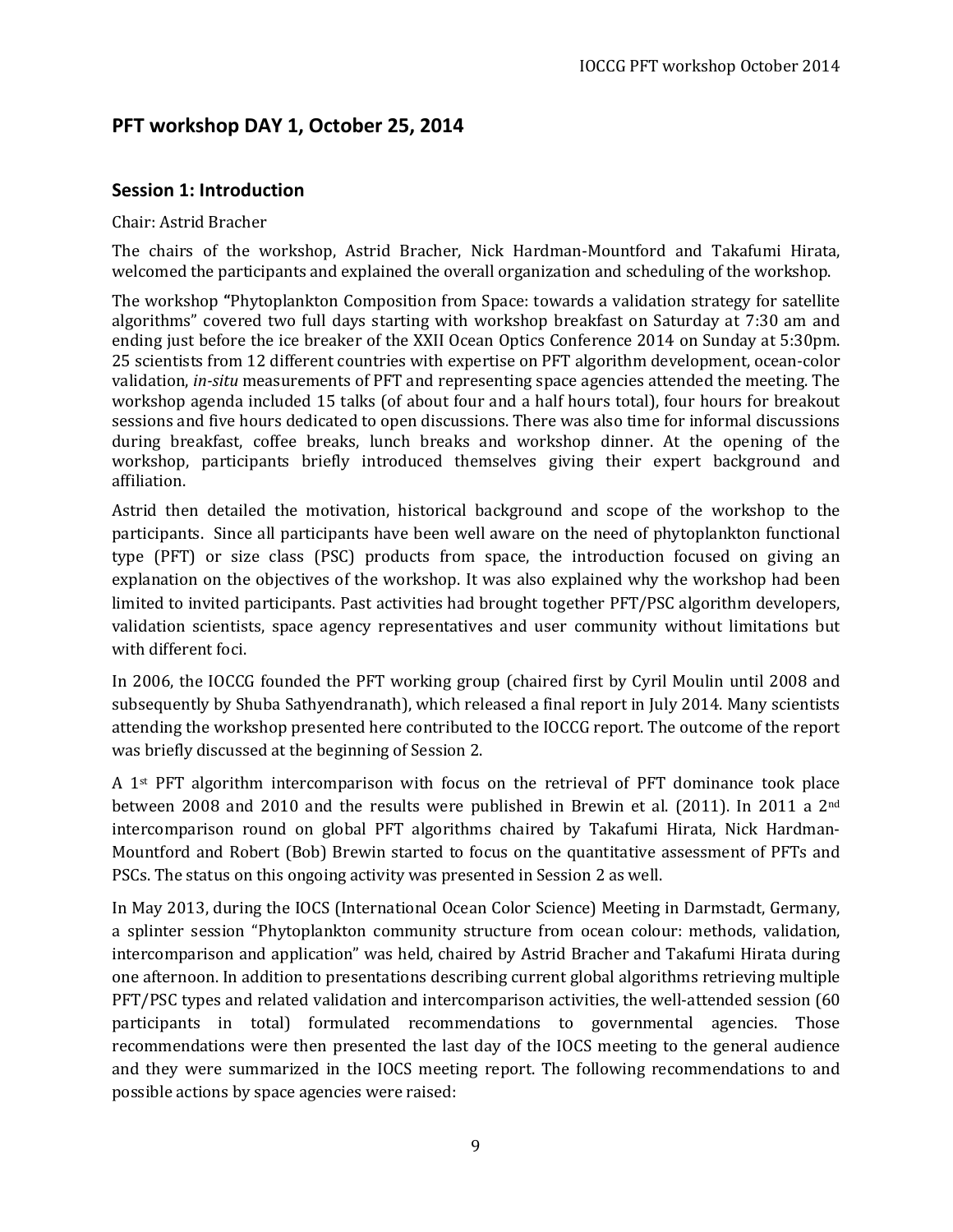- Support *in-situ* measurements of HPLC, other means of quantifying PFT (i.e., size fractionation, flow cytometry) and optical data acquisition for current and upcoming missions (MODIS, VIIRS, OLCI)
- Support validation of PFT derived from HPLC with other datasets (e.g., taxonomy)
- Support PFT algorithm validation and intercomparison activities with funding
- Support activities to merge different techniques and multi-mission data sets
- Support development of PFT methods also by radiative transfer modeling of hyperspectral datasets, including satellite and *in-situ* (gliders, buoys, etc.) measurements.

Motivated by the positive and enthusiastic feedback of the participants at the splinter session, IOCCG asked the chairs to propose a follow-up workshop focusing on the development of a PFT validation strategy. IOCCG then accepted the proposal by Astrid Bracher, Nick Hardman-Mountford and Takafumi Hirata and agreed to fund the workshop.

In the past 10 years many different PFT or PSC algorithms have been developed at different spatial (local vs. regional vs. global) and temporal (selected satellite scenes vs. entire satellite mission) scales. The goal of this IOCCG workshop was to move towards a community strategy for validating PFT and PSC products in order to have PFT /PSC products available for operational applications (e.g. modeling and forecasts) in the near future as is now commonly done for satellite Chlorophyll *a*  (Chl *a*) products. There is a need for (1) a consensus on validation strategies including validation data and analysis protocols, but also for (2) financial sources and collaborative community efforts, which have to be identified and specified. The specific goals and potential outcome of the workshop have been to:

- 1. Provide a summary of both:
	- (a) the status of the activities of the  $2<sup>nd</sup>$  PFT intercomparison working group (focus of Session 2)

(b) PFT validation data sets and strategies, including also specific applications (focus of Sessions 2, 3, and 4).

- 2. Provide a PFT validation strategy considering different applications of the products: community consensus on datasets and analysis protocols (focus of Sessions 5 and 6).
- 3. Discuss possibilities for sustaining ongoing PFT algorithm validation and intercomparison activities (focus of Session 7), which includes a discussion how to improve liaison to PFT data users (modelers and other users).
- 4. Formulate actions (workshop report, more possible: proposals, publications; focus of Session 8).

### <span id="page-9-0"></span>**Session 2: Report and intercomparison update**

Chair: Taka Hirata, rapporteur: Colleen Mouw

The day 1 morning session aimed to provide (1) a summary assessment of global PFT/PSC algorithms and the products currently available and (2) a summary of on-going effort to collect *in situ* data. Towards this end, 5 speakers gave the following presentations, followed by a group discussion.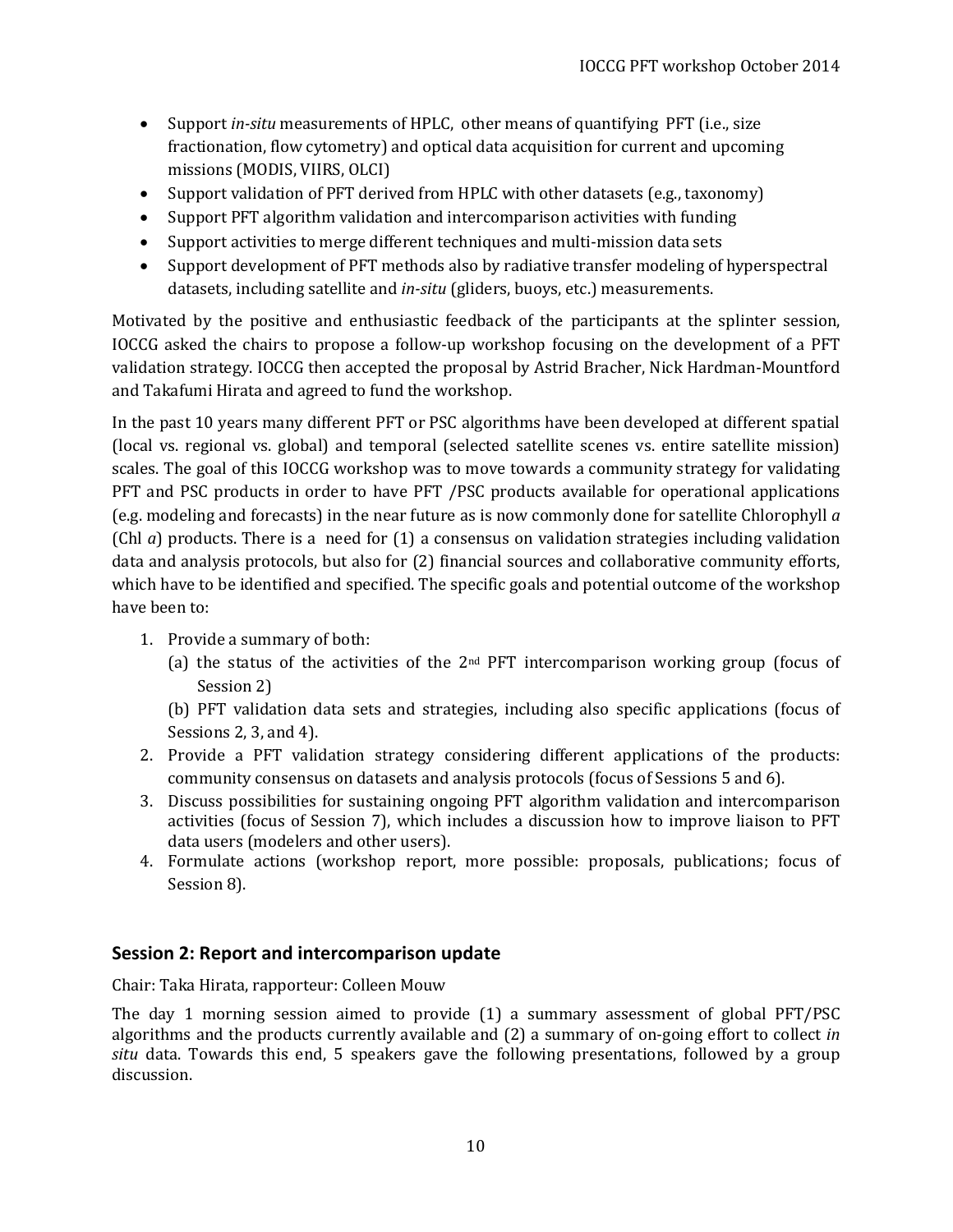#### <span id="page-10-0"></span>**Talk 1: IOCCG report 15 overview**

The talk was presented by Robert Brewin (PML). Contents of the recent report published by the IOCCG were briefly introduced. Special attention was given to Chapter 6: "General Discussion and Conclusion" of the report: The report is (i) a review of what has been attempted so far, with the full realization and even optimism that future developments will outperform what has been achieved to date, (ii) a starting point for identifying gaps and highlighting areas where effort should be focused to move the field forward, (iii) a document to guide choices from among the various options available, so users may choose the appropriate algorithms or data products for their particular application. The report is available at http://www.ioccg.org/reports/IOCCG\_Report\_15\_2014.pdf.

There was a question from participants as to whether retrieval code could be made available. There is no arrangement to share the code publically so far.

#### <span id="page-10-1"></span>**Talk 2: Introduction of Intercomparison Project**

The talk was presented by Takafumi Hirata (HU). A brief history of the Satellite PSC Algorithm Intercomparison was explained. The first intercomparison effort was previously conducted (Brewin et al., RSE, 2011) to assess difference in "dominance of a specific PSC within the total phytoplankton community", derived from several PFT/PSC algorithms. Since then, a number of PFT/PSC algorithms have been developed and many of them are now able to estimate PFT/PSC quantitatively rather than with "dominance". Thus, there has been an increasing potential of PFT/PSC algorithms to be used to provide operational products from ocean color remote sensing. As a result, the second phase of the Satellite PFT Algorithm International Project was launched in 2011 (Project website: [http://pft.ees.hokudai.ac.jp/satellite/index.shtml\)](http://pft.ees.hokudai.ac.jp/satellite/index.shtml) by an international effort. The project accommodates four working groups (WG): (1) User Guide WG, (2) *In situ* Data WG, (3) Intercomparison WG, and (4) validation WG. (The updates from each WG followed this presentation). A special note was given in this presentation emphasizing that an HPLC *in situ* database can be accessed via the project's website although a password is required and can be obtained via a request to **tahi@ees.hokudai.ac.jp.** It was explained that communication among scientists is also possible via an email list and a password-protected wiki.

#### <span id="page-10-2"></span>**Talk 3:** *In situ* **database**

The talk was presented by Lesley Clementson. A brief history and summary of the current status of the *in situ* database for PFT validation was reported. Efforts for constructing this in situ database started in 2011 during the Satellite PFT Algorithm Intercomparison Project, and the database was released in May 2014. This effort was built upon the AEsOP (Australian waters Earth Observation phytoplankton-type products) database, which is publically available [\(http://aesop.csiro.au\)](http://aesop.csiro.au/): the database includes samples from 31 research cruises as well as other projects of Australian researchers, from the publicly available data bases such as PANGAEA, SeaBASS, GeP&Co, BioSOPE and NOAA, and from individual scientists David Antoine (LOV), Ray Barlow (BCRE), Astrid Bracher (AWI), Bob Brewin (PML), Susanne Craig (UDal), Toru Hirawake (HU), and Takeyoshi Nagai (CSIRO, AAD). All Australian data are now also available on SeaBASS. The dataset contains phytoplankton pigments from HPLC, the optical absorption coefficients (for particles, phytoplankton, detrital materials and colored dissolved organic matter) at 22 wavelengths, pigments, and total suspended matter. Match-up with satellite data remains to be done.

Discussion on free access to the data led to the suggestion to record it as a publication, so it will be publically available with a citing reference (as with the MAREDAT database by modelers).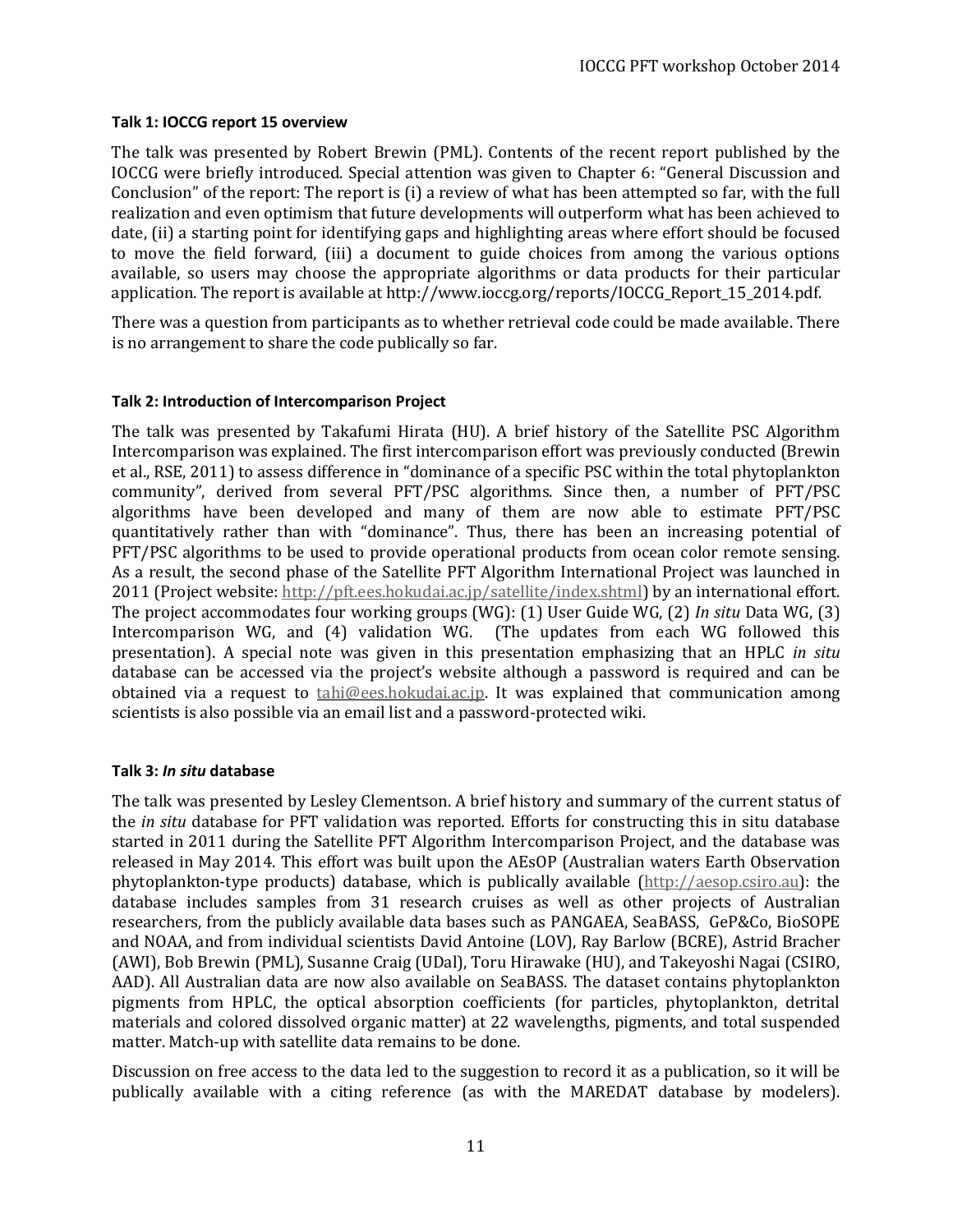Coordination with MAREDAT may be desirable. However, the current database includes parameters such as absorption coefficients that are specific to remote sensing applications while MAREDAT does not, so differentiation between the two datasets is clear.

Some participants suggested retaining the full wavelength resolution for the absorption coefficient data, especially for future satellite missions that plan to have hyperspectral radiometric capability. Also it was suggested to include radiometric data such as remote sensing reflectance and the use of SeaBASS as a platform for these data since they now have a doi for given datasets, which could help with the issue of recognition of individual researchers.

The issue of uncertainty of *in situ* measurements was also raised. One participant highlighted the importance of establishing common ways to report uncertainty. Creation of a new working group about uncertainty may be the way forward, which will be discussed at the next IOCCG meeting. This group should focus on the phytoplankton composition uncertainty and leave other groups to deal with other measurements (such as radiometry).

#### <span id="page-11-0"></span>**Talk 4: PFT User's Guide**

Colleen Mouw presented the talk. Even in light of the recent publication of IOCCG Report 15 (which was introduced earlier by Bob Brewin), participants felt that there was still a need for a document from the perspective of the user communities. Colleen presented an outline showing (i) a table linking inputs to outputs, (ii) a table indicating what was used for algorithm development vs. what is used for actual retrieval of PFTs, (iii) a summary of regions/missions for which the algorithms were developed (and their known limitations). It was felt that such would greatly help end-users to identify which algorithm would be most suitable for their application. The desire to move forward quickly with the manuscript to publish the current state of the science was expressed, as the literature is quickly expanding. Possible venues should be journals with a broad remote-sensing user and modeling audience (e.g., Biogeosciences). There were some comments from other participants on perhaps making materials available through alternative media as well, e.g. a webbased tutorial with example data sets and results. Also publishing the satellite data sets together with this guide paper would be advantageous (in ESSD and/or PANGAEA).

The document also may discuss scientific questions such as: how can we quantify the extent to which we are identifying something new (i.e. empirical vs. mechanistic)? For example, are we just mapping back statistics that are within the underlying *in situ* dataset utilized?

#### <span id="page-11-1"></span>**Talk 5: Algorithm Intercomparison**

The talk was presented by Tihomir Kostadinov and Takafumi Hirata. The latest results of the intercomparison were presented. The intercomparison was based on temporal and spatial analysis by means of Discrete Fourier Transform (DFT). The temporal DFT analysis compared phenology of PFTs derived from satellite algorithms with phenology of carbon biomass from CMIP5 models. An improved future version should focus on specific PFTs from the CMIP5 models as well, where available. A spatial DFT analysis indicated there was no particular difference between optics-based and abundance-based approaches. An opinion was expressed that there is a need to point out the limitations of the region for which an algorithm was parameterized in relation to how it is being applied (For example, an Arctic parameterization shouldn't be assumed to work well across the global ocean). To the extent possible, each algorithm needs to provide a map of locations of data used to develop it. Participants agreed that the intercomparison would be published as a group effort with all algorithm contributors as authors. For this process, it was suggested the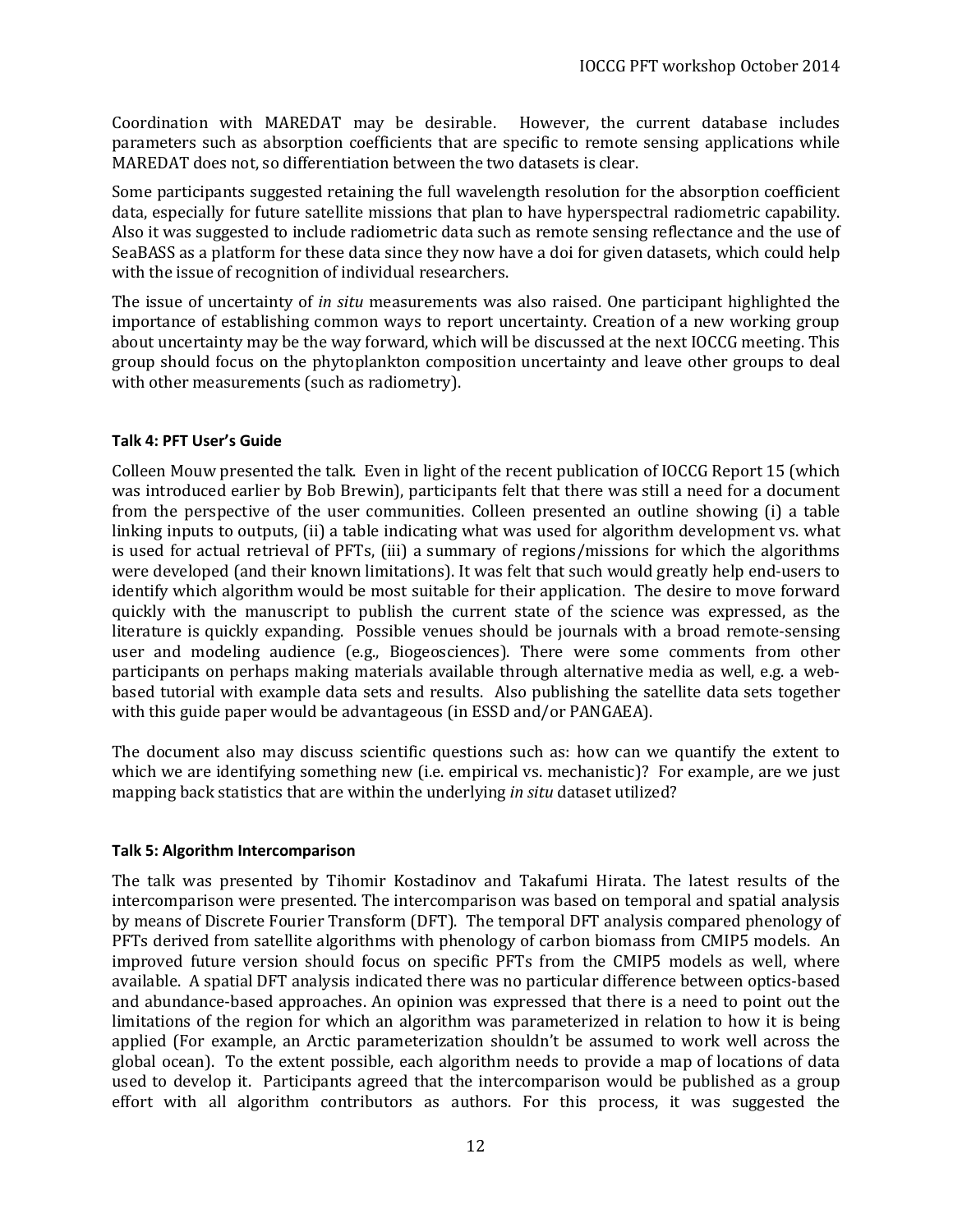intercomparison process should be shared with algorithm developers along the way to ensure all ideas are considered and to avoid the need to make changes after the analysis is mature.

#### <span id="page-12-0"></span>**Talk 6: Algorithm Validation**

Bob Brewin presented the first steps of validating the global algorithms delivered for the intercomparison. Frequency distribution of the *in-situ* TChl *a* (total chlorophyll *a*) HPLC database compares well to the merged SeaWiFS-MODIS-MERIS OC-CCI TChl *a* database. Using the later datasets to produce PFT algorithms' output based on multispectral data will deliver probably three times as many match-ups to *in-situ* data compared to using SeaWiFS data only. There were several topics proposed to the participants in regards to establishing the validation strategy moving forward. For example, two possible options were introduced for validation:

- 1. Formulate common criteria to evaluate algorithms (as done in Brewin et al. RSE, 2011).
- 2. Perform independent validation of each algorithm in the same manner as they are calibrated.

From previous experience (Brewin et al., 2011), it was noted by the presenter that 2) is favored. On the other hand, there was an opinion from participants that it does not seem there is a single answer to choosing 1) or 2) since it depends on the user and the question pursued. Thus, research of user requirements (3-4 key requirements) may be necessary, assuming that the modeling community is setting the requirements. Meanwhile, many numerical models are adapting their outputs to comply with satellite observations of PFT, so it might be better that the requirements address underlying science questions. In addition, management agencies are starting to take note that PFTs are highly valuable/helpful for their operational needs. As a result, discussion led to an agreement that modelers are the most appropriate users from a global perspective while management agencies are more focused on regional and/or coastal applications.

Other questions to be considered should include (i) temporal/spatial scale of validation (spatial resolution of satellite data to be 1, 4 or 9 km? Temporal acceptance to be +/- a certain number of hours), (ii) what are the common validation parameters (e.g. should this be HPLC-based measurements?), (iii) if the validation should be focused regionally so that a sufficient number of matchups are available to characterize PFT composition, and its seasonality from *in situ* observations.

The need to compare algorithms was questioned given that we have a robust *in situ* dataset used to validate the algorithms. Answers to this were that users are able to decide which method might be best to use for their purpose (fit for purpose), and that algorithm developers can learn from each other as to robustness/weakness in their algorithms for further improvement.

A practical issue was raised that validation work requires an extensive amount of effort (i.e., time), such that it requires funding support.

### <span id="page-12-1"></span>**Session 3: Validation strategies and moving beyond HPLC**

Chair: Robert Brewin, rapporteur: Alison Chase

This session focused on techniques other than HPLC that may be useful to validate satellite PFT or PSC products, or to verify uncertainty in PFT and PSC estimates derived *in situ* using HPLC.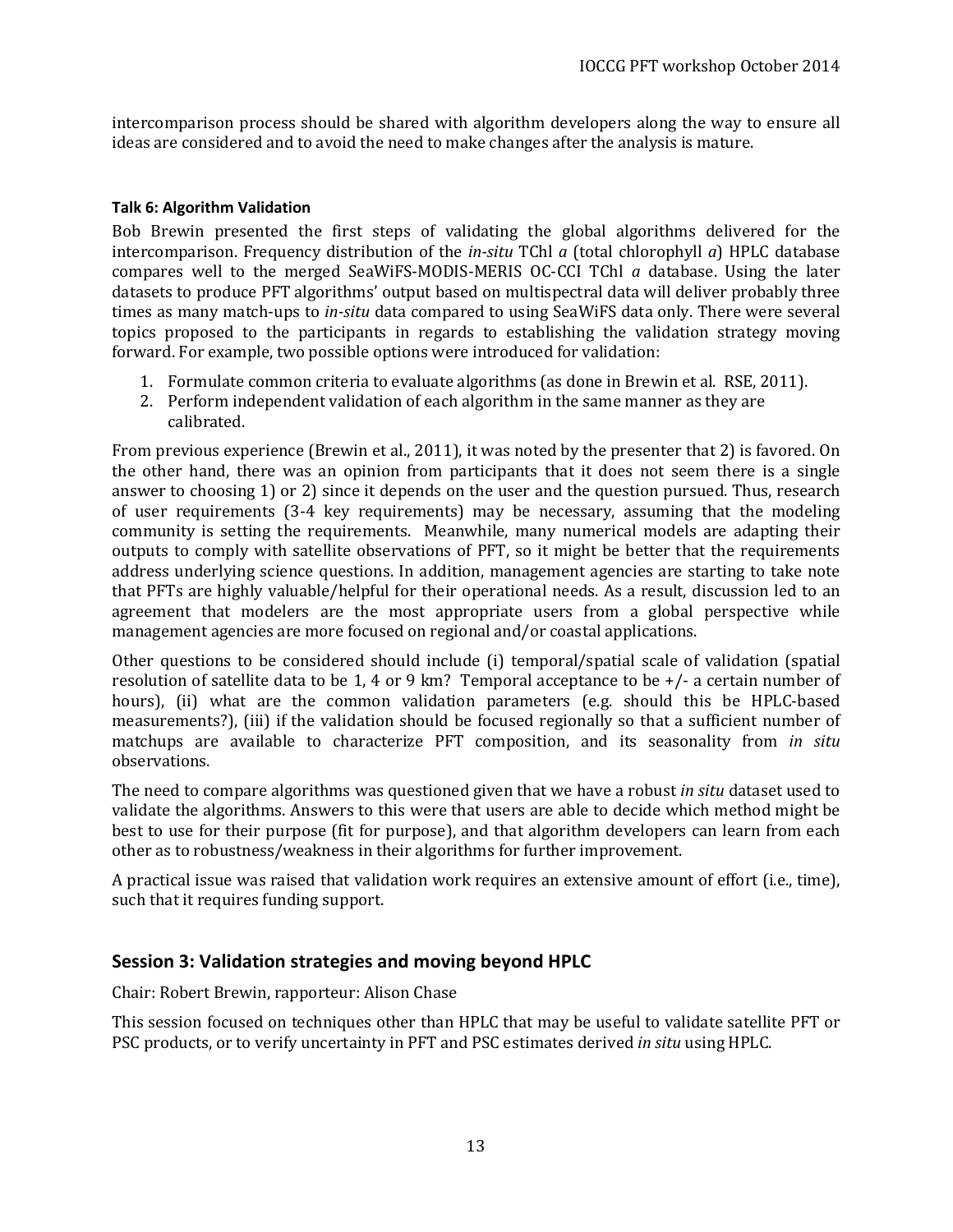### <span id="page-13-0"></span>**Talk 1 "Advances in optical methods for measuring phytoplankton size and functional type (from** *in situ* **IOPs)"**

In the first talk by Annick Bricaud (LOV), the advantages and limitations of various optical methods for inferring size classes were explained. In-line systems (e.g. ac-s system) now give access to highfrequency measurements of IOPs (attenuation, absorption, backscattering), which are relatively easy and inexpensive to measure, whereas HPLC measurements are limited because they are from discrete water samples, rather than measured continuously. In addition, analysis by HPLC is expensive and time consuming. However, it was clearly stated that *in situ* IOP methods do not allow us to directly validate satellite PFT estimates (they include assumptions and uncertainties as with satellite methods), but they can help by separately validating the two steps existing in many satellite PFT methods (i.e., inverting IOPs from satellite reflectances, and deriving pigments/size/PFT from IOPs). IOP methods thus help to increase the number of match-ups between satellite and *in situ* data.

In the recent IOCCG PFT report many IOP related methods were presented. Therefore, the talk detailed only new studies not included in the PFT report and proposed by scientists from the PFT community. Three different IOP method types exist for PFT or PSC products:

1. These IOP methods focus on deriving pigments, pigment groups, or PSC from absorption spectra. Various methods have been developed in the past focusing on derivative analysis (Faust and Norris 1985, Bidigare et al. 1989), multiple linear regression analysis (Sathyendranath et al. 2005), neural networks (Chazottes et al. 2006, Bricaud et al. 2007, similarity algorithms (Millie et al. 1997, Kirkpatrick et al. 2000), inverse modeling (Moisan et al. 2011), decomposition into Gaussian bands (Hoepffner and Sathyendranath 1993, Lohrenz et al. 2003, Chase et al. 2013) and partial least square regression (PLS) analysis (Organelli et al. 2013).

The study by Chase et al. (2013) used inline ACS measurements from the TARA Oceans expedition and provided reliable predictions for concentrations of various pigments, including Chl *a*, Chl *b*, Chl *c*, and photosynthetic and photoprotective carotenoids. However, the pigments-absorption relationships are not univocal (e.g. photoacclimation, package effect) and pigments from different PFTs may have similar spectral signatures. In addition, there is no direct information on size or PFT if not all individual (taxonomic) pigment concentrations are retrieved.

Results from Organelli et al. (2013) using 4th derivative analysis of phytoplankton (*a*ph) or particulate (*a*p) absorption spectra coupled to a Partial Least Square (PLS) regression analysis showed that their method can predict diagnostic pigment concentrations associated with the three size classes of phytoplankton. The method was shown to be insensitive to non-algal particle (NAP) and CDOM absorption. However, hyperspectral information and a large data set for training are required for this method.

A study by Barlow et al. (unpublished results) on pigment data from the Mozambique Channel shows that relationships for PFTs derived from DPA (diagnostic pigment analysis) via Uitz et al. (2006), or from CHEMTAX can differ when trying to determine specific PFTs (>7 types). However, when grouping into only three size-related groups (diatoms, flagellates and prokaryotes), boundaries in absolute Chl *a* or *a*ph used by some methods to partition dominance of the three groups (e.g. Hirata et al. 2008) agree reasonably well. The results suggests that we can use CHEMTAX to help tune satellite PFT models.

2. Here, IOP methods focus on deriving a PFT directly from absorption spectra (Subramanian et al. 1999, Sathyendranath et al. 2004), or alternatively cell size (Ciotti et al. 2002). These methods can also be applied to in-line measurements. The third method was found to be globally consistent with size estimates from diagnostic pigment concentrations (Bricaud et al., OOXXII poster). Limitations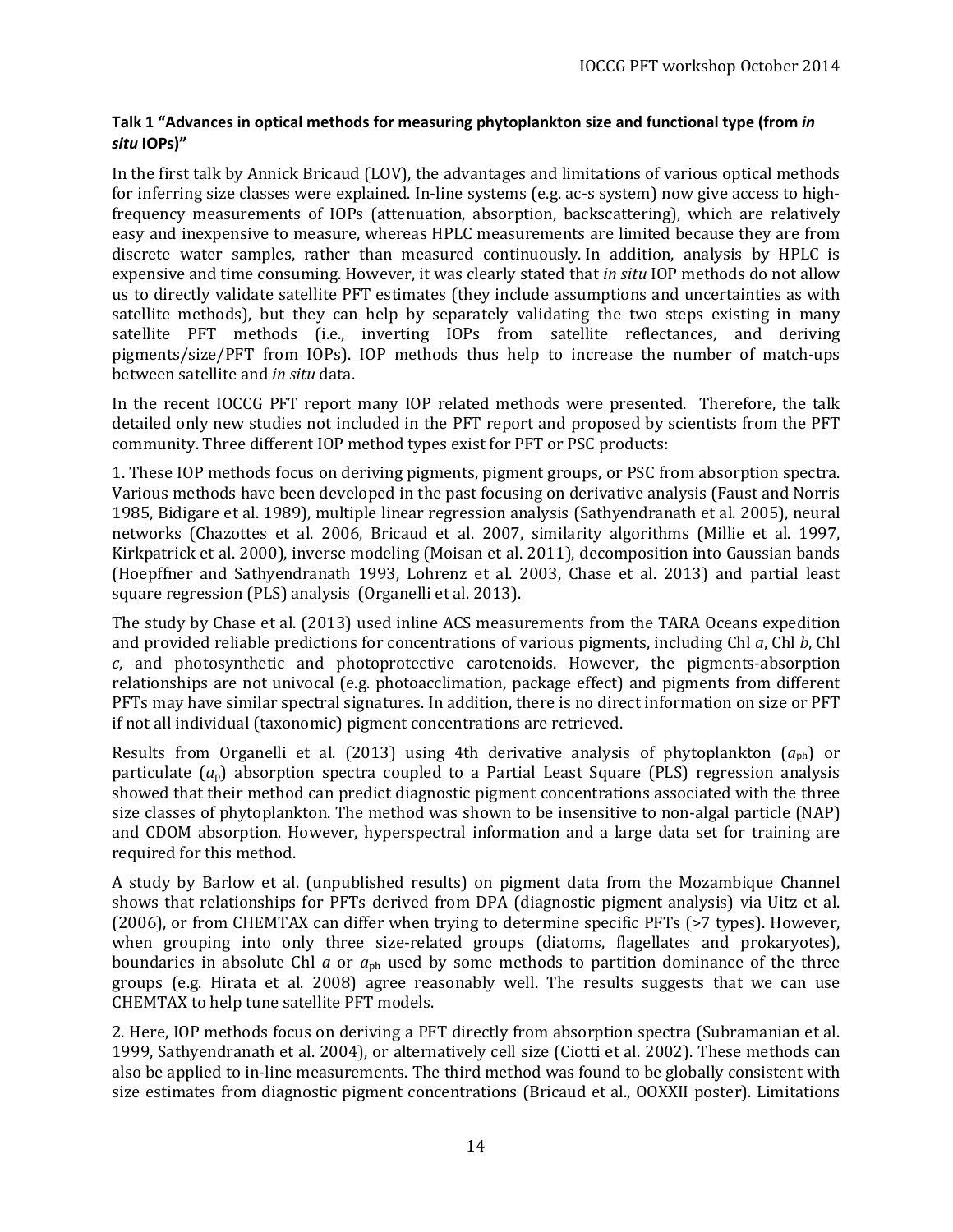of this method are that the variable influence of nanophytoplankton is not explicitly taken into account, and that the shape of the absorption spectra is influenced by photoacclimation and not just size or PFT.

3. These methods refer to use of spectral attenuation or backscattering by particles (not just phytoplankton) to infer size distributions, as the slope of the  $c_p$  or  $b_{bp}$  spectrum increases when the average size of the particulate pool decreases (Boss et al. 2001 (*c*p), 2004 (*b*bp); Loisel et al. 2006  $(b_{\text{bp}})$ ; Kostadinov et al. 2009, 2010  $(b_{\text{bp}})$ . They have a sound theoretical background, and  $b_{\text{bp}}$  and  $c_{\text{p}}$ are measured in-line already, as well as by profiling floats and gliders. However, the particle size distribution is not necessarily well related to that of phytoplankton, as shown by comparisons between  $S_f$  and the slope of  $c_p$  (Bricaud et al., OOXXII poster). Cetinic et al. (2014) suggest that an "optical community index" for phytoplankton could be derived from the ratio between Chl fluorescence and  $b_{\text{bp}}$ . For the open ocean (Atlantic Ocean) Martinez–Vicente et al. (2013) showed that  $b_{bp}$  is well correlated with the phytoplankton carbon concentration for cells less than 20 µm, so that estimates of pico- and nanophytoplankton carbon biomass from  $b_{bp}$  could be derived. However, regional and temporal variations in these relationships have to be verified.

The following discussion confirmed the conclusions of the talk that optical methods are applicable to *in situ* IOPs and can help in validating the two-step satellite methods by increasing the number of match-ups. However, many of these "new" methods have still to be fully validated themselves.

### <span id="page-14-0"></span>**Talk 2 "Size-fractionation techniques"**

Vanda Brotas (Universidade de Lisboa) discussed the use of information on size fractionated data for validating PSC satellite algorithms. She explained the origin of the concept from Reynolds (2006) and why and how competition, stress and disturbance tolerance of phytoplankton are linked to cell size. A group of species that exploit the same class of environment resource in a similar way are called a *guild* whereas a *functional trait* is a well-defined and measurable property of the organism (for more details see McGill et al. 2006). Functional traits can be used to identify functional groups and types and can be related to cell size. The amount of Chl *a* per cell, but also the content per cell of carbon, nitrogen, and protein are well related to the size of phytoplankton (Montagnes et al. 1994). The rate of resource utilization is the main factor controlling phytoplankton size structure in the ocean. So, there is a strong connection between PFT, PSC and ecological requirements.

The method of size-fractionated filtration enables to study the phytoplankton community based on size classes, but it also suffers from unknown uncertainties resulting from filter clogging, cell breakage, elongate cells passing through pores, etc. This can be seen by comparison to total filtration (generally characterized by ΣChla\_sizefraction = 0.91 Chla\_total – 0.03; Del Amo et al. 1997).

In a study by Brewin et al. (2014), size fractionated chlorophyll data were compared with PSC derived from HPLC pigments. Results showed that the HPLC method underestimates picoplankton and overestimates nanoplankton while TChl *a* agrees with total pigment concentration. It was also pointed out that HPLC techniques have evolved a lot within the past 20 years (now 72 instead of 42 phytoplankton pigments can be detected, 25 classes are identified as opposed to 12), and hopefully better knowledge about groups, for example picoeukaryotes can be expected.

Marañon et al. (2012) looked at the relationship between size structure and climatic regions defined using temperature. They found that the partitioning of biomass between different size classes is independent of temperature, but depends strongly on the rate of resource use as is reflected in the rate of primary production. Picoplankton are not well detected using just HPLC. Another technique to detect size fraction of phytoplankton is flow cytometry (limited to nano- and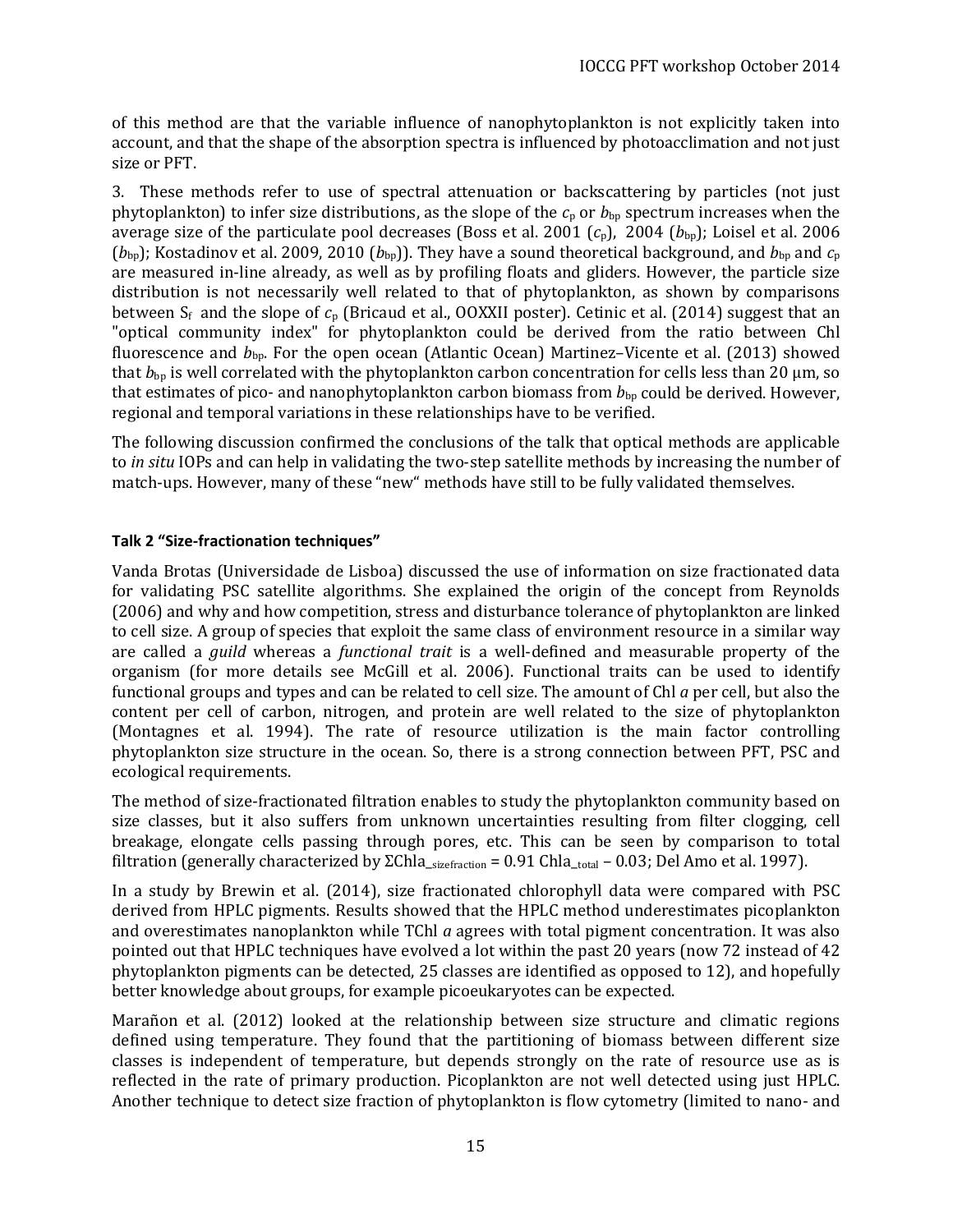picoplankton) which also helps to assess picoplankton much more quantitatively. Flow cytometry data can clearly reveal that DCM (deep Chl max.) picoplankton are different from those at the surface. However, phytoplankton cells larger than 10 or 20  $\mu$ m (depending on instrument settings) are difficult to enumerate by this method (the method is further discussed in the following talk).

The study by Brotas et al. (2014) re-parameterized the phytoplankton size-class model of Brewin et al. (2010) in the Eastern Atlantic using HPLC and compared it with cell counts derived from cell flow cytometry and by microscope. The Chl/cell for each size class was determined for this data and cell abundance of pico-, nano-, and microplankton was estimated from TChl *a* obtained in a MODIS image. Results indicated a background population of picoplankton, while in more productive areas the microplankton increase.

Taylor et al. (2011) showed that size classes derived from CHEMTAX and from diagnostic pigments analysis (DPA, according to Vidussi et al. 2001, modified by Uitz et al. 2006), had a similar outcome, but the microplankton fraction was generally lower in CHEMTAX due to the interference of fucoxanthin in DPA. This pigment is representative of diatoms but also found in haptophytes or chrysophytes. Barlow et al. (in prep.) showed for size-fractionated particle absorption data from the Mozambique channel that the size fraction-related pigment CHEMTAX information indicates a lower diatom and a greater dinoflagellate proportion than that derived by the Uitz et al. (2006) approach. This may be due to the fact that most dinoflagellates were heterotrophic (confirmed by microscopy) and Peridinin was either not detected or in low concentration. CHEMTAX can distinguish *Synechococcus* and *Prochlorococcus* and in addition indicates a greater pelagophyte proportion at the DCM than Uitz et al. (2006), and also greater proportion of prokaryotes (*Prochlorococcus*). Noted that the higher proportion of *Synechococcus* than *Prochlorococcus* is also at the surface for CHEMTAX analysis.

Vanda Brotas also pointed out that the validation database of the Ocean Color Climate Change Initiative (led under her responsibility) does not only contain HPLC but also data from other methods which can be exploited. In the future, efforts should focus on assessing uncertainties in size fractionated filtration data (both HPLC and SFF), extending the sparse global *in situ* database and standardizing among methods in order to produce a valid data set with which to compare algorithms.

### <span id="page-15-0"></span>**Talk 3 "PFTs from microscopy, flow cytometry and genetic analyses"**

Heidi Sosik (WHOI) discussed measurement principles, and strengths and weaknesses of each method.

Light microscopy has been shown to be effective for microplankton, while epifluorescence microscopy is effective for picoplankton. Techniques like continuous plankton recorder (CPR) and electron microscopy (EM) always mean a trade-off between costs and time spent and abundance of data analyzed. CPR data is often obtained for whole cruise tracks but only can count cells >10 µm. EM methods have, so far, not produced a substantial data set and can only be used for verification of certain PFTs in a sample. Light microscopy achieves high taxonomic details, but is limited to microplankton (or cells >5 µm), is time consuming, requires a high level of expertise for taxon specification and errors can arise with sampling/preserving methods.

Flow cytometry is used to measure light scattering and fluorescence from single cells. These measurements are then used to identify pico- (prokaryotic and eukaryotic) and nanophytoplankton and are automatic, rapid, precise and quantitative. Some taxonomic detail for selected groups (*Prochlorococcus*, *Synechococcus*) is obtained and the optical cell size can be estimated. Problems arise with larger cells. The improvement of this method for microplankton uses laser-triggered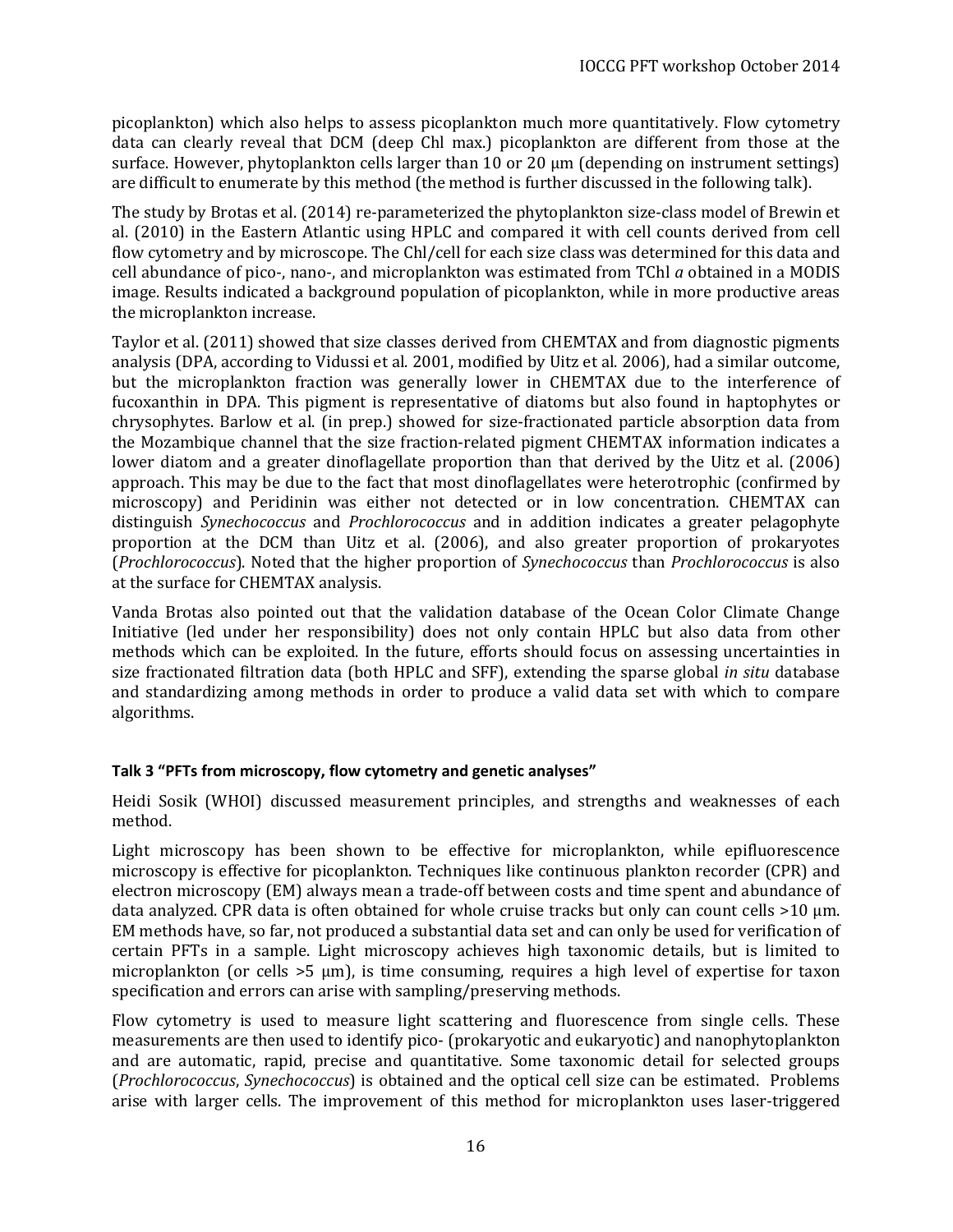image collection (e.g., Imaging FlowCytobot). But, especially for pico- and nanoplankton many taxa are not separated by any flow cytometry method, and measurements are fairly costly and require expertise and specialized instruments. There is a note of caution: some of the cheaper current flow cytometers (often also *in situ* instrument) do not have enough sensitivity to detect signals from some small-celled groups (e.g., *Prochlorococcus*), where instrument noise interferes.

Genetic analyses include a wide range of methods which are changing fast. Some are of interest to PFT validation: clone libraries, PCR-based assays, and microarrays for selected specific sequences make it possible to detect presence/absence/relative abundance of phytoplankton taxa or functional types. Further, high throughput sequencing and ribosomal marker surveys make it possible to derive relative abundances of phytoplankton taxa without *a priori* knowledge of target species. The metagenomics, or other '–omics' allow sequencing of everything, potentially for functional information; however, these approaches remain more challenging to apply for eukaryotes (vs. prokaryotes). With genetic analyses, taxa can be targeted with a high degree of specificity and *in situ* tools are emerging, but these approaches contain no direct cell size information and require complex interpretation and underlying sequence databases. Depending on the gene sequenced, the results could be very different regarding detection of different phytoplankton groups.

Cross-cutting challenges for these data sets:

- a) Space/time mismatch with satellite observations
- b) Abundances are obtained, which then have to be converted into biomass based on common parameterizations
- c) Biomass metrics are at first biovolume and then carbon (C) biomass which is different from HPLC outputs (pigment or Chl concentration). From microscopic observations the cell dimensions are determined and the cell volume (biovolume) is estimated, and from that the cell C is derived which relies on standard shape assumptions and literature-based C to volume relationships. Similarly this is done for flow cytometric results, but more automated with a higher throughput of data. Here, for pico- and nanoplankton, the cell volume is determined through the light scattering relationship, which must be calibrated with phytoplankton and not beads, and relationships are instrument specific.

For nano- and microplankton, the Imaging FlowCytobot (Olson and Sosik 2007) is now being used for taxon-specific volume calculations (Sosik and Olson 2007, Moberg and Sosik 2012), while laserbased light scattering can be used for pico- and nanoplankton (Olson et al. 2003). Cell carbon calculated from cell biovolume (e.g., Menden-Deuer and Lessard 2000) can be used to estimate populations of cyanobacteria, diatoms, etc. and size classes changing through time (e.g. over one year). For instance, results from a coastal US study do not show a constant background of picoplankton. Very different slopes are seen in comparison of carbon and Chl *a* biomass (derived from HPLC and CHEMTAX) for different taxonomic groups, implying very different C:Chl ratios for different phytoplankton types. This also impacts use of size fractions to characterize the assemblage. The fraction of microplankton is different when using HPLC pigment-based size classes vs. carbon estimated from the single cell approaches. Challenges of biomass estimation arise when different metrics are compared: for instance, in this study the total phytoplankton carbon is fairly constant with changing seasons, but the C:Chl ratio changes noticeably throughout the year, probably due to different types of phytoplankton.

The following questions were posed by the speaker and discussed at the end of this day in the general discussion:

Which metrics will best serve which questions?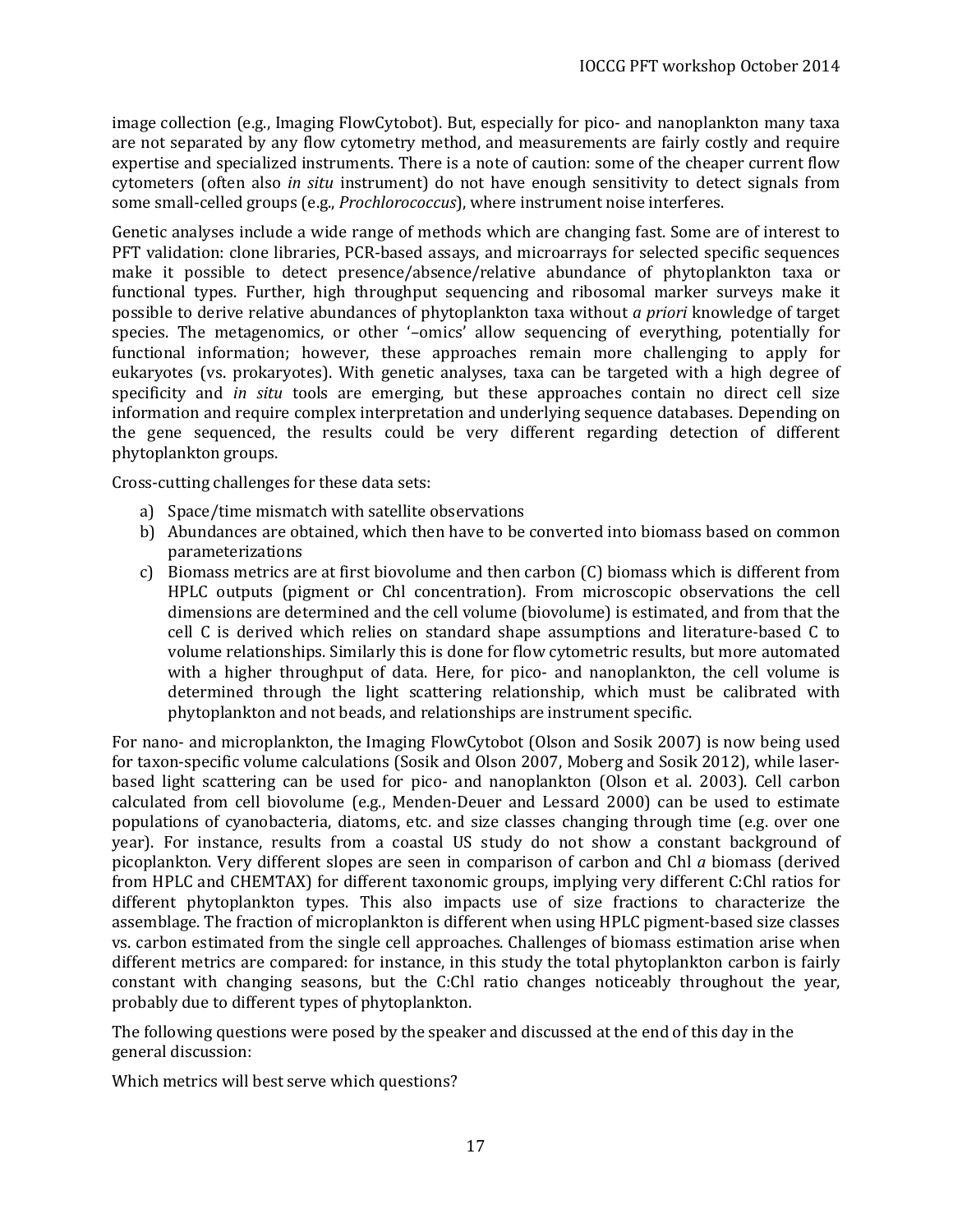What methods are required for those metrics?

Recommendations for observations?

### <span id="page-17-0"></span>**Session 4: PFT validation activities with specific applications**

Chair: Astrid Bracher, rapporteur Emmanuel Devred

This session focused on validation tasks of PFT/PSC where it becomes especially challenging.

### <span id="page-17-1"></span>**Talk 1 "Validation of phytoplankton functional type algorithms in coastal water, with a focus on harmful algal blooms analyses"**

Stewart Bernard (CSIR) outlined the importance of validation of PFTs in coastal waters, with a focus on harmful algal bloom (HAB) proxies, considering the difficultly of detecting biological properties (such as Chl *a*) from ocean color in these regions. These two main reasons for such difficulties are 1) the hydrodynamics are an important driver of the biophysical interactions and ii) the waters are optically complex. One of the main issues that remains unsolved in ocean color remote sensing in coastal systems is the atmospheric correction, even if tremendous efforts have been made. Secondly, one way to go is the use of coupled phytoplankton population-radiative transfer models, which account for chlorophyll-specific phytoplankton type spectra (i.e. Robertson-Lain et al 2014). The ability to detect phytoplankton types from reflectance is directly related to the phytoplankton community's influence on the remote sensing reflectance (*R*rs) signal. In case 2 waters with lots of non-algal scattering, the signal reduces significantly and contribution of phytoplankton assemblage to total  $R_{rs}$  signal in low biomass waters is very small and probably undetectable. It probably becomes impossible to retrieve PFTs or PSCs directly from the optical signal as seen for the St. Lawrence River Estuary or in the Gulf of Oman, especially as certain HABs are already harmful at low concentrations. Using ocean color as one component of a multi-parameter ecosystem classification - effectively using Margalef's Mandala to create an earth observation based metric will potentially allow the detection of some other bloom types as shown for the two above mentioned studies. For case 1 water HABs detection, one specific detection algorithm proves often to work (as shown for the Benguela upwelling; Bernard et al. 2007)

In high Chl *a* concentration waters, rapid change in hydrodynamic conditions (e.g. tides) at the coast leads to high uncertainties in the retrieval of Chl *a*. In addition, errors with atmospheric correction make retrievals challenging. So, we need to account for the specific IOPs in inversion schemes and the contribution of each phytoplankton group to the total signal has to be assessed. This involves a good knowledge of the particle size distributions, and also fluorescence should not be ignored when modeling the range of *R*rs for various cell size or different PFT assemblages (shown in Evers-King et al. 2014). It was stated that the higher the biomass, the lower the variability is with change in size, and the size error decreases as Chl increases.

Since radiometry is a second order measurement, uncertainties on *in situ* data are needed for validation measurements. Also, more details (e.g. flow cytometry, genetics) on phytoplankton community structure are required since HPLC only contains a given amount of information on the phytoplankton community (but gives a first assessment). HPLC pigments are also linked to photophysiology as well as PFTs. The accessory pigment to Chl *a* pigment ratios may represent very different phytoplankton populations.

The following recommendations are given.

Measurements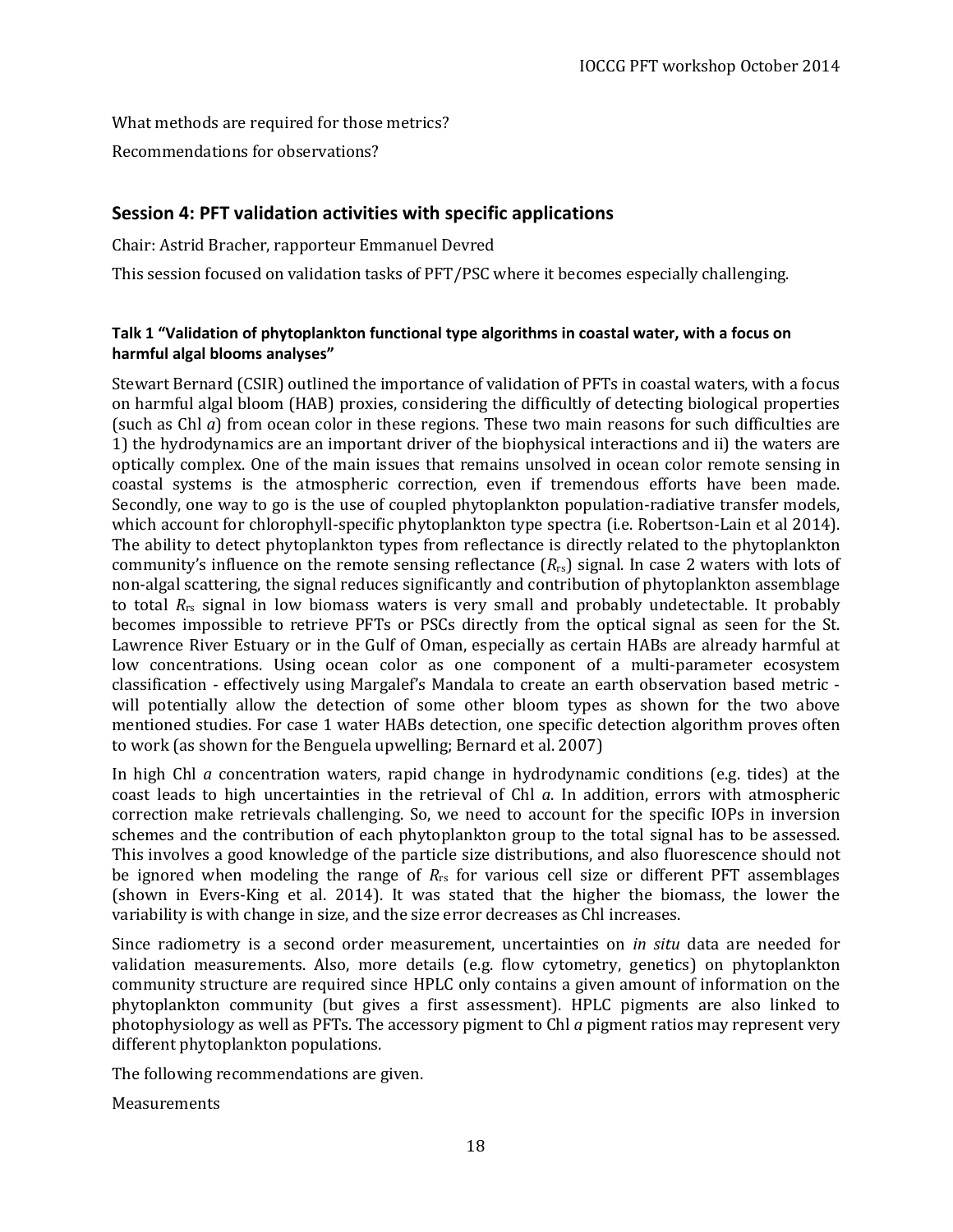- New bio-optical sampling and processing protocols are needed to reduce and quantify errors in validation/algorithm development data and subsequent algorithm products
- Need for better, more widespread & commonly adopted phytoplankton community structure observations to reduce regional biases and uncertainties in PFT classification
- Better characterization and modeling of diversity, abundance, succession etc. ideally through a common quantitative bio-physical parameterization

Bio-Optical/Radiative Transfer Models

• More effective use of bio-optical modeling capabilities to offer signal analysis over a wide range of optical complexity and phytoplankton communities and the use of hyperspectral information; and more effective algorithm development and validation. Currently this is constrained by input data so the question arises how to appropriately simulate phytoplankton community variability from a bio-physical perspective.

Algorithm Frameworks & Products

- Approaches that offer dynamic and scalable means of characterization, algorithm optimization and error quantification for both empirical, statistical and bio-physical approaches are needed.
- Need for routine error determination and analysis, preferably across the processing chain i.e. L1 onwards

Networks & Communities

- IOCCG INSITU-OCR can assist in taking forward common protocols & community building
- Global networks of regional ocean color/observation sites: interact with other communities such as GEO and GEOHAB (GlobalHAB), who have proposed a network of global sites acquiring routine, detailed community structure & other data

#### <span id="page-18-0"></span>**Talk 2 "PFT validation activities with special applications:** *Trichodesmium***"**

Cecile Dupouy (M.I.O.) gave an overview on the challenges in validating *Trichodesmium* satellite retrievals, which are of high relevance especially for global nitrogen budget calculations (Westberry et al. 2005; Dupouy et al. 2011). *Trichodesmium* live near the surface (0-20 m), are filamentous, form colonies, and are extremely unevenly distributed. If the sea is calm they can accumulate but they can also disappear rapidly (i.e. within a few hours). Chlorophyll concentration can change by a factor of 7 within a few meters from the surface to depth (Tenorio 2006), and within a few hours (Hu and Feng 2014). Satellite overpasses around noon local time may introduce a bias into biomass estimates. Therefore validating *Trichodesmium* algorithms is challenging because of this high variability. In addition it is difficult to choose the right *in situ* method to correctly assess their biomass. *Trichodesmium* is often mixed with picoplankton and large cells and then TChl *a* does not determine the total biomass (Tenorio 2006; Neveux et al. 2006). They also vary in colony size, and are difficult to filter or to catch with nets. The relationship between abundance and phycocyanin and phycoerythrin pigments is useful (Neveux et al. 2006) and their IOPs show clearly distinct spectra due to absorption of phycobiliproteins as opposed to other PFTs, distinct CDOM peaks, and high specific backscattering efficiencies (Subramaniam et al. 1999; 2002; Dupouy et al. 2008). Since *Trichodesmium* blooms are extremely patchy and also have different colors (Shanmungan et al. pers. comm., Desa et al. 2005), it is extremely difficult to detect them using *R*rs spectra (McKinna et al. 2012), as colonies are unevenly distributed at and under the sea interface. Hyperspectral sensors are needed to measure *Trichodesmium* by satellite (Dupouy et al. 2008). Another issue is the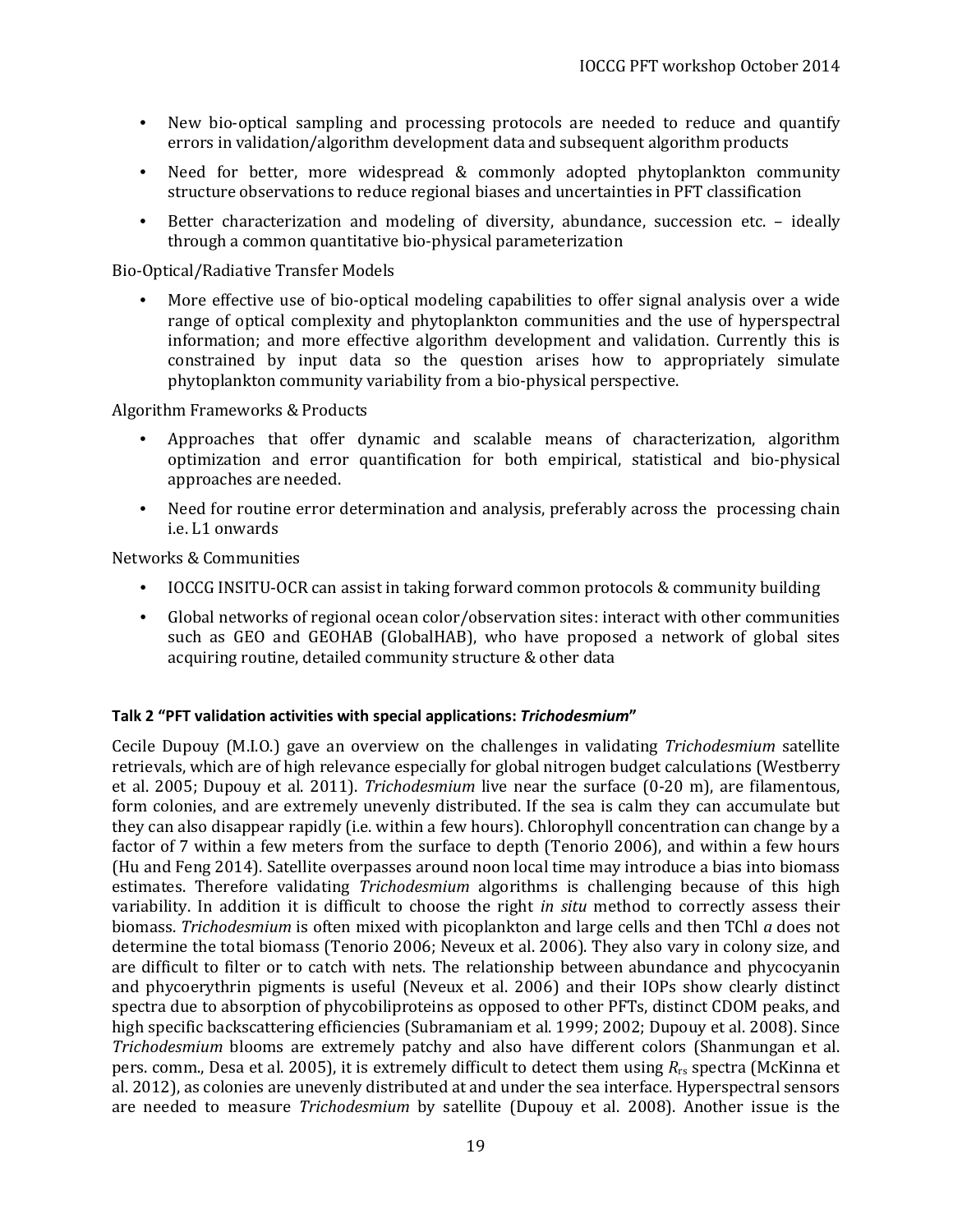inhomogeneity of the spatial distribution within an ocean color pixel (currently 1km at best). For the validation of *Trichodesmium* satellite algorithms the following recommendations were given in order to improve their in situ biomass assessment:

- Encourage the science community to routinely sample (<10µm and >10µm fractions to avoid confusion with *Synechococcus*) accessory phycobilin pigments and use spectrofluorometry to determine PE and PC (high correlation with counts if same 8L water sample is used)
- Phycoerythrin algorithms will need higher spectral resolution than current sensors provide
- Determine all biomass parameters in at least an 8L volume
- Recognize that nets do not provide quantitative measurements<br>• New sampling platforms present interesting potential (Desa, pe
- New sampling platforms present interesting potential (Desa, pers. comm.), as AUVs can measure properties under *Trichodesmium* patches and gliders could also have potential to provide detailed measurements in space and time of *Trichodesmium* blooms

#### <span id="page-19-0"></span>**Talk 3 "Validation of diagnostic pigment analysis in polar waters and first results from using PFT satellite data in fish habitat modeling"**

Toru Hirawake (Hokkaido University) discussed the validity of the DPA (diagnostic pigment analysis) for polar waters. Many algorithms are based on DPA and applied to global datasets. Only a small number have been developed for the polar seas (Montes-Hugo 2008; Fujiwara et al. 2011; Soppa et al. 2014). Soppa et al. (2014) showed that for the Antarctic Ocean the global relationships between diagnostic pigments and TChl *a* do not hold and have to be regionally tuned. Soppa et al. (2014) showed that a substantial improvement of diatom abundance retrieval can be obtained when the DPA is adapted to the Southern Ocean, and a regional model is applied. HPLC and size fractionated Chl *a* fluorescence data from the Chukchi and Bering Seas were successfully compared to microplankton Chl *a*; however, picoplankton does not compare well because they do not contain or contain very little zeaxanthin pigment which is a marker for picoplankton. When Chl *b* is included as a diagnostic pigment for picoplankton, there is a better relationship. Also, it appears that in the Arctic small diatoms  $\sim 10 \mu m$  are frequent, and as a result the DPA is overestimating microplankton (represented by fucoxanthin) compared to the size fractionated TChl *a* analysis. It was recommended that Chl *b* in the DPA should be associated with picoplankton, as in Uitz et al. (2006) rather than Hirata et al. (2011). One has to consider that diatoms in the Arctic are often smaller, and more water volume needs to be filtered to detect the pigments associated with picoplankton. Flow cytometry could help to solve that problem.

First results from a possible practical application of PFT/PSC information to fisheries, where the median size of phytoplankton is related to upper trophic levels by habitat modeling, were presented. The study focused on the Pacific saury, a delicious and popular fish, population. There was no significant difference in outputs of presence or absence of the Pacific saury among using Chl *a*, microplankton Chl *a*, or diatom Chl *a* in the habitat models.

#### <span id="page-19-1"></span>**General discussion towards Goal 2**

At the end of the last session of the first day we initiated the general discussion towards Goal 2 of the workshop, which is to develop a community consensus on which data sets for validation are optimal and which measurement and analysis protocols should be followed to support the sustained validation of PFT products considering different applications. This discussion was continued the next morning after the talk by Jeremy Werdell (NASA).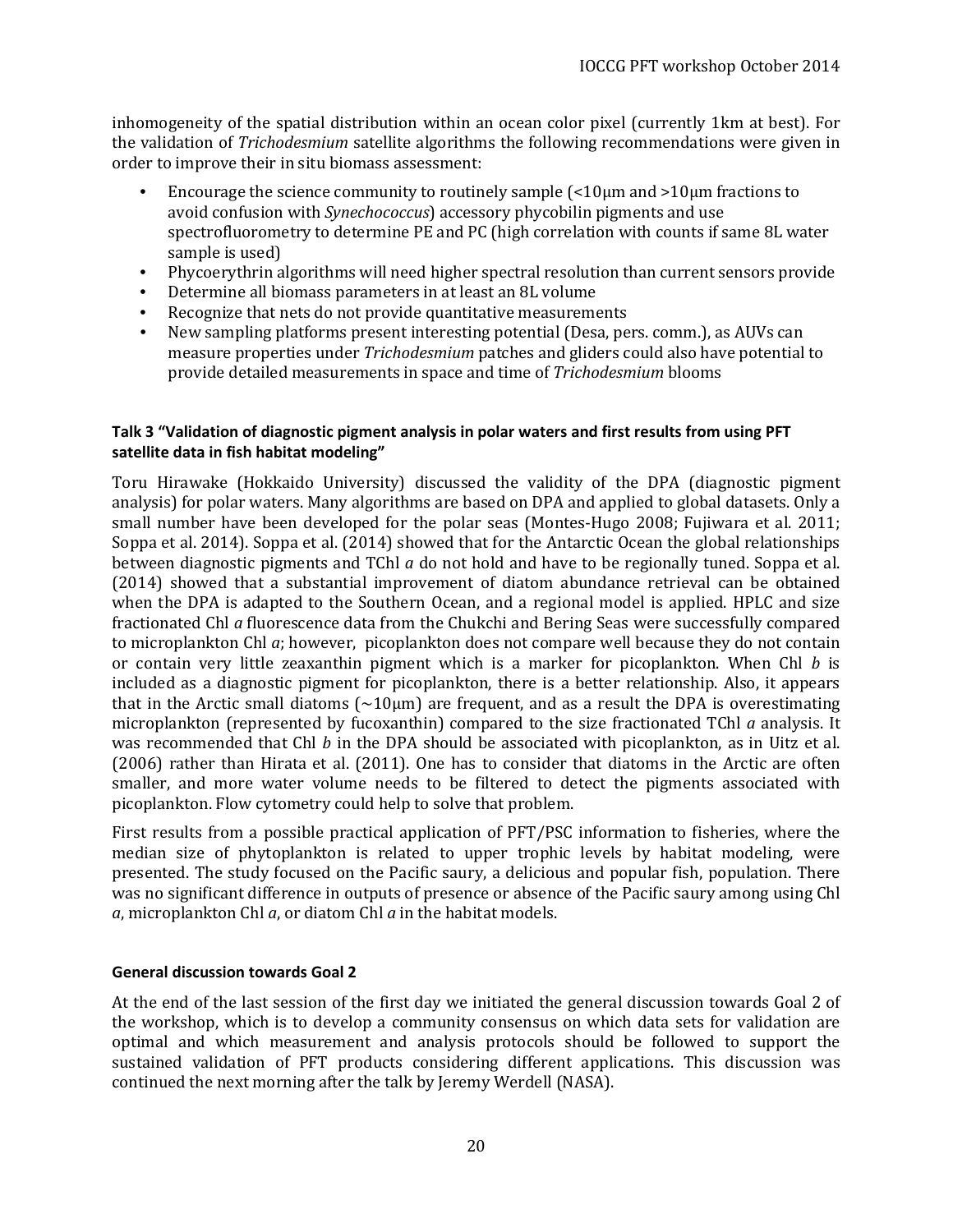First the physical limits to what we can detect from satellite remote sensing (shown previously in radiative transfer model studies by Evers-King et al. (2014) and Roberston-Lain (2014)) were discussed. It was made clear that in low biomass case 2 waters the optical signature of PFT or PSC will be small compared to other optical signals, and therefore in the future very difficult to retrieve using a spectral-based approach.

Then the discussion went back to Heidi Sosik's presentation. Here she had shown that PFT estimated from different *in situ* techniques (HPLC, flow cytometry) cannot directly be compared due to variable carbon to Chl *a* ratio (HPLC is based on pigments; flow cytometry is converted to carbon). It was agreed that flow cytometry and imaging are useful to characterize the phytoplankton community further. The parameters of interest by a given scientist should be defined according to the scientific question to address and serve for algorithm development. Flow cytometric and microscopic data are valid to provide the radiative transfer model and algorithm developers with detailed PFT information. The correct calculation of IOPs, e.g. a more precise assessment of the phytoplankton scattering and backscattering, might be missing for the use of radiative transfer modeling (RTM). With the help of RTM, HPLC and flow cytometry or imaging data can be much better related to each other.

A possible opportunity to enlarge tremendously the database of pico- and nanoplankton cell counts and carbon estimates could be realized through comparing and standardizing flow cytometry and microscopic data. In this way, different flow or imaging data sets can be put together with assessed uncertainties which would make that type of data more useful but also more accessible, in particular providing information about the smaller phytoplankton. Also, flow cytometry data may be of use for RTM but needs further investigation as to how these data could be interpreted within the RTM.

It was also mentioned that it has to be ensured that data used for algorithm development should not be used in their validation. This will be a significant challenge with partitioning the HPLC data set in various ways. Algorithms developers need to identify their development data subsets.

### <span id="page-20-0"></span>**PFT workshop DAY 2, October 26, 2014**

### <span id="page-20-1"></span>**Session 5: Community consensus on data sets for validation and analysis protocols**

Chair: Lesley Clementson, rapporteur: Sam Lavender

This session started with a talk summarizing the lessons learned from Chl *a*, IOPs and reflectance validation strategies and protocols and then continued with discussion from the end of session 4 towards developing a strategy for a community consensus on validation data sets and methods to be used for verifying satellite PFT products.

### <span id="page-20-2"></span>**Talk "NASA strategies for & challenges with PFT algorithm validation"**

The talk by Jeremy Werdell (NASA) summarized NASA's advanced planning for potential future hyperspectral missions that will have relevance to PFT detection: PACE (2021-ish launch), GEO-CAPE (under study, 2025+), HyspIRI (under study, 2025+). For details of the missions refer to the slides. For PACE, three of the science questions it is designed to address rely on being able to study phytoplankton composition from space, so this will be a metric for mission success. The first PACE science teams, focused on atmospheric correction and IOPs, were announced in Sep 2014 and these will operate over the period 2014-2017. Emmanuel Boss is the lead for the IOPs team. Other science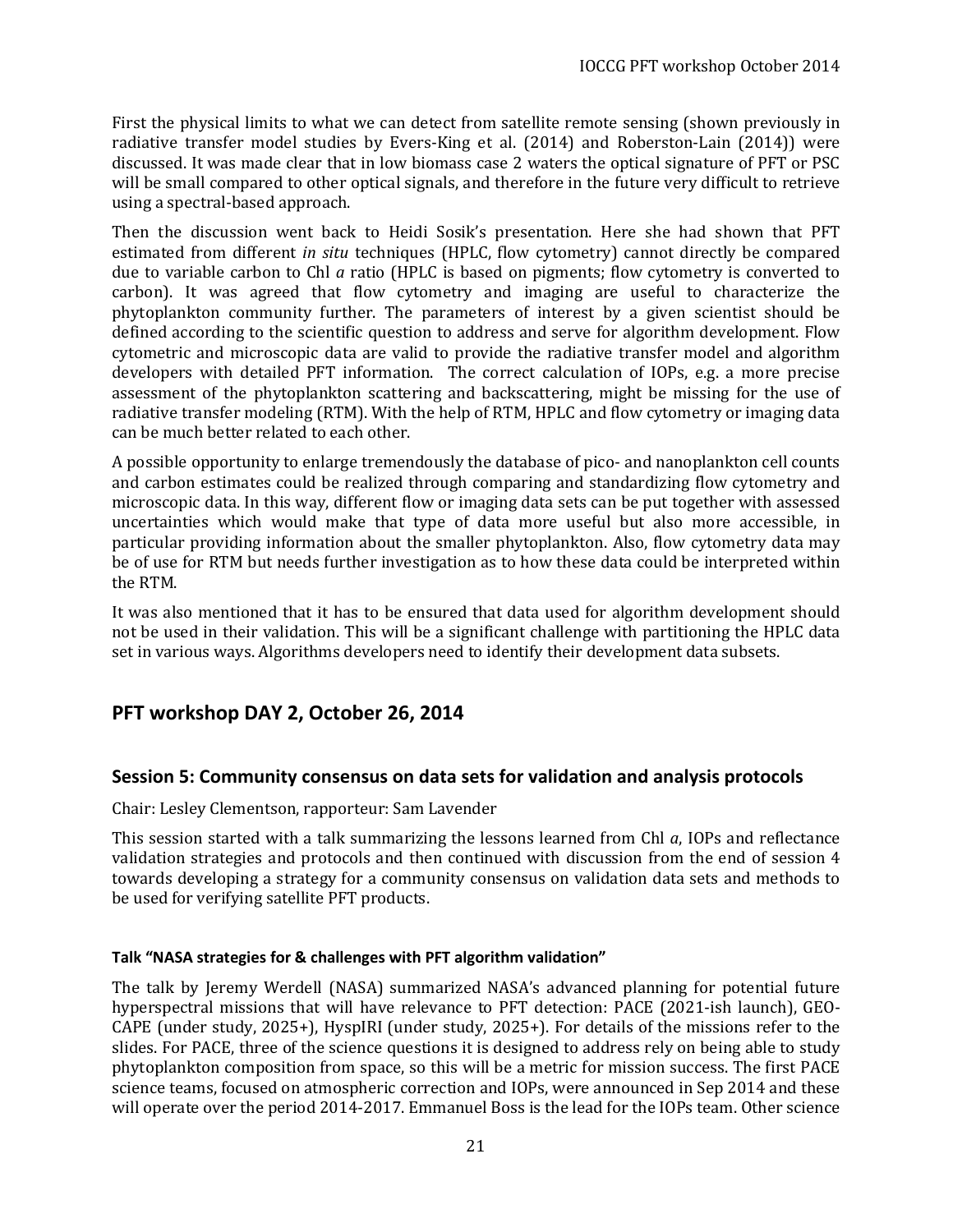teams will be competed post 2017. NASA-GSFC has begun preparing for PACE in terms of SeaBASS support for *in situ* measurements relevant to PFT/PSC algorithm development and validation.

*Challenges and lessons learned from previous validation activities:* Validating PFTs is different from validating radiances, and more challenging. Key challenges include:

- (1) the (increased) degrees of separation between the satellite and *in situ* measurements
- (2) the (increased) number of satellite methods to model PFTs/PSCs
- (3) the (increased) number of *in situ* methods to infer PFTs/PSCs

When considered in relation to previous validation exercises, there are some common limitations:

- (i) the quality of the *in situ* data is highly variable & difficult to assess;<br>(ii) *in situ* data coverage is limited, both geographically & temporally;
- (ii) *in situ* data coverage is limited, both geographically & temporally;<br>(iii) availability of *in situ* data in future is unknown;
- (iii) availability of *in situ* data in future is unknown;<br>(iv) highly localized measurements at the meter sc
- highly localized measurements at the meter scale compared with satellite pixels ( $>\rm km$ ) scale);
- 
- (v) satellite-to-*in situ* comparisons require expertise to prepare & evaluate; validation results are generally useful only for assessing static biases in final products.

Additional anticipated challenges for validating PFTs include:

- (1) Data collection with appropriate horizontal, temporal, vertical resolution. This may require working with daily L2 products to avoid losing resolution of features due to binning. Resolution experiments show sharp features become temporally/spatially blurred with compositing, spectral distortion can occur due to varying wavelength penetration with depth.
- (2) Data archival and preparation. Consensus protocols will need to be agreed for measurements and databases will need to be standardized between organisations. A level of post-processing will be required on *in situ* data for match-up analysis.
- (3) Satellite algorithms. Algorithm intercomparisons and targeted development, sensitivity analysis and validation at each stage of the processing chain given the degrees of separation between the in water and satellite measurements. Availability of global datasets and reliance on HPLC.

NASA Ocean Biology Processing Group are proposing to host a follow-on workshop on these issues in mid-2015, possibly as part of the IOCS meeting.

Finally Jeremy presented results from a survey of the meeting participants on their challenges. The points raised were:

- availability of global datasets for algorithm development & satellite validation; need to rely on HPLC (thus, DPA & CHEMTAX); limitations of HPLC as a proxy (5 responses);
- mismatch between spatial & temporal scales of satellite & *in situ* measurements (2 responses);
- satellite uncertainties & sensitivities to algorithm inputs (1 response);
- satellite limits of PFT detectability (1 response);
- *in situ* methods & their differences & uncertainties (1 response);
- differences in algorithm outputs (size, taxonomic groups or species, fraction of Chl vs fraction of absorption, etc.) (1 response);
- PSC definitions (1 response).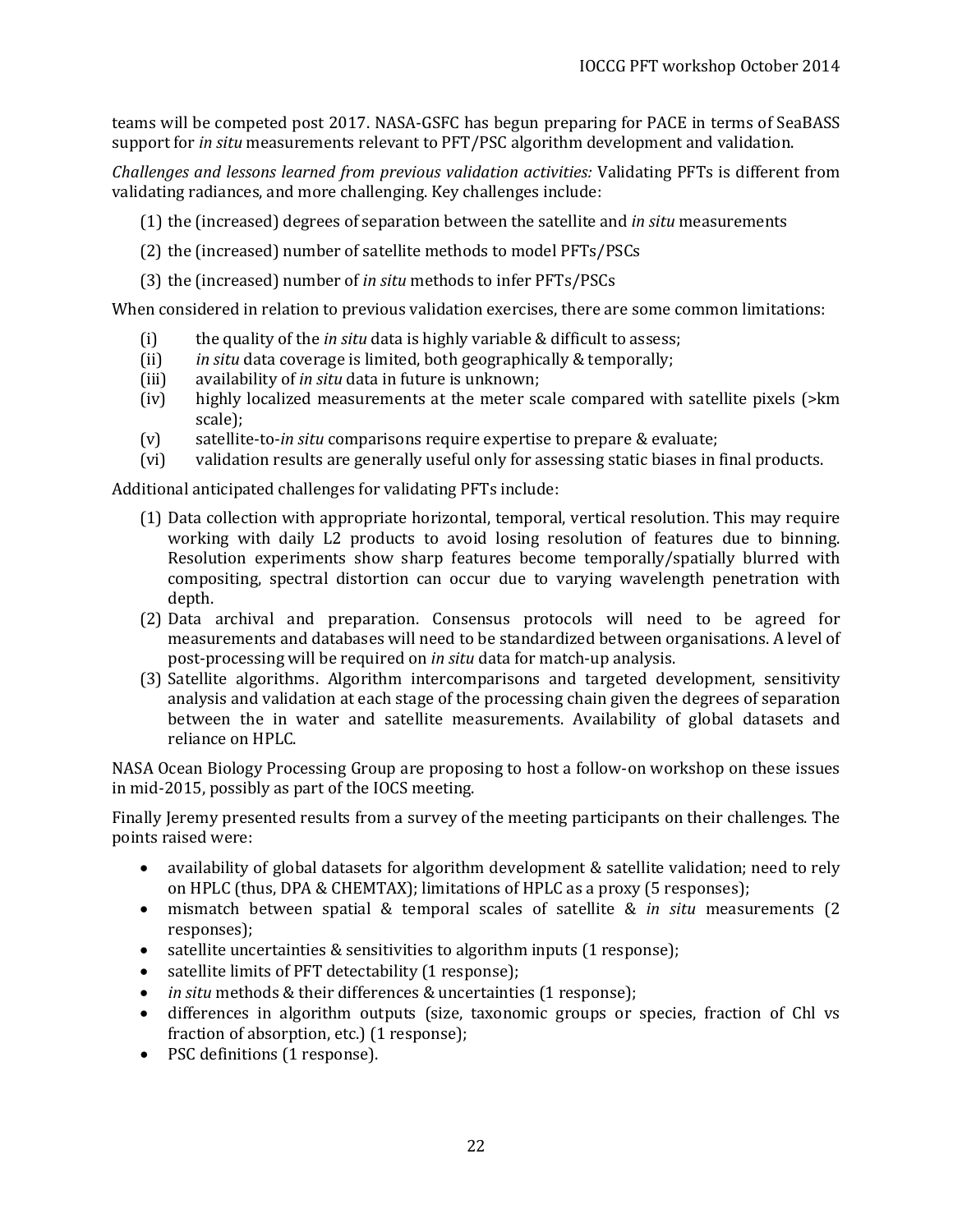#### <span id="page-22-0"></span>**Plenary discussion "Status of different validation databases and measurement protocols for different PFT applications"**

There was considerable discussion around selecting appropriate units for phytoplankton type products from the various algorithms. While it is accepted that different types of products (and different PFT definitions) may need to have different units, choosing these units requires care. The types of products could be organized according to an agreed 'taxonomy'. Products retrieved in biophysical units have a quantitative advantage when it comes to validation and acceptance. Products should not stray too far from optical causality, e.g. size measurements have a causal link back to an optical signature, whereas a specific HAB species may not have an optical signature. However, while size affects the ratio of blue to red light, this ratio is influenced by acclimation and backscattering so it is also important to understand the relationships mechanistically. Bio-physical units will assist in making this traceable. Consideration needs to be given to whether optically defined products (e.g.  $b<sub>b</sub>/a$ ) are more or less useful than converting optical proxies to biogeochemical measures (e.g. carbon or chlorophyll). Determination of appropriate products and units should be undertaken in consultation with the user community, particularly the ocean modeling community. It may be of benefit to establish a reference user group. However, we recognize that we may not be able to provide everything modelers initially want, rather we can find a meeting point between what is feasible from the algorithms that relates to properties of models.

Regarding the validation strategy, with limited resources there will always be a trade-off between the spatial extent over which observations can be made and the intensity of the measurement campaign that can be undertaken. Jeremy's point regarding the need to validate at each stage of the analytical chain agrees with the discussion from Day 1. However, within the validation strategy we should assume radiometric and IOP validation will be happening anyway (this will be the first stage of PACE validation). There are outstanding questions regarding the relationships between different optical and biogeochemical quantities, particularly backscattering versus carbon from flow cytometry versus HPLC. This will require the full suite of IOPs, including the  $b_{\text{bp}}$  fractions. Work on cultures by Emmanuel Boss and others (e.g. Latimer in the 1960s) suggests the  $b_{bp}$  from phytoplankton cells is larger than Mie theory would suggest. PACE may also have a polarimeter allowing derivation of the  $b<sub>b</sub>$  ratio, hence an estimate of beam attenuation. In-line and *in situ* absorption sensors suffer from drift and require scattering correction (although a new instrument from Turner should avoid the need for scattering correction). In-line systems allow for measurements of sub-pixel variability and can be used on ships of opportunity. Three years of *a*<sup>p</sup> data have been collected from the Tara Oceans voyage and is available in SeaBASS.

Flow cytometer data also has potential use for validation of smaller cells (including bacteria which affect backscattering) and there are various archives that could be incorporated into our *in situ* database (e.g. AMT, Tara), although the volume of water sampled is a fraction of the volume filtered for traditional water samples exacerbating scaling-up issues between *in situ* and satellite observations. Knowing which limited metrics we will require from flow cytometry for comparison with PFT algorithms needs consideration, particularly with advanced instruments like the Imaging FlowCytobot where millions of images are generated alongside the flow cytometer measurements (Note, FlowCytobot can also be installed for in-line sampling). An alternative approach may be to generate metrics from the full database on the fly depending on individual requirements. Knowing the cell volume alongside HPLC would assist with estimating the chlorophyll to cell volume ratio. Determining these metrics will probably require its own workshop. New '–omics' approaches may also provide useful metrics, again this requires a further workshop to investigate. Moving to more up-to-date methods from microscopy will require running both methods in parallel to allow comparison of historical data with modern techniques. Pictures should be taken rather than preserving samples so they can be re-analysed later.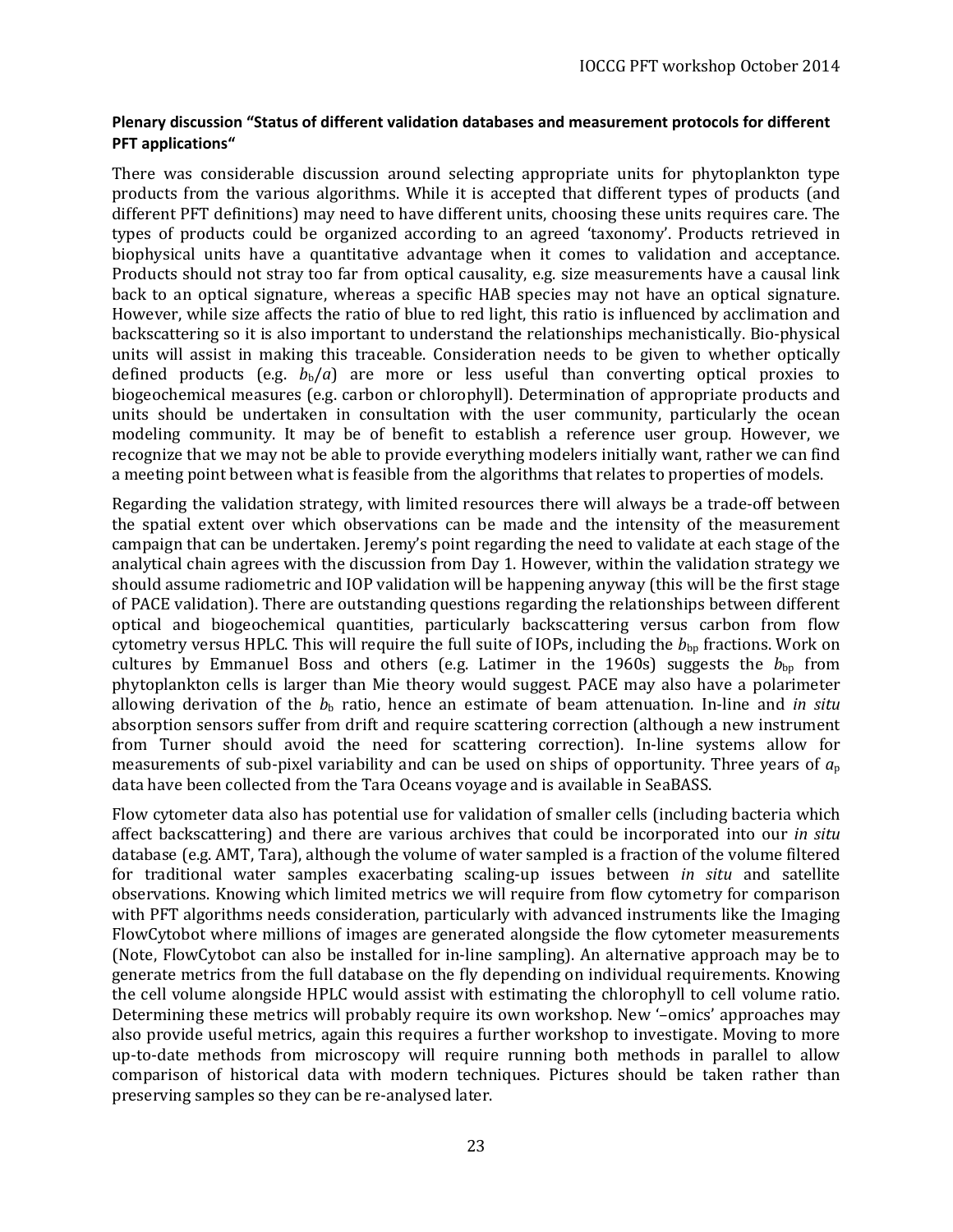### <span id="page-23-0"></span>**Session 6: Break-out Groups**

Chair: Nick-Hardman-Mountford, Samantha Lavender

Two breakout sessions were defined, Break-out session 1 focused on "Validation of current algorithms" and Break-out session 2 on "Work plan to prepare for validation of future missions". A third theme for a break-out session "Involving users' needs for defining PFT satellite products validation strategy" was decided to be discussed briefly in the plenary after discussing the outcome of the other two break-out sessions.

### <span id="page-23-1"></span>**Breakout group 1: Validation of current algorithms**

*Chair: Samantha Lavender; rapporteurs: Bob Brewin and Lesley Clementson. Participants: Emmanuel Boss, Annick Bricaud, Vanda Brotas, Jong-Kuk Choi, Nick Hardman-Mountford, Toru Hirawake, Wonkook Kim, Tihomir Kostadinov, Seunghyun Son, Julia Uitz, Jeremy Werdell.*

The group started off discussing the current validation approach, using OC-CCI Level 3 data and then Level 2 SeaWiFS match-ups. The OC-CCI data is merged based on the SeaWiFS bands and so we 'lose' the MERIS and MODIS bands that do not match SeaWiFS. Would this represent a significant loss of useful information for some algorithms? Bob Brewin then explained the approach going forward. For abundance based approaches the algorithm is first calibrated and then applied to satellite data. Limitations include using pigments to infer size and the number of groups that can be separated. For Tiho Kostadinov's backscattering approach, it would be important to include PSD data (LISST and coulter counter) in the database.

It was agreed by the group that the ideal approach would be to validate the individual steps (i.e. Reflectance > IOPs and IOPs > Chl *a*, if they occur) as well as the final step where PFTs are derived. This would benefit from both an open code and data (*in situ* and satellite product) policy. It will be useful to partition results into open ocean, polar and coastal waters or provinces / biomes.

It was discussed that adding more *in situ* data to the current AEsOP PFT database could help, e.g. SeaHARRE HPLC plus HOT & BATS as time-series data, if not already present. However, it is also important to find out from algorithm developers how much of the *in situ* database has been used for algorithm calibration, to understand the level of independence.

Discussion then focused on several non-abundance-based algorithms to understand what the above discussions meant in practice:

- Ciotti & Bricaud (size index): Currently the size parameter,  $S_f$  is correlated to contributions of size classes to algal biomass to understand its behaviour, but could calculating an *in situ* Sf also validate it? Use pigments converted to size index?
- Alvain (PhySat): Calibration is using pigments.
- Bracher (SCIAMACHY algorithms): Compare PFT Chl *a* (from HPLC), comparison to hyperspectral IOPs not really possible (because only differential, not absolute, phytoplankton absorption is derived)
- Kostadinov (backscattering approach): can validate against HPLC, but  $b_{bp}$  is better, however there is a lack of *in situ*  $b_{bp}$  slope data globally. Validating  $b_{bp}$  or its slopes would be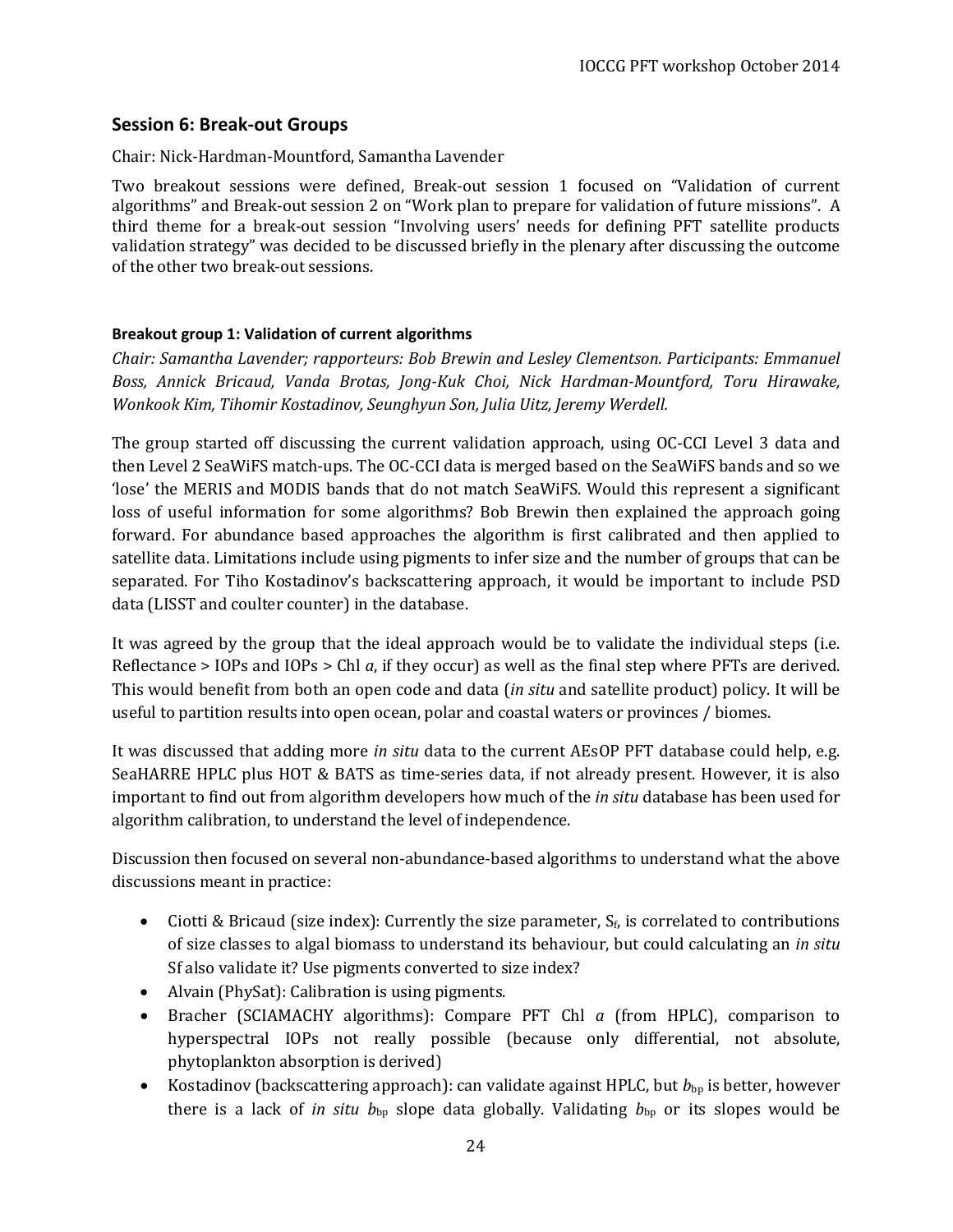validation of Loisel's algorithm, not the Kostadinov (KSM2009) algorithm per se. Validation at the preliminary steps before PSCs of the KSM2009 algorithm requires PSD data, which is even scarcer.

Finally, the idea of a future hyperspectral intercomparison exercise was discussed.

### *Actions from breakout group 1*

- 1. Update of database: Lesley Clementson will add further HPLC and phytoplankton absorption data to the international AEsOP database from new sources (e.g. LOV, Tara Oceans, non-duplicated data from MAREDAT) and time series data from BATS and HOT. Lesley to follow-up with dataset holders following the meeting, data to be included by Dec 2014.
- 2. Bob Brewin to send out an invitation via the IOCCG list to new algorithm developers to participate in the intercomparison by Dec 2014.
- 3. (a) SeaWiFS L2 and OC-CCI L3 match-ups will be extracted. Initially validation on L2 will be compared with L3 to see if there is a major difference in results and then a decision will be made on whether to use L2 or L3 going forward. Bob Brewin, SeungHyun Son and Jeremy Werdell to generate and evaluate match-ups by Jan 2015. Matchup satellite data extraction should include the solar zenith angle (SZA) and region/province as ancillary information to help further analysis.

(b) SCIAMACHY match-ups to be generated by Astrid Bracher by Jan 2015.

(c) Bob/Seunghyun/Jeremy to provide match-ups to PFT algorithm developers for algorithms to be applied (including radiance/reflectance data plus derived satellite IOPs) by Jan 2015.

- 4. Output received from algorithm developers, including output for each processing stage that requires validation (e.g. AOPs/IOPs, pigments, PFTs) by April 2015 in order to provide something in time for the IOCS meeting.
- 5. First results from algorithm validation against match-ups, organized by region/province, output type (e.g. fraction, concentration, dominance) for each type that can be validated against HPLC, including both the global spatial analysis and a time-series analysis. To be produced by Sam Lavender and Bob Brewin by the IOCS meeting (June 2015).
- 6. Show preliminary results at IOCS in an intercomparison project side meeting (Astrid Bracher: write email to Venetia Stuart for room by Nov 2014; Bob Brewin and Samantha Lavender to organize, Astrid Bracher, Nick Hardman-Mountford and Taka Hirata can help).

### <span id="page-24-0"></span>**Breakout group 2: Work plan to prepare for validation of future missions**

*Chair: Aurea Maria Ciotti; rapporteur: Alison Chase. Participants: Heidi Sosik, Astrid Bracher, Stewart Bernard, Colleen Mouw, Taka Hirata, Tiffany Moisan, Ewa Kwiatkowska, Emmanuel Devred, Cecile Dupouy, Jeremy Werdell, Guangming Zheng.*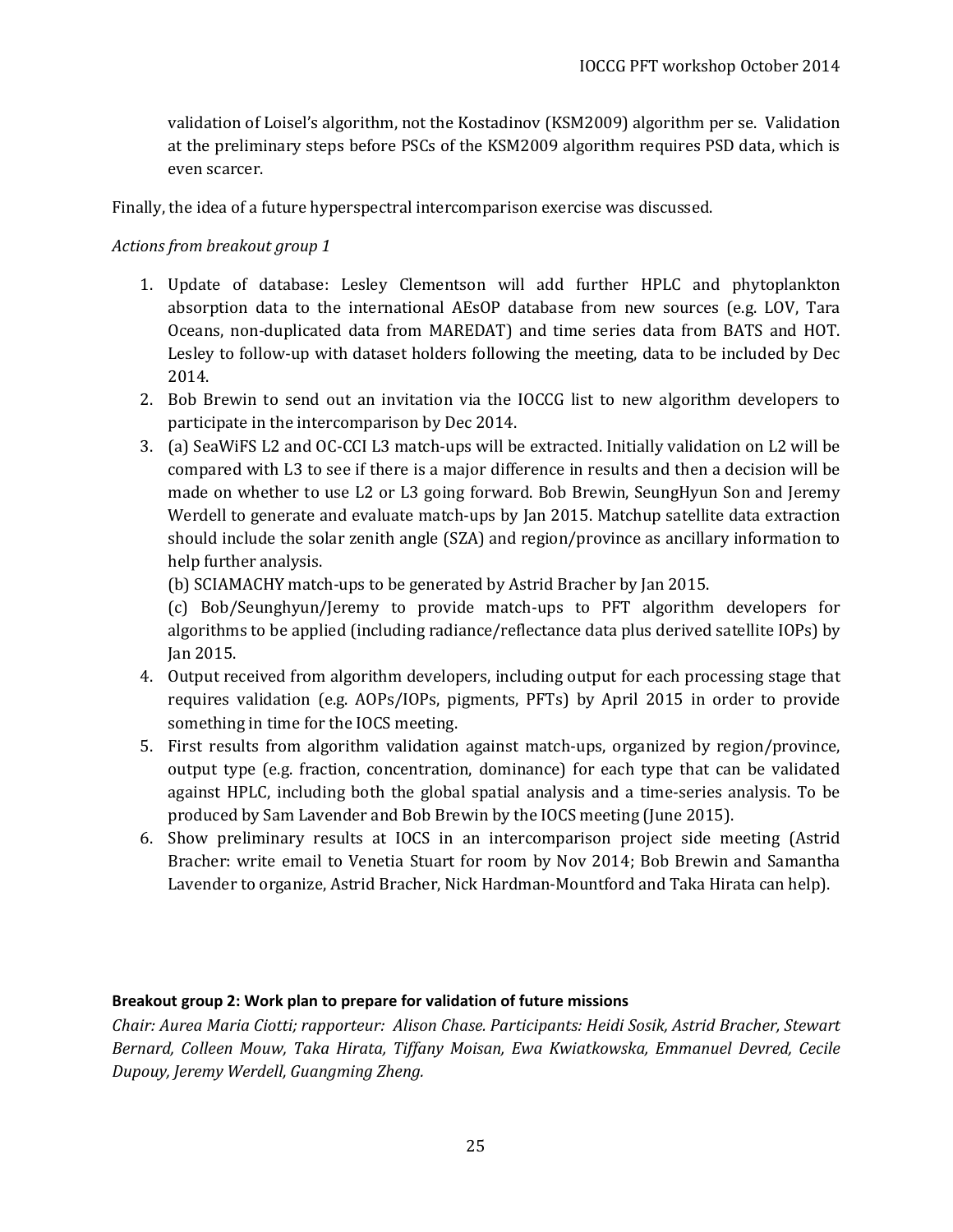### *Locations*

The group discussed the need for collecting *in situ* data on PFTs from all types of measurements, providing well-resolved information about the phytoplankton community, biologically and optically. It was suggested that a number of locations could be selected for both local time series sites and larger areas that are repeatedly visited. Consideration was given to the dynamic range of phytoplankton community in different regions in relation to the sensitivity of different approaches of satellite retrieval on PFT information as different sets will be usefully retrieved from deep-water versus coastal locations. Some algorithms are global and some regional. What are needed are proofof-concept locations to provide *in situ* data to validate regional algorithms. Arctic and coastal regions are likely to have strong location specific characteristics, so a global algorithm is unlikely to be as useful as regional approaches for these locations. The Arctic will be challenging for retrieving satellite match-ups due to cloud cover and will be different between coastal and deep water Arctic locations. Proximity to ice (high albedo, adjacency issues?) is also a consideration of polar sites. While coastal sites are easier to access and maintain, not all time series sites should be coastal, restricting deep-water work to repeat transects. Nonetheless, having high resolution and highquality data in coastal sites should be useful for improving and developing new retrieval methods, as well as informing broader spatial data sets. Locations will likely need to leverage existing time series sites and also repeat transects and ships-of-opportunity – together these will provide both spatial and temporal variability. The following existing sites that could provide the basis for PFT validation locations were listed:

- In deeper water, established locations such as HOT and BATS (and other OceanSites) could be leveraged to add more measurement types.
- An Arctic observatory is planned by the AWI group (gliders and stationary platforms).
- The Martha's Vineyard Coastal Observatory site is relatively coastal but not always case 2. It has high resolution data on phytoplankton, both in time and automated taxonomic identification, from the Imaging FlowCytobot. This is supplemented by basic fluorometry, hydrography, other physical parameters and multiband radiometry; a HyperSAS may be added in future. HPLC is measured  $\sim$ once-twice per month. It is lacking in high temporal resolution IOPs.
- [The Western Channel Observatory (WCO) operated by PML in the UK and the Australian Integrated Marine Observing System (IMOS) may also provide useful sites]

Choice of locations will also need to be informed by the benefit they provide with regard to user needs and reducing uncertainties. It is important to note the need for taxonomists to attend all the sites. Choices for high latitude and coastal locations need further discussions.

There would need to be some level of standardization between sites with regard to measurement protocols but also in post-processing, calculation of uncertainties and QA/QC procedures.

### *Requirements*

Different definitions of functional types will have different user requirements and different validation requirements. Users include modelers and direct users of products in operational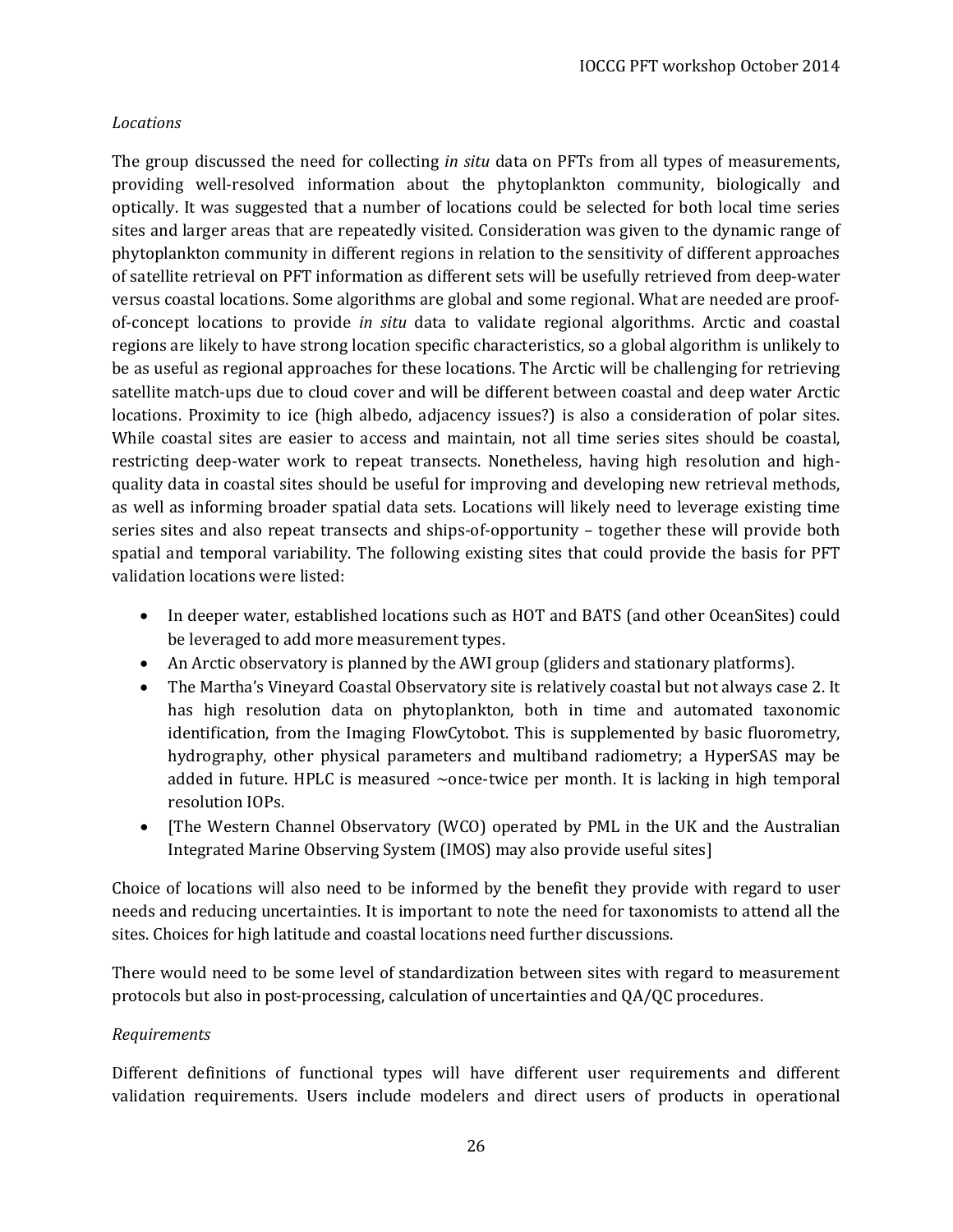agencies as well as researchers. The justification for the products and hence the *in situ* measurements needs to be based on addressing these requirements in a focused way. Funding justification for long term measurements is always difficult so this justification is critical.

Core products will need to include measures of carbon, size (classes, fraction, particle distribution), Chl *a* and other pigments and some level of taxonomic composition. Not all parameters required by users will be directly measurable so consideration should be given on how to make conversions between quantities to derive e.g. carbon estimates of different size classes.

Phytoplankton size classes are not necessarily well defined, for example some researchers consider the nano-phytoplankton low-end cut-off at 2µm as less than ideal. As well as the three main size classes that are resolved by PFT algorithms (micro, nano, pico), there may be user requirements for an intermediate size class between nano and pico: the ultraplankton. Is it possible to derive this size class from satellite? Measures of the particle size distribution (PSD) would provide better resolution of the size structure, but it is more difficult to measure. If the slope of the PSD is obtained, the size structure can be separated as required. However, determining one slope is difficult; a Junge slope does not work well with phytoplankton, only total particles.

Although the current three-size class approach proposed by Sieburth et al. (1978) does not fully capture the phytoplankton size structure, it has pragmatic value so is considered to be worth retaining currently. The new data sets to be constructed must allow for an eventual re-definition of number and size limit of these classes. Comparison of size-fractionated HPLC and absorption data can also be helpful as long as the physical separation of phytoplankton communities followed the same protocol, including not only pore filter sizes but also types of filters. Hyperspectral data may be of benefit in providing greater taxonomic resolution however, this requires further investigation, because the optimal spectral resolution needed for detecting PFTs is presently unknown. Generally, further discussion and protocol work is needed.

### *Measurements*

Consideration of the measurements required for validating PFT algorithms produced the following list.

- Size-fractionated measurements of both HPLC pigments and particulate light absorption.
- Measurements of phycobilin concentrations, equally in size fractions, to the suite of pigments (for *Synechococcus*, cryptophytes, *Trichodesmium*)
- FlowCytobot/FlowCAM/flow cytometry (both traditional and imaging)
- Radiometry, both above water and in-water, hyperspectral
- Inherent optical properties (absorption, backscattering, VSF)
- Particle size distribution (PSD, e.g. via LISST)
- Size-fractionated measurements
- Genetics/-omics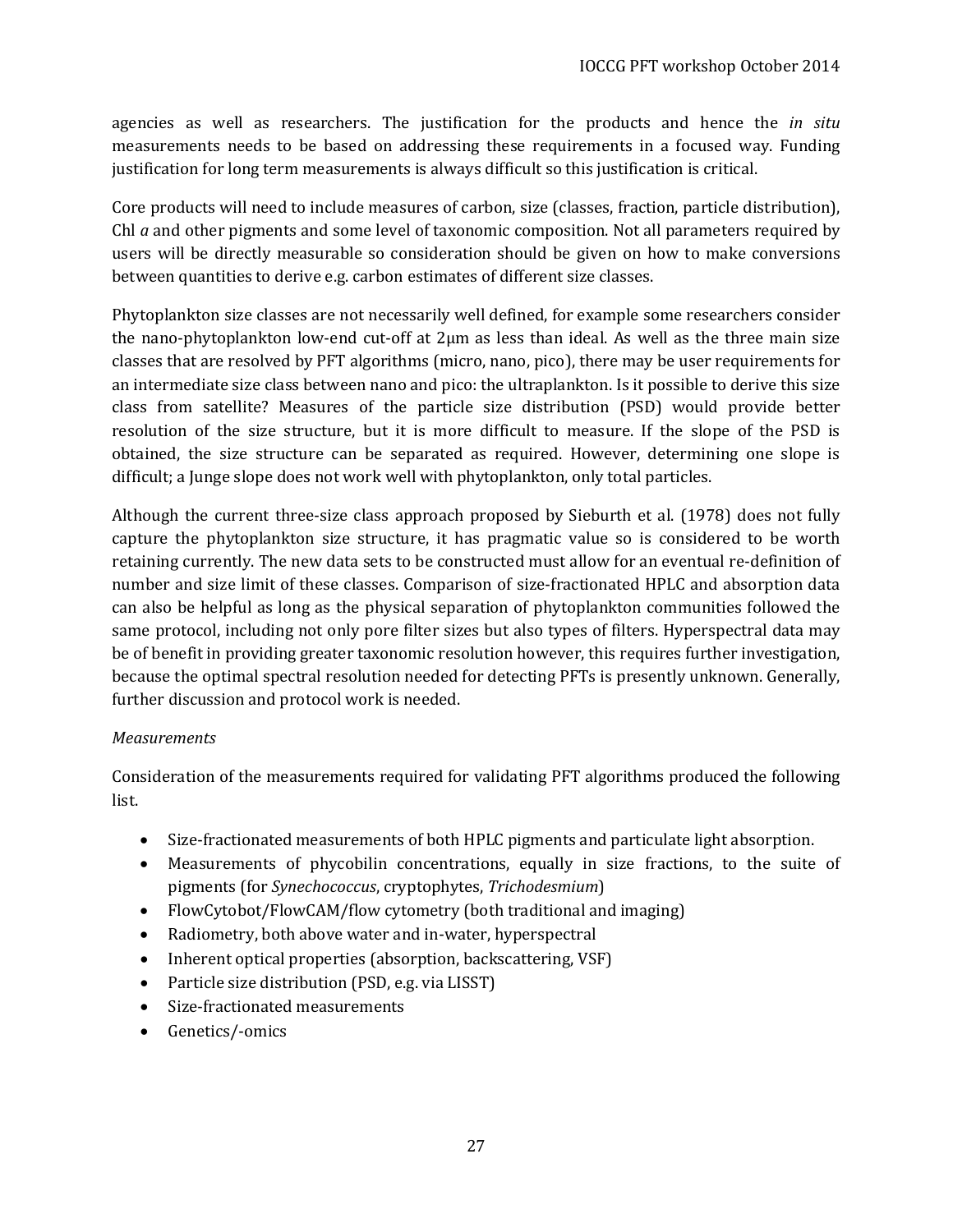All these measurements need to be connected back to what is observable from remote sensing, as there are many things to measure in the field that we cannot hope to sense with satellites. Again, this underlines the importance of knowing the user requirements.

Substantial effort will be required not just to collect data but also to analyze and interpret it. Comparison of the distinct approaches such as FlowCytobot, FlowCAM, pigments and particle imaging will be required to understand uncertainties derived by each kind of measurement.

### *Data Management*

The large amount of data generated by particle imaging technologies (FlowCytobot, FlowCAM) requires a consideration for the optimum database format. A workshop focused on how best to use this type of data (e.g. share codes, data uses, etc.) would be useful, perhaps as part of the IOCS protocols follow-on activity. It was recommended that a series of workshops based on different aspects of phytoplankton observation were organised in conjunction with the IOCS protocols activities. The most urgent need was thought to be for a particle characterization workshop.

Taxonomy data needs particular consideration to archive and curate (e.g. Tree of Life). Aggregation of taxonomic data into higher level groups (e.g. all diatoms) will be important for algorithm validation, but the best choice for ideal groups are unknown. The hierarchical organization and grouping of data can be built into the annotation/metadata scheme, and a number of participants stressed the need for giving some flexibility to the data sets and eventual groups that will be used as metrics for PFT characterization. Data storage potential at existing repositories and standardized formats/protocols for archiving are also considerations.

#### **Recommendations:**

1. Locations. While some locations have been suggested, no specific locations are recommended so far as more work is needed to define requirements. Currently several locations are estimated as being required. This may be an issue to take forward as a splinter session at IOCS-2015.

2. Measurements. The following measurements were identified as required for PFT validation:

- Standard HPLC protocols plus phycobilins
- Flow cytometry and FlowCytobot / FlowCAM
- Inherent optical properties (e.g. absorption, backscattering, VSF)
- Hyperspectral radiometry (both above and in-water)
- Particle size distribution (PSD, e.g. via LISST)
- Size-fractionated measurements of HPLC and phycobilin pigments and absorption
- Genetic / -omics data

An intercomparison of methods / instruments over several years at a few sites would be important to understand our capabilities to fully characterize the phytoplankton community. In these events, a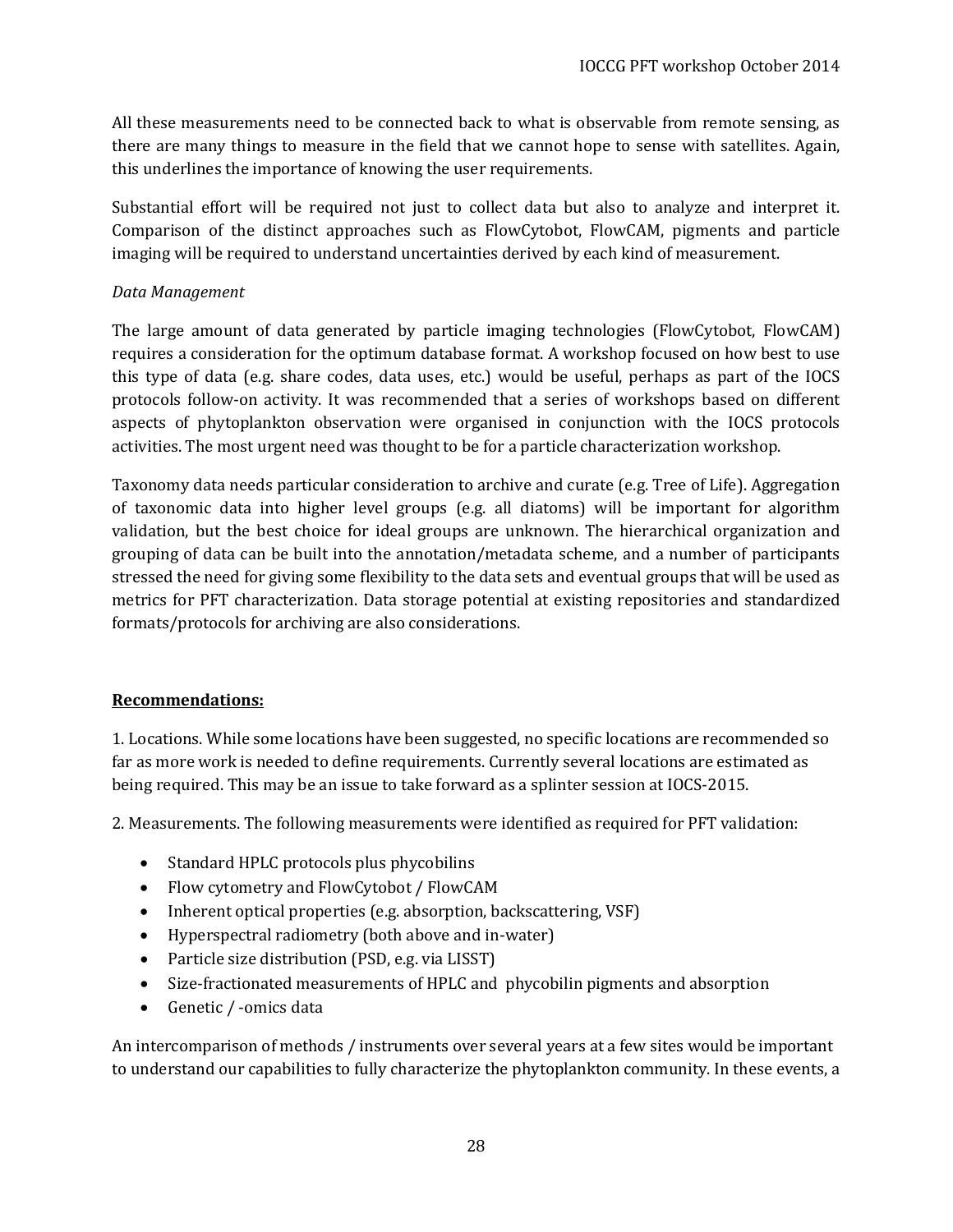more detailed sampling, including a number of suggested size-fractionation of the different variables, would be performed.

3. Workshops and person effort are required, particularly in the following areas:

- Techniques for particle analyses, characterization and classification
- Engagement with modellers and understanding end-user requirements
- Data storage and management, standards for data contributors, data challenges

### *Action:*

An IOCS splinter session on future directions for PFT remote sensing (including a link to genetics / omics) that engages the users community is needed (Colleen Mouw, Astrid Bracher, Nick Hardman-Mountford will propose a splinter session).

### <span id="page-28-0"></span>**Session 7: Possibilities for sustaining ongoing PFT algorithm validation and intercomparison activities**

Chair: Nick Hardman-Mountford, rapporteur: Tiffany Moisan

This session focused on the presentation of the agencies requirements for PFT validation and discussion of the possibilities for sustaining ongoing PFT algorithm validation and intercomparison activities" (Goal 3 of the workshop).

### <span id="page-28-1"></span>**Talk 1: ESA-EUMETSAT**

The talk was presented by Ewa Kwiatkowska. ESA has delivered ocean color data obtained by the MERIS instrument which was onboard ENVISAT (2002-2012), and plans to launch its next ocean color sensor, the OLCI instrument, onboard Sentinel-3 in 2015.

There is no PFT activity using MERIS. The latest processing (3rd processing) of MERIS was completed in 2011 and another processing (4th) in 2016 is under preparation. The core products include: water leaving radiance, algal pigment indices, total suspended matter, colored detrital and dissolved material absorption and photosynthetically active radiation (PAR). Document available [http://earth.esa.int/handbooks.](http://earth.esa.int/handbooks) MERIS validation team has a match-up dataset for these products: [http://hermes.acri.fr/mermaid/home/home.php.](http://hermes.acri.fr/mermaid/home/home.php)

OLCI/Sentinel3 launch is planned for September 2015, and EUMESAT operates the Marine Branch. There is no core activity on PFT. OLCI is similar to MERIS and the ocean colour products include: water leaving reflectance, algal pigment indices, total suspended matter, the absorption of coloured dissolved material (CDOM) and PAR. More details available at [https://earth.esa.int/web/sentinel.](https://earth.esa.int/web/sentinel)

Nonetheless, ESA has a project on PFT starting in December 2014, led by Astrid Bracher. The contract is to develop synergistic OC products around PFT classes using SCIAMACHY and MERIS and eventually OLCI and TROPOMI.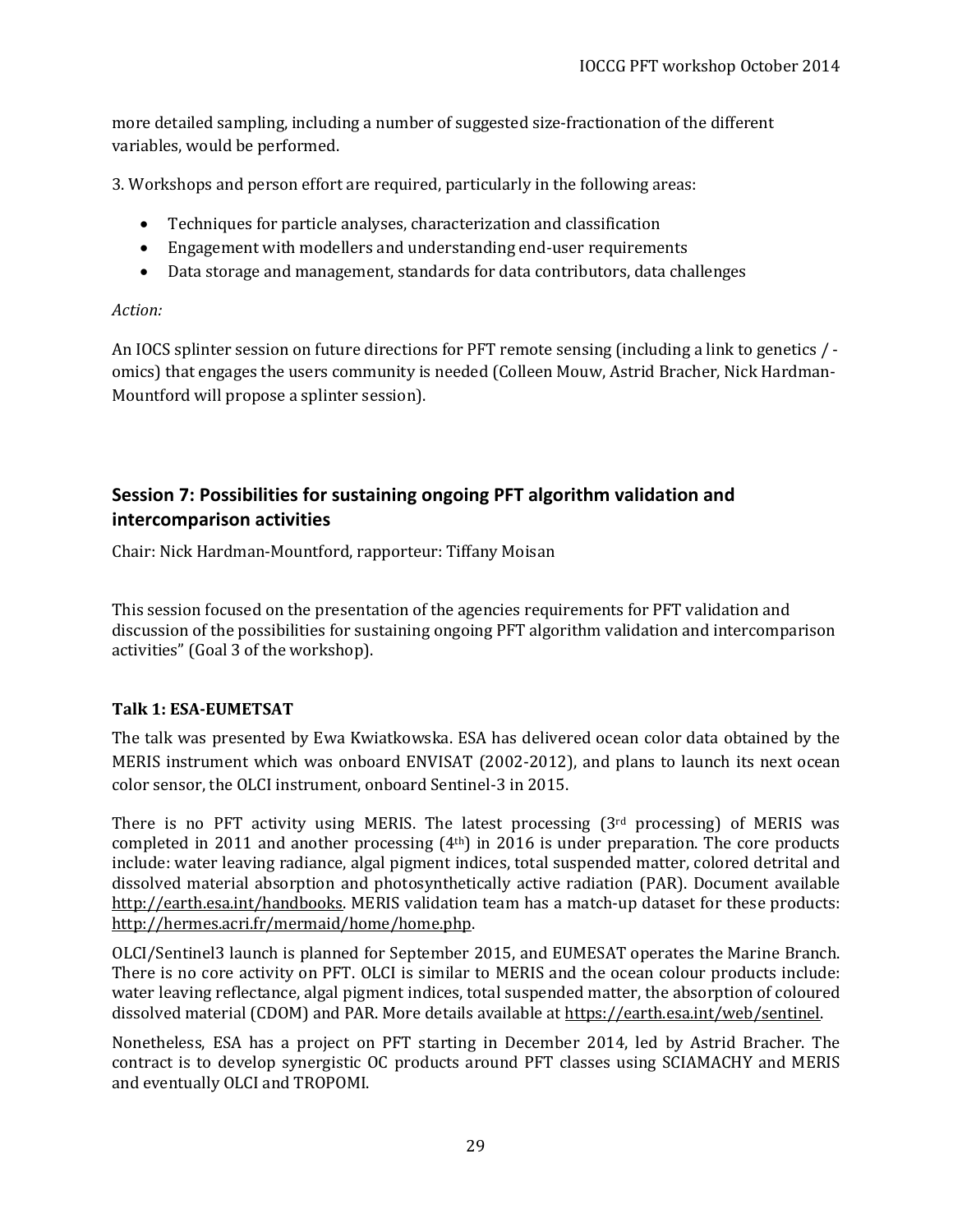Routine validation for ESA ocean color products is performed with operational platforms such as BOUSSOLE, AERONET-OC, bio-Argo etc. The Sentinel-3 Validation Team has been formed by a rolling call which is continuously open, but no funding is provided from ESA or EUMESAT. Currently 90 teams contribute from Europe and around the globe, in which 40 are ocean color teams. Validation Team activities include: measurement round robins, SI traceability, standardization and education as well as calibration of field instruments.

EUMESAT/EC data service development requires (1) definition of requirements, (2) service specification and (3) technical requirements. Now the EC is going through these processes for later Copernicus satellites. ESA/EUMESAT requires the definition of user requirements, algorithm development, product definition and validation.

### <span id="page-29-0"></span>**Talk 2: JAXA**

The talk was presented by Takafumi Hirata on behalf of Hiroshi Murakami. JAXA plans a launch of the SGLI instrument onboard GCOM-C1 satellite in 2016, otherwise early 2017, under the Global Change Observation Mission – Climate (GCOM-C) mission. The SGLI 10 bands are in near-ultraviolet to visible wavelengths. In the GCOM-C mission, there are 14 ocean products. The products are classified into 2 groups, namely standard products and research products. The standard products are defined as products required to achieve mission goals and suitable for operational data distribution. The research products are defined as products still in research phase and not necessarily ready for operational data distribution (i.e. "evaluation products"). PFT dominance (including occurrence of "red tides") is one of the research products in the GCOM-C mission. Validation of the satellite products is planned using HPLC pigment analysis for defining *in situ* PFTs. A proposal for a field campaign was submitted for post-launch validation of PFTs derived from SGLI/GCOM-C1. JAXA's requirements are (1) PFTs must be defined by means of routinely measurable quantities, (2) the definition must have been documented or published, (3) PFTs must be validated globally with a sufficient number of *in situ* data, (4) PFT algorithm is expected to return a sufficient number of outputs, (5) uncertainty of the PFTs is expected to be known.

### <span id="page-29-1"></span>**Talk 3: KIOST**

The talk was presented by Jong-Kuk Choi. There is an activity to develop PFT algorithms for GOCI, using both abundance-based and optics-based approaches. In an abundance-based approach, HPLC pigment data with Diagnostic Pigment Analysis (DPA) is used to define PFTs. A correction scheme for the DPA is under development. For the optics-based approach, the spectral absorption coefficients for 3 size fractions are under investigation. HPLC pigments as well as size-fractionated Chl *a* and the spectral absorption coefficient has been obtained from seven field campaigns around Korea. It is unclear at this time whether GOCI is going to have PFT development as a mainstream project.

### <span id="page-29-2"></span>**Talk 4: NOAA**

The talk was presented by Paul DiGiacomo. NOAA has a strong focus on Integrated Ecosystem Assessments and Ecosystem-Based Approach to Management, with an increasing emphasis on developing ecological forecasting services. In this context, accurate, timely, consistent and fit-forpurpose PFT and PSC data/products will support NOAA and related users for ongoing coastal, ocean and inland water application, especially fisheries and marine resource management. These applications include documenting, monitoring and forecasting the response of marine ecosystems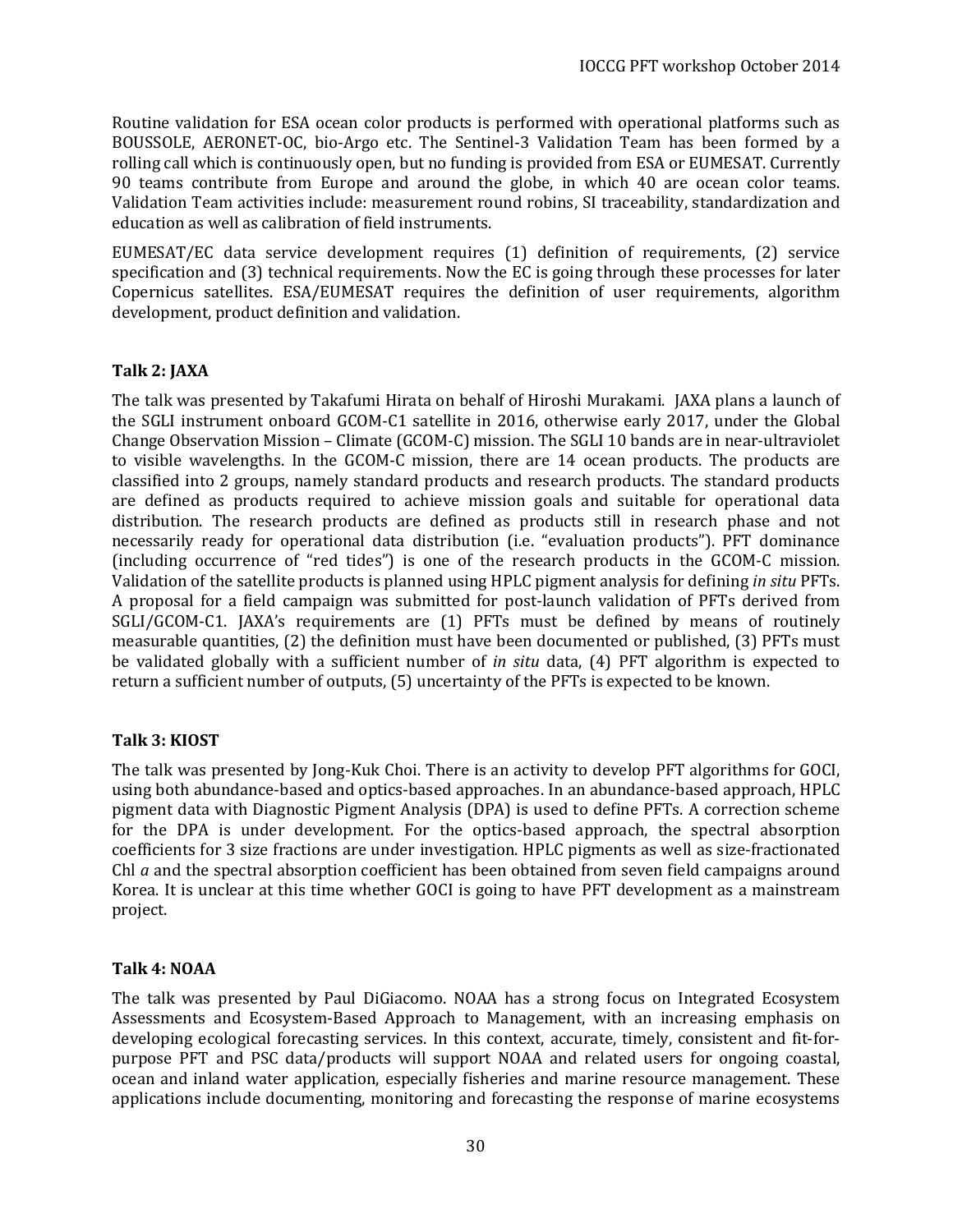to environmental variability and climate change, assessing biodiversity and examining variations in PFT abundance and distribution patterns temporally & spatially, vis-à-vis biogeochemical cycles and food quality, food-web structure and secondary/tertiary production.

Currently, PFTs/PSCs in the northeast are under investigation using phytoplankton pigments derived from ocean color measurements. The activity also uses *in situ* HPLC pigments and taxonomy data to determine the best way to use these data. In particular, PSC information is being used to investigate fisheries production potential in models.

NESDIS Center for Satellite Applications and Research (STAR) will be working with users to develop PFT and PSC products. VIIRS Cal/Val cruises led by NESDIS, starting in November 2014 on the R/V Nancy Foster, will provide valuable opportunities to collect suitable validation data. Additional periodic NESDIS sampling in Chesapeake Bay and other regions, as well as cruises led by OAR working with NMFS on ocean acidification impacts, will afford additional validation opportunities.

### <span id="page-30-0"></span>**Talk 5: NASA**

This talk was given by Jeremy Werdell. NASA is supporting more innovative optical techniques to identify phytoplankton functional types by increasing spectral resolution of their satellite sensors and changing the temporal resolution of observation of ecological events. Satellite sensors will be able to give unprecedented coverage of harmful algal blooms and carbon cycle events such as bloom conditions of different PFTs. A parallel program is ongoing to observe and analyze methods of detection of changes in the magnitude and spectral changes for backscatter and absorption. While each of the mission concepts are unique in nature, satellite coverage will provide new and innovative approaches to observing PFTs.

A hyperspectral  $(\sim 5 \text{ nm})$  imager, with greater spatial resolution than prior ocean color missions, is the planned ocean color sensor for the Pre-Aerosol, Clouds, and ocean Ecosystem (PACE) Mission that is expected to launch no later than 2023. The PACE mission will collect global ocean color measurements on global ocean ecology and biogeochemistry (e.g. carbon cycle) along with possible polarimetry measurements to obtain coherent observations on clouds and aerosols. Expanding our understanding of the impacts and feedbacks of the Earth system to climate are of critical importance for this mission. Another sensor to be proposed is the Geostationary Coastal and Air Pollution Events (Geo-CAPE). The Geo-CAPE mission was recommended by the NRC['s Earth](http://science.nasa.gov/earth-science/decadal-surveys/)  [Science Decadal Survey](http://science.nasa.gov/earth-science/decadal-surveys/) to measure tropospheric trace gases and aerosols and coastal ocean phytoplankton, water quality and biogeochemistry from geostationary orbit while providing multiple daily observations. Multiple observations per day are required to explore the physical, chemical, and dynamical processes that determine tropospheric composition and air quality over spatial scales ranging from urban to continental, and over temporal scales ranging from diurnal to seasonal. The Hyperspectral InfraRed Imager (HyspIRI) mission will study the world's ecosystems and provide critical information on natural disasters such as volcanoes, wildfires and drought. HyspIRI will be able to identify the type of vegetation that is present and whether the vegetation is healthy. The mission will provide a benchmark on the state of the world's ecosystems against which future changes can be assessed. The mission will also assess the pre-eruptive behavior of volcanoes and the likelihood of future eruptions as well as the carbon and other gases released from wildfires.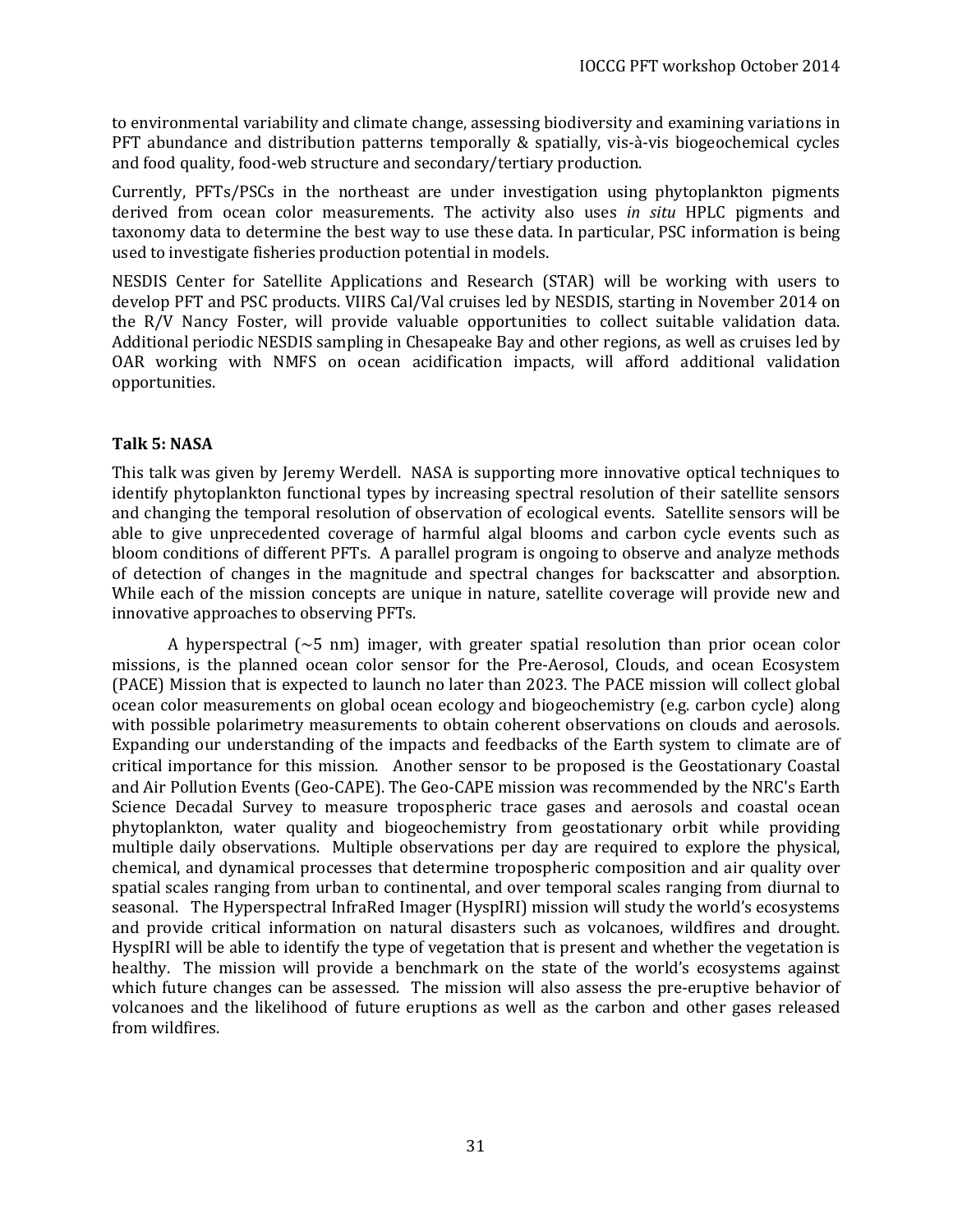#### <span id="page-31-0"></span>**Session 8: Final discussion and formulation of actions**

Chair: Astrid Bracher, rapporteur: Tiffany Moisan

During the final discussion we went through the goals set for the workshop and discussed if we have moved forward. It was decided that within the first morning Goal 1 (Provide a summary assessment of currently available global PFT  $/$  PSC products, based on outputs of the  $2<sup>nd</sup>$  PFT intercomparison WG and PFT validation data sets and strategies also including specific applications) was met. To move towards Goal 2 (Provide a PFT validation strategy considering different applications of the products: community consensus on data sets and analysis protocols) the first two break-out sessions defined clear near future actions. For Goal 3 (Discuss possibilities for sustaining ongoing PFT algorithm validation and intercomparison activities) it became clear that, to some extent, the agencies will support the activities by way of the meetings / workshops recommended by the two breakout groups.

The PFT workshop ended with a desire to define the user community and engage them in another workshop to transition algorithms into agency-supportable products. Understanding the requirements of operational models, forward thinking models (e.g. Follows et al. approaches), coastal models, and their relationship to radiative transfer models was identified as a priority. Generically, the group decided that it required input on requirements from an operational model which serves an agency and several research-type models with defined goals. Gaining this knowledge will require an engagement with fisheries agencies, ecosystem modelers, and people working within the Harmful Algal Bloom community in order to learn user requirements before development of the PFT products. The applications for PFT development using satellite remote sensing would serve both the HAB and water quality communities. Major initiatives are going on now in several governmental agencies such as NASA, NOAA, ESA, JAXA and KIOST. Currently, there is much discussion on how to move forward on ecosystem-based management. The PFT community expects user requirements to evolve over time and will be in a continuous process to reach a consensus approach. In addition, the community needs to give an action to agencies for formal assessment. For larger funding concerning validation and intercomparison activities, the link to the PFT/PSC satellite product user community must be clarified and emphasized as a first step. It was stated that the detailed user requirements will evolve over time and will be a continuous process and we need a consensus approach. There is a need to give an action to agencies for formal assessment which then will result in evidence of the user need for PFT/PSC products.

Finally, the following actions were stated and responsible persons were selected regarding recommendations from the specific break-out groups and plenary discussions.

#### <span id="page-31-1"></span>**Action items regarding outcome of break-out group 1**

(Break-out group 1: Validation of current global PFT algorithms - restated from Session 6)

1. Update of database: Lesley Clementson will add further HPLC and phytoplankton absorption data to the international AEsOP database from new sources (e.g. LOV, Tara Oceans, non-duplicated data from MAREDAT) and time series data from BATS and HOT.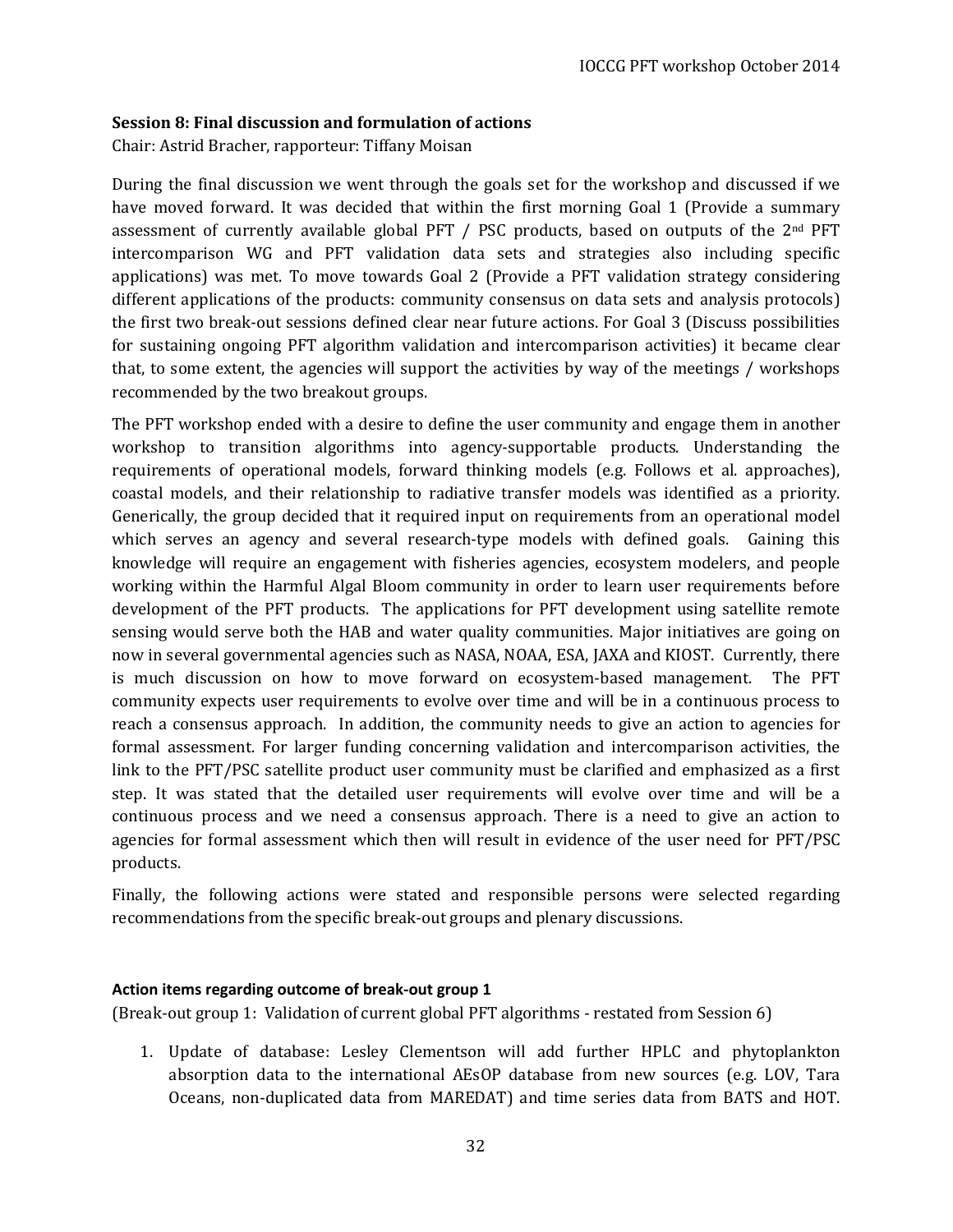Lesley to follow-up with dataset holders following the meeting, data to be included by Dec 2014.

- 2. Bob Brewin to send out an invitation via the IOCCG list to new algorithm developers to participate in the intercomparison by Dec 2014.
- 3. (a) SeaWiFS L2 and OC-CCI L3 match-ups will be extracted. Initially validation on L2 will be compared with L3 to see if there is a major difference in results and then a decision will be made on whether to use L2 or L3 going forward. Bob Brewin, SeungHyun Son and Jeremy Werdell to generate and evaluate match-ups by Jan 2015. Matchup satellite data extraction should include the solar zenith angle (SZA) and region/province as ancillary information to help further analysis.

(b) SCIAMACHY match-ups to be generated by Astrid Bracher by Jan 2015.

(c) Bob/Seunghyun/Jeremy to provide match-ups to PFT algorithm developers for algorithms to be applied (including radiance/reflectance data plus derived satellite IOPs) by Jan 2015.

- 4. Output received from algorithm developers, including output for each processing stage that requires validation (e.g. AOPs/IOPs, pigments, PFTs) by April 2015 in order to provide something in time for the IOCS meeting.
- 5. First results from algorithm validation against match-ups, organized by region/province, output type (e.g. fraction, concentration, dominance) for each type that can be validated against HPLC, including both the global spatial analysis and a time-series analysis. To be produced by Sam Lavender and Bob Brewin by the IOCS meeting (June 2015).
- 6. Show preliminary results at IOCS in an intercomparison project side meeting (Astrid Bracher: write email to Venetia Stuart for room by Nov 2014; Bob Brewin and Samantha Lavender to organize, Astrid Bracher, Nick Hardman-Mountford and Taka Hirata can help).

### <span id="page-32-0"></span>**Action items regarding outcome of break-out group 2**

(Breakout group 2: Prepare for validation of future missions, new expertise (methods and people))

- 1. Propose (by 31 Dec 2014) IOCS splinter session on PFT future directions (link to genetics, users); Colleen Mouw, Astrid Bracher (help: Nick Hardman-Mountford)
- 2. For the 1<sup>st</sup> recommendations concerning the implementation of  $\sim$ 10 ocean observatory locations with capability for the full suite of measurements required for PFT and PSC validation (as defined in the recommendations) a workshop will be organized. As a first step, the IOCS II PFT splinter session on PFTs should discuss which locations are possible, what efforts have to be taken to achieve this goal and how method standardization (e.g. round-robins) among sites can be implemented.
	- 1. For the 2nd recommendation to hold workshops on techniques and human effort for advancing and standardizing other PSC/PFT, focusing on:
		- (a) Techniques for particle characterization, classification
		- (b) Modeling and end user requirements
		- (c) Data storage and management, standards for data contributors, data challenges

 $\rightarrow$  as a first step, it should be investigated if/how agencies can support these workshops and funding be obtained as part of a collaborative effort.

The following people will approach the agencies within the next few months: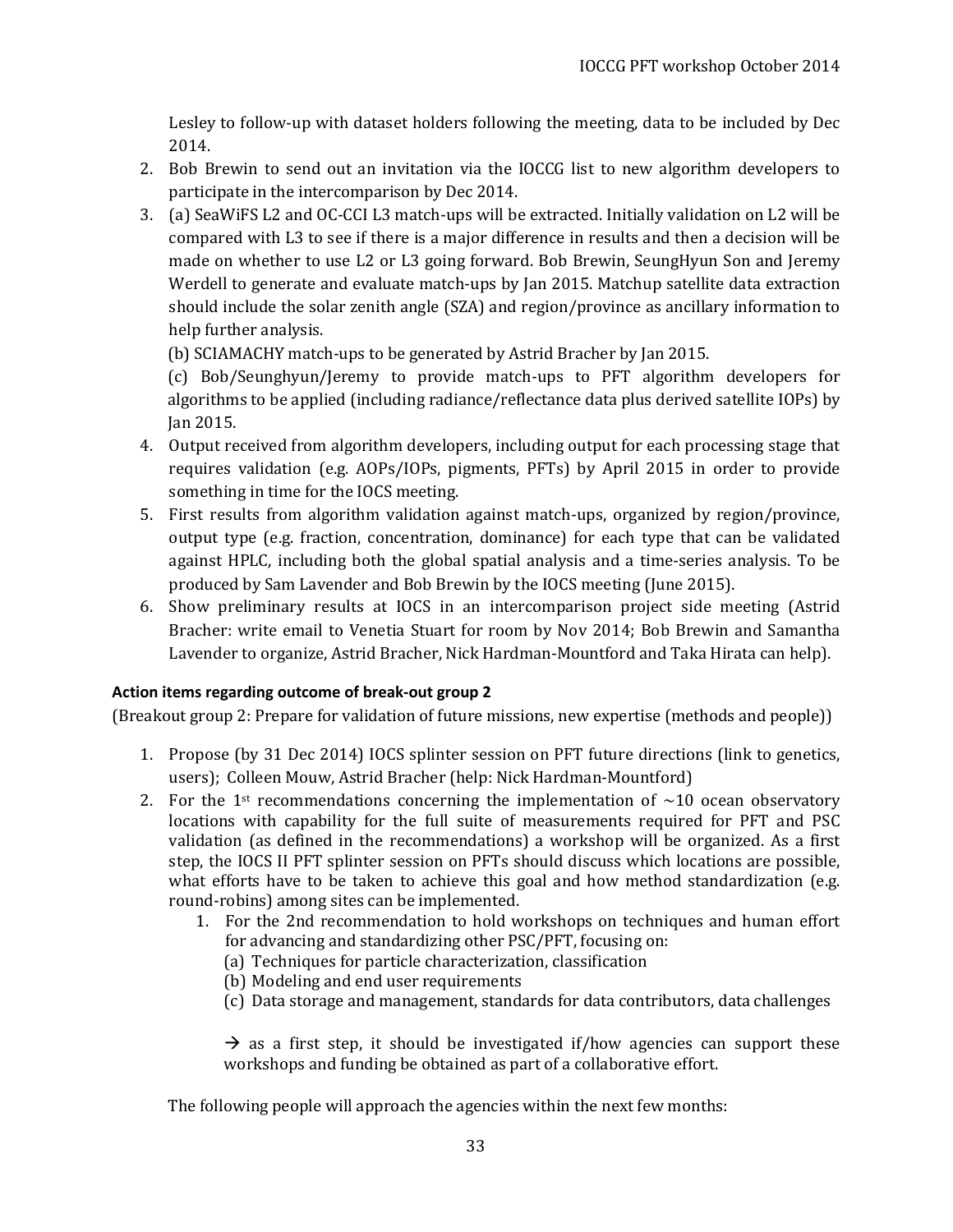Tiffany Moisan and Jeremy Werdell with NASA Paul DiGiacomo with NOAA Stewart Bernard with IOCCG Taka Hirata with JAXA Jong Kuk Choi with KIOST Astrid Bracher with ESA/EUMETSAT) Aurea Maria Ciotti with FAPESP/Brazil (only after IOCS meeting)

All will discuss at IOCS PFT splinter meeting collaborative funded possibilities.

#### <span id="page-33-0"></span>**Other Action items**

- 1. Access for all to IOCCG PFT WS Dropbox; lead Astrid (closed 27 Oct 2014)
- 2. Report to ESA/EUMETSAT user link / need for PFT products incl. PFT specification on 3. Dec 2014; see above: Astrid Bracher
- 3. Intercomparison activities finalized and linked to data producers (lead: Tiho, Taka; finalized Nov 2014) – then peer-review Paper send to all data products contributors (Dec/Jan), submission April 2015. After that the code for all participating algorithms should be published in one unified place, with documentation – data on which we are now basing intercomparison should be published in PANGAEA or something similar, so that all authors are always properly cited.
- 1. Guide may take form of ESSD paper WITH the data & possibly code there.
- 2. Participant list with email address by 30 Oct; Astrid (closed)
- 3. Reference User group (Stewart, Nick will work on it) by beginning Nov
- 4. Write and publish report as NASA technical memo (if IOCCG agrees)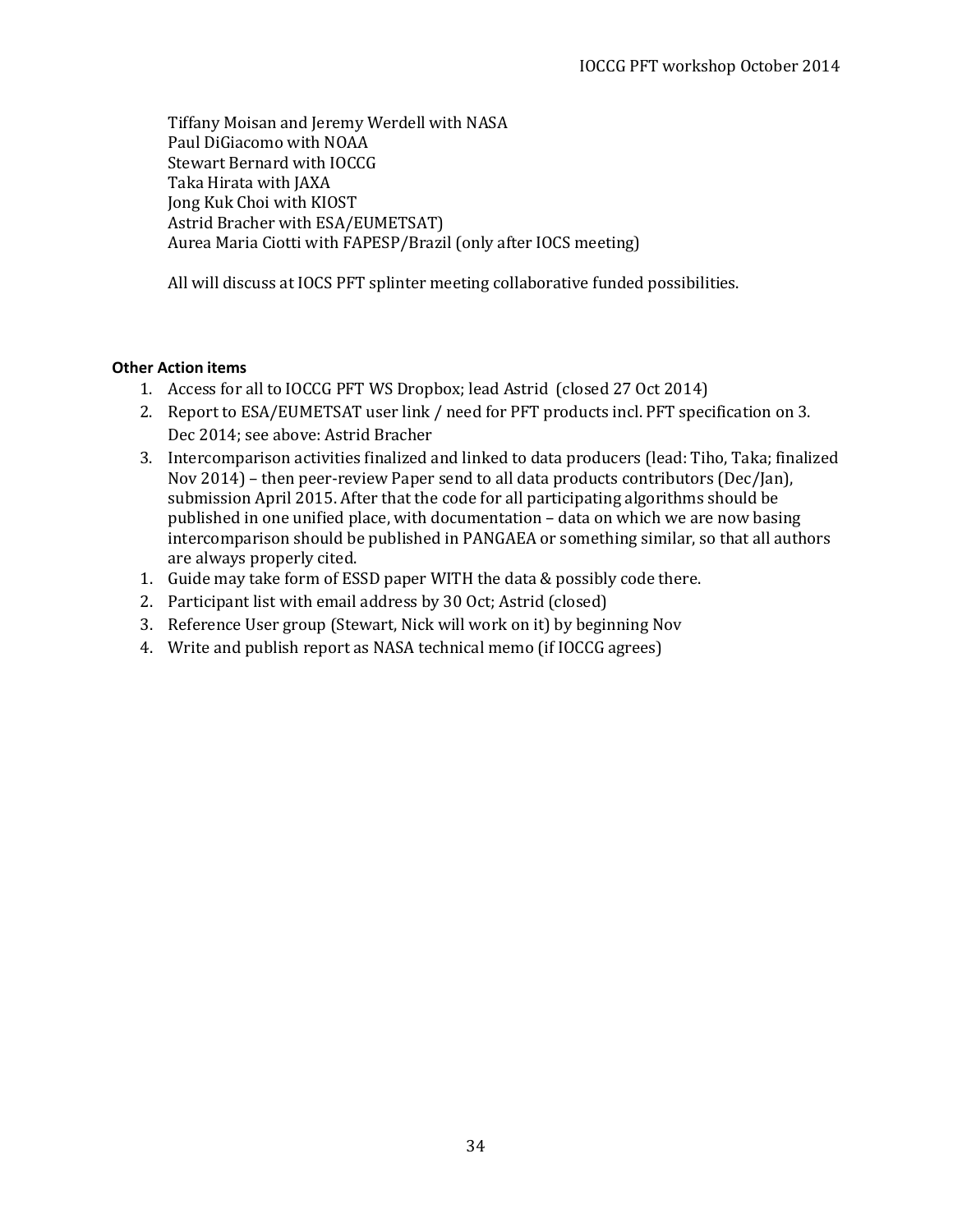### <span id="page-34-0"></span>**References**

- Bernard, S., Shillington, F. A., and Probyn, T. A. (2007). The use of equivalent size distributions of natural phytoplankton assemblages for optical modeling. Optics Express, 15(5):1995–2007.
- Bidigare, R.R., Morrow, J.H., Kiefer, D.A. (1989). Derivative analysis of spectral absorption by photosynthetic pigments in the western Sargasso Sea. J. Mar. Res. 47: 323–341.
- Boss, E., Twardowski, M.S., Herring, S. (2001). Shape of the particulate beam attenuation spectrum and its inversion to obtain the shape of the particulate size distribution. Appl. Opt. 40: 4885–4893.
- Boss, E., Pegau, W.S., Lee, M., Twardowski, M., Shybanov, E., Korotaev, G., Baratange, F. (2004). Particulate backscattering ratio at LEO 15 and its use to study particle composition and distribution. J. Geophys. Res. 109: doi:10.1029/2002JC001415.
- Brewin, R.J.W., Hardman-Mountford, N.J., Lavender, S.J., Raitsos, D.E., Hirata, T., Uitz, J., Devred, E., Bricaud, A., Ciotti, A. & Gentili, B. (2011). An intercomparison of bio-optical techniques for detecting phytoplankton size class from satellite remote sensing. Remote Sensing of Environment, 115(2), 325- 339. [doi: 10.1016/j.rse.2010.09.004](http://dx.doi.org/10.1016/j.rse.2010.09.004)
- Brewin, R.J.W., Sathyendranath, S., Hirata, T., Lavender, S.J., Barciela, R. & Hardman-Mountford, N.J. (2010) A three-component model of phytoplankton size class from satellite remote sensing. Ecological Modelling, 221(11), 1472-1483[. doi: 10.1016/j.ecolmodel.2010.02.014](http://dx.doi.org/10.1016/j.ecolmodel.2010.02.014)

Brewin, R.J.W., Sathyendranath, S., Lange, P.K., Tilstone, G., 2014. Comparison of two methods to derive the size-structure of natural populations of phytoplankton. Deep-Sea Research I: 85:72-79.

- Bricaud, A., Mejia, C., Biondeau-Patissier, D., Claustre, H., Crepon, M., Thiria, S. (2007). Retrieval of pigment concentrations and size structure of algal populations from their absorption spectra using multilayered perceptrons. Appl. Opt. 46(8): 1251–1260.
- Bricaud,A., Donnay, T., Boss, E., Ciotti , A.M., and Ras, J. (2014). Use of inline hyperspectral measurements along the Tara-Oceans expedition to provide a view of size variations in algal communities. Ocean Optics XXII, Oct. 26-31, 2014, Portland, Maine.
- Brotas, V., Brewin, R. J. W., Sa, C., et al. (2014) Deriving phytoplankton size classes from satellite data: Validation along a trophic gradient in the eastern Atlantic Ocean. Remote Sensing of Environment, 134: 66-77.
- Cetinic, I., Perry, M.J., d'Asaro, E., Briggs, N., Poulton, N., Sieracki, M.E., Lee, C.M. (2014) Optical community index to assess spatial patchiness during the 2008 North Atlantic Bloom. Biogeosciences Discussion, 11,12833-12870.
- Chase, A., Boss, E., Zaneveld, R., Bricaud, A., Claustre, H., Ras, J., Dall'Olmo, G., and T. Westberry. 2013. Decomposition of in situ particulate absorption spectra. Methods in Oceanography, http://dx.doi.org/10.1016/j.mio.2014.02.002.
- Chazottes, A., Bricaud, A., Crépon, M., Thiria, S. (2006). Statistical analysis of a database of absorption spectra of phytoplankton and pigment concentrations using self-organizing maps. Appl. Opt. 45 (31): 8102–8115.
- Ciotti, A.M., Lewis, M.R., Cullen, J.J. (2002). Assessment of the relationships between dominant cell size in natural phytoplankton communities and the spectral shape of the absorption coefficient. Limnol. Oceanogr. 47(2): 404–417.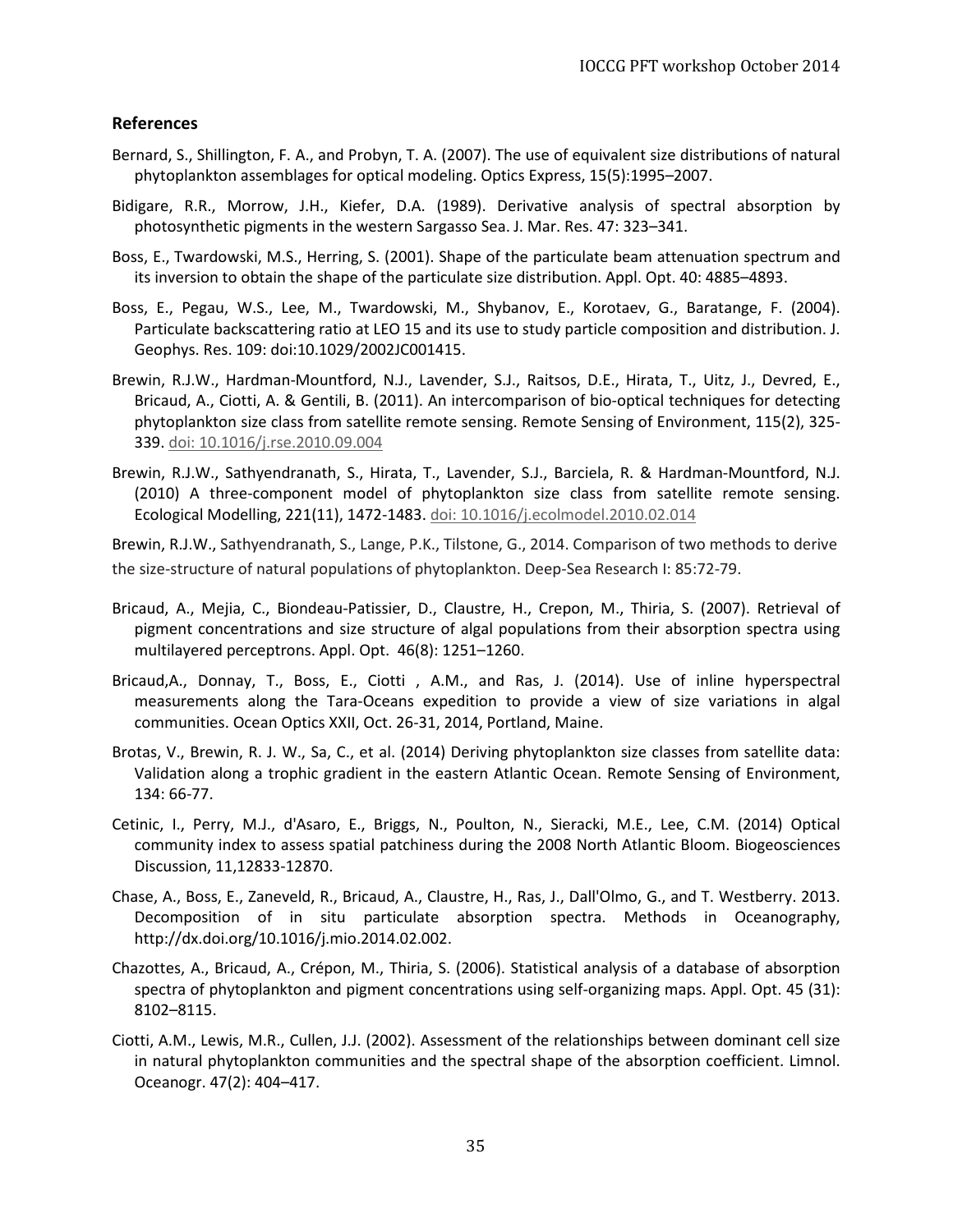- Evers-King, H. , Bernard, S., Robertson Lain, L., Probyn, T. (2014) Sensitivity in reflectance attributed to phytoplankton cell size: forward and inverse modelling approaches, Optics Express, 22, 11536- 11551.
- Del Amo, Y., Queguiner, B., Treguer, P., Breton, H., Lampert, L., 1997. Impacts of high-nitrate freshwater inputs on macrotidal ecosystems. II. Specific role of the silicic acid pump in the year-round dominance of diatoms in the Bay of Brest (France). MEPS, 161:225-237
- Desa, A., Suresh, T., Matondkar, S.G.P., Desa, E., Goes, J., Mascarenhas, A., Parab, S.G., Shaikkh, N., Fernandes, C.E.G., 2005. Detection of Trichodesmium bloom patches along the eastern Arabian Sea by IRS-P4/OCM ocean color sensor and by in-situ measurements. Indian Journal of Marine Sciences, 34, 374-386.
- Dupouy, C., Benielli-Gary, D., Neveux, J., Dandonneau, Y, T. Westberry, 2011. A new algorithm for detecting Trichodesmium surface blooms in the South Western Tropical Pacific, Biogeosciences, 8, 1- 17, doi:10.5194/bg-8-1-2011
- Dupouy, C., Neveux, J., Dirberg, G., Röttgers, R., Tenório, M. M. B., S. Ouillon, 2008. Bio-optical properties of the marine cyanobacteria Trichodesmium spp., Journal of Applied Remote Sensing, 2, 1- 17. doi:10.1117/1.2839036.
- Faust, M.A., Norris, K.H. (1985). In vivo spectrophotometric analysis of photosynthetic pigments in natural populations of phyoplankton. Limnol. Oceanogr. 30: 1316–1322.
- Fujiwara, A., Hirawake, T., Suzuki, K., Saitoh, S.I., 2011. Remote sensing of size structure of phytoplankton communities using optical properties of the Chukchi and Bering Sea shelf region. Biogeosciences 8, 3567–3580.
- Hoepffner, N., Sathyendranath, S. (1993). Determination of the major groups of phytoplankton pigments from the absorption spectra of total particulate matter. J. Geophys. Res. 98: 22789–22803.
- Hu, C., Feng, L., 2014. GOES Imager Shows Diurnal Changes of a Trichodesmium erythraeum Bloom on the West Florida Shelf. Geoscience and Remote Sensing Letters, IEEE, 11, 1428-1432.
- Kirkpatrick, G.J., Millie, D.F., Moline, M.A., Schofield, O. (2000). Optical discrimination of a phytoplankton species in natural mixed populations. Limnol. Oceanogr. 45: 467–471.
- Kostadinov, T.S., Siegel, D.A., Maritorena, S. (2009). Retrieval of the particle size distribution from satellite ocean color observations. J. Geophys. Res. 114: C09015.
- Kostadinov, T.S., Siegel, D.A., Maritorena, S. (2010). Global variability of phytoplankton functional types from space: assessment via the particle size distribution. Biogeosciences 7: 3239–3257.
- Lohrenz, S.E., Weidemann, A.D., Tuel, M. (2003). Phytoplankton spectral absorption as influenced by community size structure and pigment composition. J. Plankt. Res. 25: 35–61.
- Loisel, H., Nicolas, J-M., Sciandra, A., Stramski, D., Poteau, A. (2006). Spectral dependency of optical backscattering by marine particles from satellite remote sensing of the global ocean. J. Geophys. Res. 111: C09024.

Marañon, E., Cermeño, P., Latasa, M., Tadonléké, R.D., 2012. Temperature, resources, and phytoplankton size structure in the ocean. Limnol. Oceanogr. 57(5):1266-1278.

Martinez–Vicente, V., G. Dall'Olmo, G. Tarran, E. Boss and S. Sathyendranath. 2013. Optical backscattering is correlated with phytoplankton concentration acroos the Atlantic Ocean. Geophys. Res. Letters 40, 1-5, doi:10.1002/grl.50252.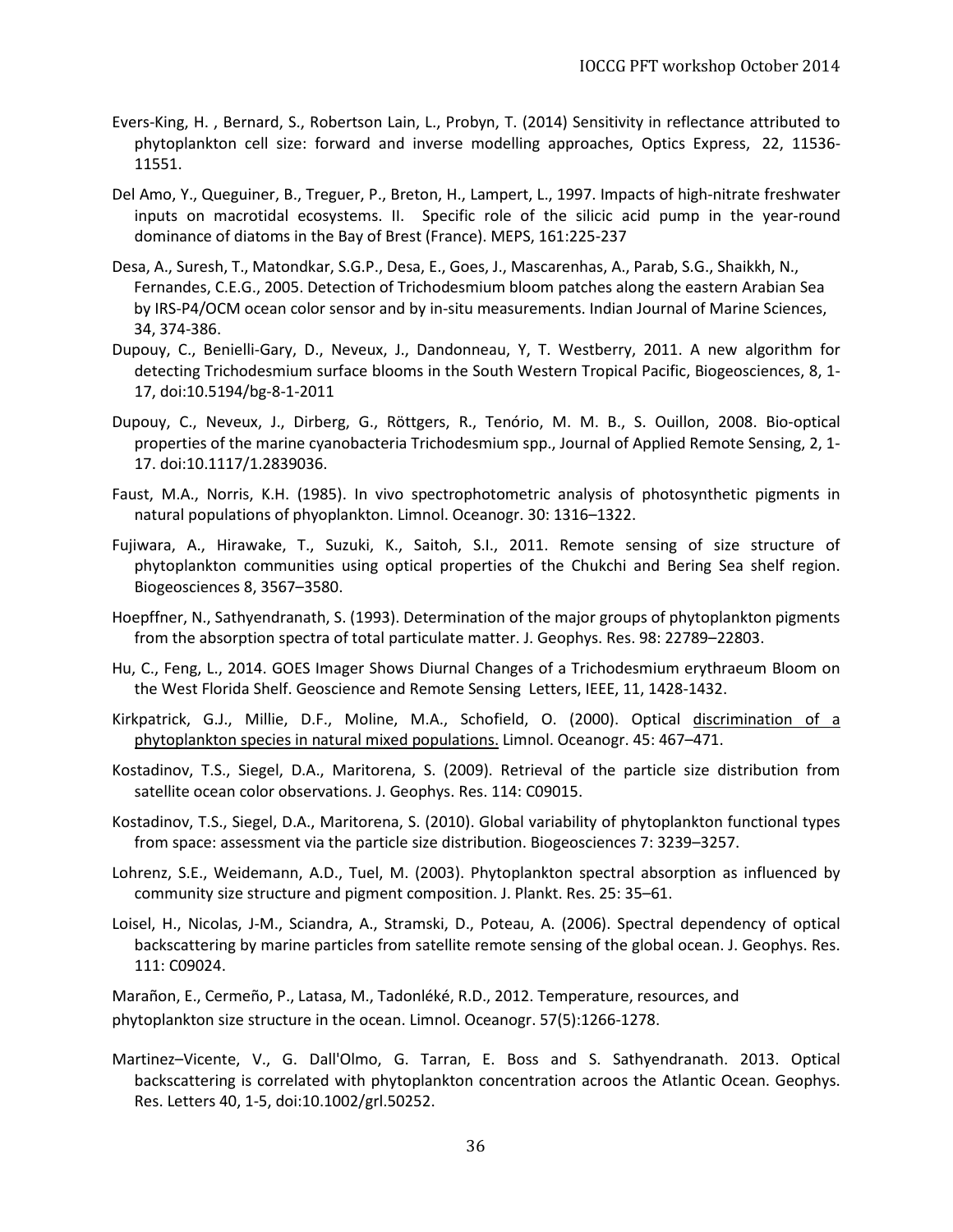- McGuill, B.J, Enquist, B.J., Weiher, E. & Westoby, M., 2006. Rebuilding community ecology from functional traits. Trends in Ecology and Evolution 21(4): 178-185.
- McKinna, L.I.W., Furnas, M.J., Ridd, P.V., 2011. A simple binary classification algorithm for detecting Trichodesmium spp. within the Great Barrier Reef using MODIS imagery. Limnology and Oceanography: Methods, 9, 50-66.
- Menden-Deuer, S., Lessard, E. J. (2000) Carbon to volume relationships for dinoflagellates, diatoms, and other protist plankton. Limnol. Oceanogr., 45(3), 2000, 569-579 | DOI: 10.4319/lo.2000.45.3.0569
- Millie, D.F., Schofield, O.M., Kirkpatrick, G.J., Johnsen, G., Tester, P.A., Vinyard, B.T. (1997). Detection of harmful algal blooms using photopigments and absorption signatures: A case study of the Florida red tide dinoflagellate, *Gymnodinium breve*. Limnol. Oceanogr. 42: 1240–1251.
- Moisan, J.R., Moisan, T.A.H., Linkswiler, M.A. (2011). An inverse modeling approach to estimating phytoplankton pigment concentrations from phyoplankton absorption spectra. J. Geophys. Res, 116, C98, doi: 0.1029/2010JC006786.
- Montagnes, D.J.S., Berges, J.A. (1994) Estimating carbon, nitrogen, protein, and chlorophyll a from volume in marine phytoplankton. Limnol. Oceanography, 39(5): 1044-1060
- Montes-Hugo, M.A., Vernet, M., Smith, R., Carder, K., 2008. Phytoplankton size-structure on the western shelf of the Antarctic Peninsula: a remote-sensing approach. Int. J. Remote Sens. 29, 801–829.
- Moberg, E. A., and H. M. Sosik. 2012. Distance maps to estimate cell volume from two-dimensional plankton images. Limnol. Oceanogr. Methods 10: 278-288
- Neveux, J., Tenorio, M., Dupouy, C., T. Villareal, 2006. Spectral diversity of phycoerythrins and diazotrophs abundance in tropical South Pacific. Limnology and Oceanography, 51, 4, 1689-1698
- Organelli, E., Bricaud, A., Antoine, D., Uitz, J. (2013). Multivariate approach for the retrieval of phytoplankton size structure from measured light absorption spectra in the Mediterranean Sea (BOUSSOLE site). Appl. Opt. 52: 2257–2273.
- Olson, R. J., A. A. Shalapyonok, and H. M. Sosik. 2003. An automated submersible flow cytometer for pico- and nanophytoplankton: FlowCytobot. Deep-Sea Res. I 50: 301-315
- Olson R.J., H.M. Sosik. 2007. A submersible imaging-in-flow instrument to analyze nano- and microplankton: Imaging FlowCytobot. Limnol. Oceanogr. Methods 5:195-203
- Reynolds, C., 2006. Ecology of Phytoplankton. Cambridge University Press
- Robertson Lain, L., S. Bernard, and H. Evers-King (2014). Biophysical modelling of phytoplankton communities from first principles using two-layered spheres: Equivalent Algal Populations (EAP) model. *Opt. Express* 22: 16,745-16,758.
- Sathyendranath, S., Watts, L., Devred, E., Platt, T., Caverhill, C., Maass, H. (2004b). Discrimination of diatoms from other phytoplankton using ocean-colour data. Mar. Ecol. Prog. Ser. 272, 59–68.
- Sathyendranath, S., Stuart, V., Platt, T., Bouman, H., Ulloa, O., Maass, H. (2005). Remote sensing of ocean colour: Towards algorithms for retrieval of pigment composition. Indian J. Mar. Sci. 34: 333– 340.
- Sauer, M. J., Roesler, C. S., Werdell, P. J., and Barnard, A. (2012). Under the hood of satel- lite empirical chlorophyll a algorithms: revealing the dependencies of maximum band ratio algorithms on inherent optical properties. Optics Express, 20(19):20920–20933.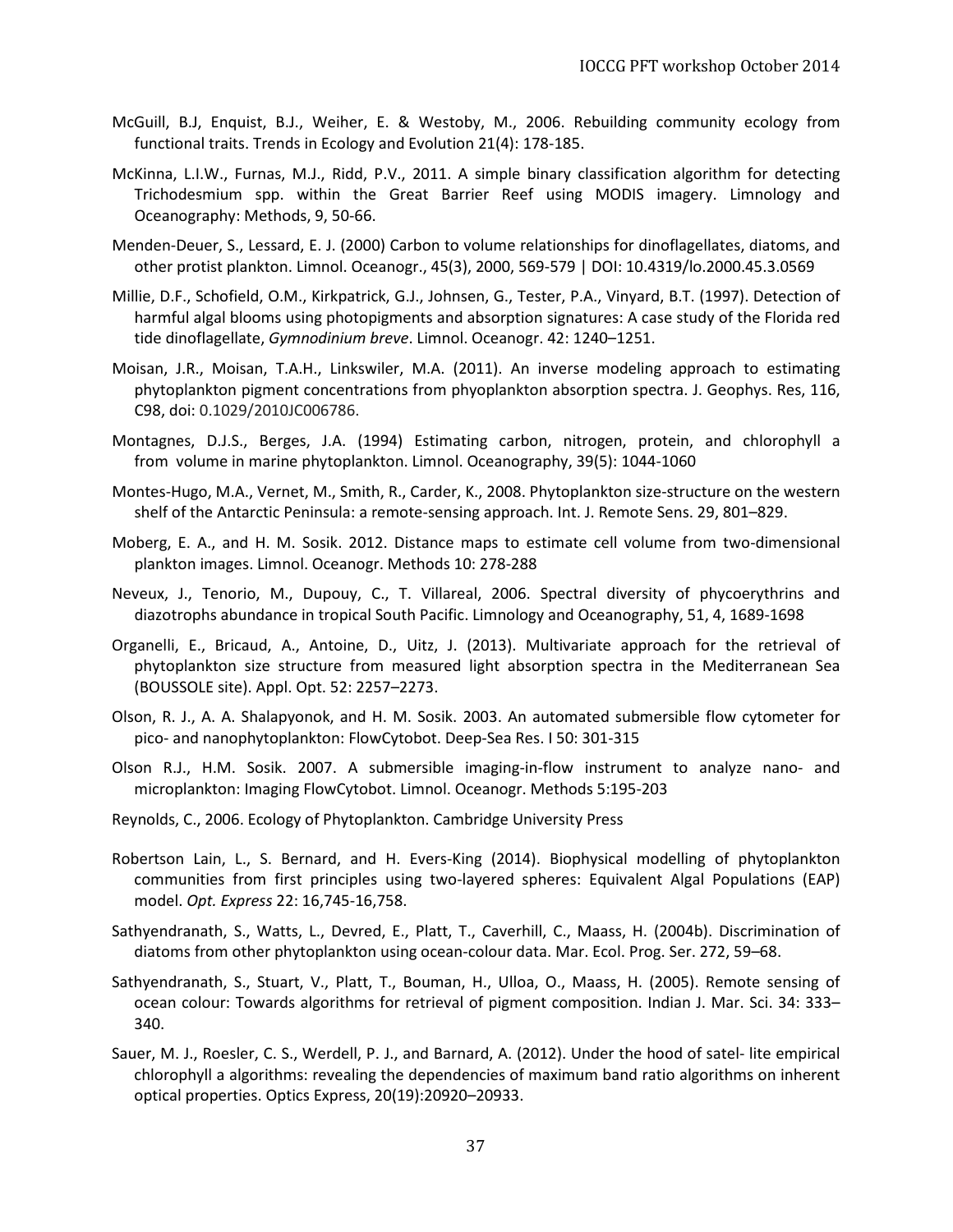- Sieburth, J. M., V. Smetacek, and J. Lentz (1978), Pelagic ecosystem structure: Heterotrophic compartments of the plankton and their relationship to plankton size fractions. Limnol. Oceanogr., 23**,** 1256-1263.
- Soppa M. A., Hirata T., Brenner S., Dinter T., Peeken I., Wiegmann S., Bracher A. (2014) Global retrieval of diatoms abundance based on phytoplankton pigments and satellite. Remote Sensing 6: 10089- 10106
- Sosik, H.M., and R.J. Olson. 2007. Automated taxonomic classification of phytoplankton sampled with imaging-in-flow cytometry. Limnol. Oceanogr. Methods 5: 204-216
- Subramaniam, A., Carpenter, E.J., Falkowski, P.G. (1999) Bio-optical properties of the marine diazotrophic cyanobacteria Trichodesmium spp. II. A reflectance model for remote sensing. Limnol. Oceanogr. 44, 3: 618-627.
- Subramaniam, A., Brown, C.W., Hood, R.R., Carpenter, E.J., Capone, D.G., 2002. Detecting Trichodesmium blooms in SeaWiFS imagery. Deep Sea Research Part II: Topical Studies in Oceanography, 49, 107-121.
- Taylor B.B., Torrecilla E., Bernhardt A., Taylor M. H., Peeken I., Röttgers R., Piera J., Bracher A. (2011) Bio-optical provinces in the eastern Atlantic Ocean. Biogeosciences 8: 3609-3629. doi:10.5194/bg-8- 3609-2011
- Tenório, M. M. B. : Les cyanobactéries en milieu tropical: occurrence, distribution, écologie et dynamique, PhD Thesis (Université Paris VI), 2006.
- Uitz, J., Claustre, H., Morel, A., Hooker, S.B. (2006). Vertical distribution of phytoplankton communities in open ocean: an assessment based on surface chlorophyll. J. Geophys. Res. 111: C08005.
- Westberry, T.K., Siegel, D.A., Subramaniam, A., 2005. An improved bio-optical model for the remote sensing of Trichodesmium spp. blooms. Journal of Geophysical Research, 110, C06012.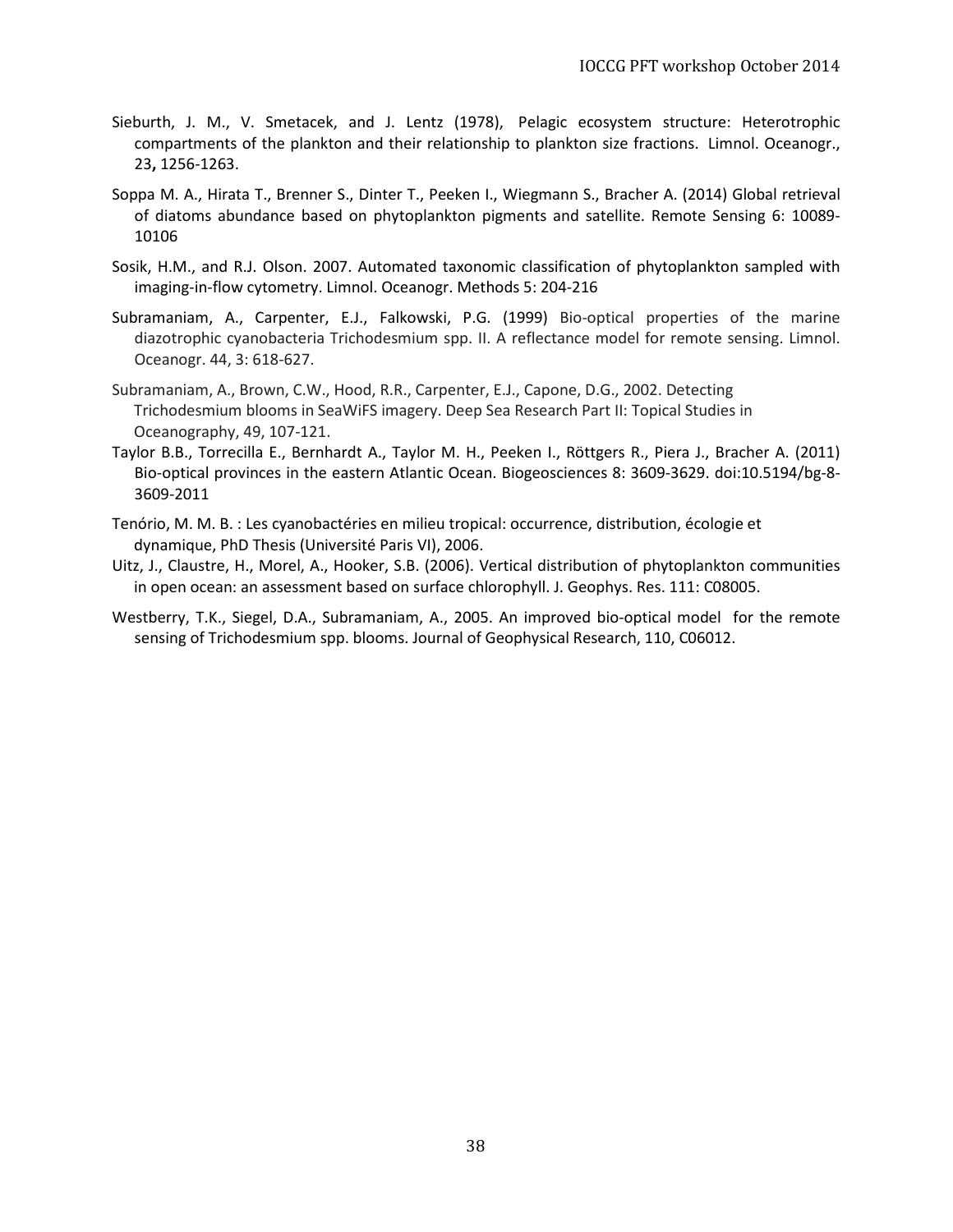|                 | AERONET-OC Aerosol Robotic Network - Ocean Color                                                                        |
|-----------------|-------------------------------------------------------------------------------------------------------------------------|
| <b>AEsOP</b>    | Australian waters Earth Observation Phytoplankton-type products                                                         |
| AMT             | <b>Atlantic Meridional Transect</b>                                                                                     |
| AOP             | <b>Apparent Optical Properties</b>                                                                                      |
| AWI             | Alfred-Wegener-Institute Helmholtz Center for Polar and Marine Research                                                 |
| <b>BATS</b>     | Bermuda Atlantic Time-series Study                                                                                      |
| <b>BCRE</b>     | Bayworld Centre for Research & Education                                                                                |
| <b>BioSOPE</b>  | Biogeochemistry and Optics South Pacific Experiment                                                                     |
| <b>BOUSSOLE</b> | BOUée pour l'acquiSition d'une Série Optique à Long termE ("buoy for the<br>acquisition of a long-term optical series") |
| <b>CDOM</b>     | Colored dissolved organic matter                                                                                        |
| Chl $a$         | Chlorophyll a                                                                                                           |
| Chl b           | Chlorophyll b                                                                                                           |
| Chl $c$         | Chlorophyll $c$                                                                                                         |
| CMIP5           | Coupled Model Intercomparison Project Phase 5                                                                           |
| <b>CPR</b>      | <b>Continuous Plankton Recorder</b>                                                                                     |
| <b>CSIR</b>     | Council for Scientific and Industrial Research                                                                          |
| <b>CSIRO</b>    | Commonwealth Scientific and Industrial Research Organisation                                                            |
| <b>DFT</b>      | Discrete Fourier Transform                                                                                              |
| EM              | <b>Electron Microscopy</b>                                                                                              |
| <b>ENVISAT</b>  | <b>Environmental Satellite</b>                                                                                          |
| <b>ESA</b>      | European Space Agency                                                                                                   |
| <b>ESSD</b>     | Earth System Science Data                                                                                               |
| <b>EUMETSAT</b> | European Organisation for the Exploitation of Meteorological Satellites                                                 |
| GCOM-C          | Global Change Observation Mission - Climate                                                                             |
| <b>GEO</b>      | <b>Global Earth Observation</b>                                                                                         |
| <b>GEOHAB</b>   | Global Ecology and oceanography of Harmful Algal Blooms                                                                 |
| Geo-CAPE        | <b>GEOstationary Coastal and Air Pollution Events</b>                                                                   |
| GeP&Co          | Geochemistry, Phytoplankton, and Color of the Ocean                                                                     |
| <b>GSFC</b>     | <b>Goddard Space Flight Center</b>                                                                                      |
| HAB             | Harmful Algal bloom                                                                                                     |
| HOT             | Hawaii Ocean Time-series                                                                                                |
| <b>HPLC</b>     | High Performance Liquid Chromatography                                                                                  |

# List of Acronyms and Abbreviations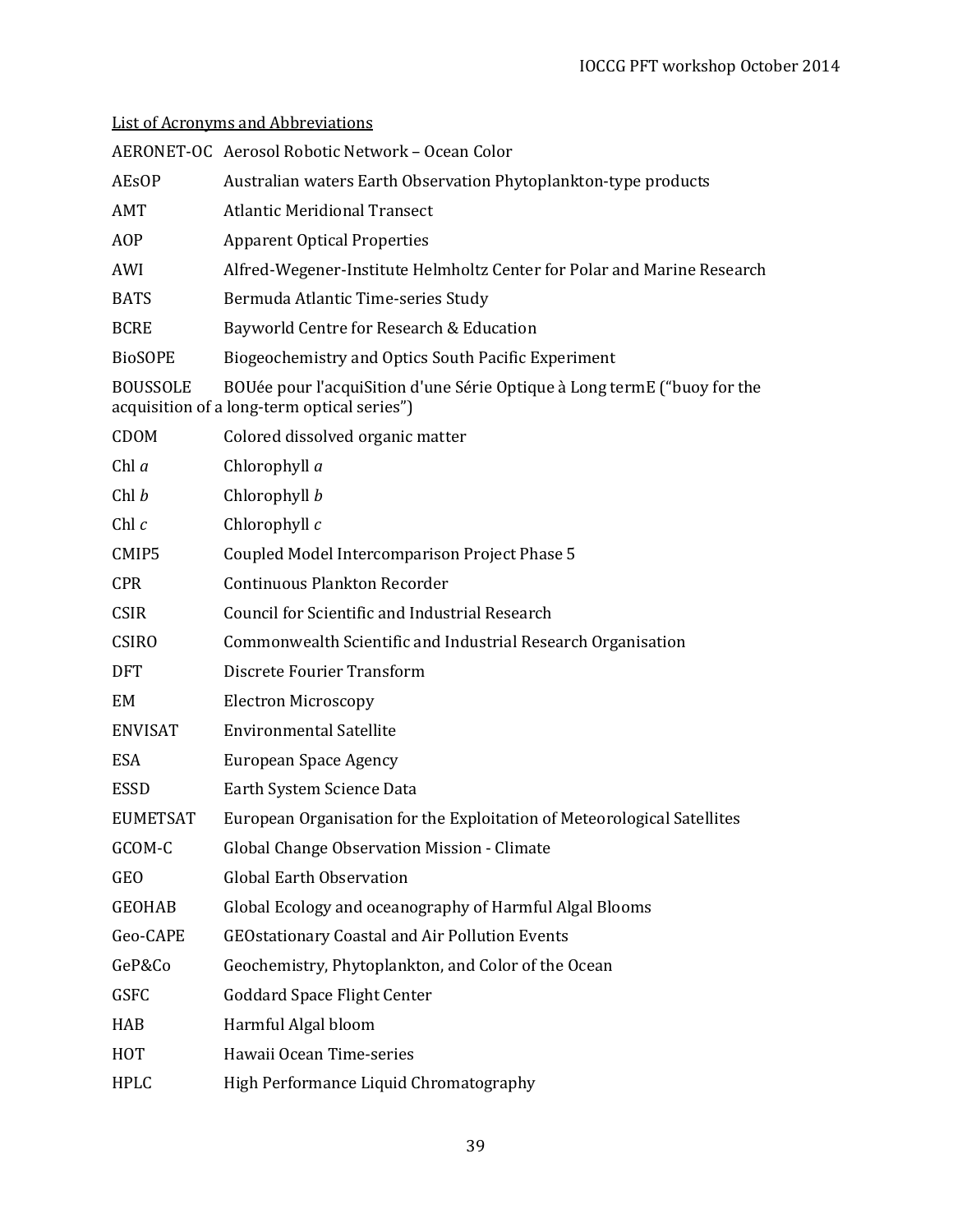| HU               | Hokkaido University                                                   |
|------------------|-----------------------------------------------------------------------|
| HyspIRI          | Hyperspectral Infrared Imager                                         |
| <b>IOCCG</b>     | International Ocean Color Coordinating Group                          |
| <b>IOCS</b>      | <b>International Ocean Color Science</b>                              |
| <b>IOP</b>       | <b>Inherent Optical Properties</b>                                    |
| <b>IRD</b>       | Institute of Research for Development                                 |
| JAXA             | Japan Aerospace Exploration Agency                                    |
| <b>KIOST</b>     | Korea Institute of Ocean Science and Technology                       |
| <b>LISST</b>     | Laser In-Situ Scattering and Transmissometry                          |
| <b>LOV</b>       | Laboratoire d'Océanographie de Villefranche-sur-Mer                   |
| <b>MAREDAT</b>   | <b>MARine Ecosystem DATa</b>                                          |
| <b>MERIS</b>     | <b>MEdium Resolution Imaging Spectrometer</b>                         |
| M.I.0.           | Mediterranean Institute of Oceanology                                 |
| <b>MODIS</b>     | <b>Moderate Resolution Imaging Spectrometer</b>                       |
| <b>NAP</b>       | Non-algal particles                                                   |
| <b>NASA</b>      | National Aeronautics and Space Administration                         |
| <b>NESDIS</b>    | National Environmental Satellite, Data, and Information Service       |
| <b>NMFS</b>      | National Marine Fisheries Service                                     |
| <b>NOAA</b>      | National Oceanic and Atmospheric Administration                       |
| <b>NRC</b>       | National Research Council                                             |
| <b>OAR</b>       | Oceanic and Atmospheric Research                                      |
| <b>OLCI</b>      | Ocean Land Colour Instrument                                          |
| <b>PACE</b>      | Pre-Aerosol, Clouds, and ocean Ecosystem                              |
| PC               | Phycocyanin                                                           |
| PE               | Phycoerythrin                                                         |
| <b>PFT</b>       | Phytoplankton Functional Type                                         |
| <b>PML</b>       | <b>Plymouth Marine Laboratory</b>                                     |
| <b>PSC</b>       | Phytoplankton Size Class                                              |
| <b>SCIAMACHY</b> | SCanning Imaging Absorption spectroMeter for Atmospheric CHartographY |
| SeaBASS          | SeaWiFS Bio-optical Archive and Storage System                        |
| <b>SEAHARRE</b>  | SeaWiFS HPLC Analysis Round-Robin Experiment                          |
| SeaWiFS          | Sea-Viewing Wide Field-of-View Sensor                                 |
| $S_f$            | size factor                                                           |
| <b>SFF</b>       | Size fractionated filtration                                          |